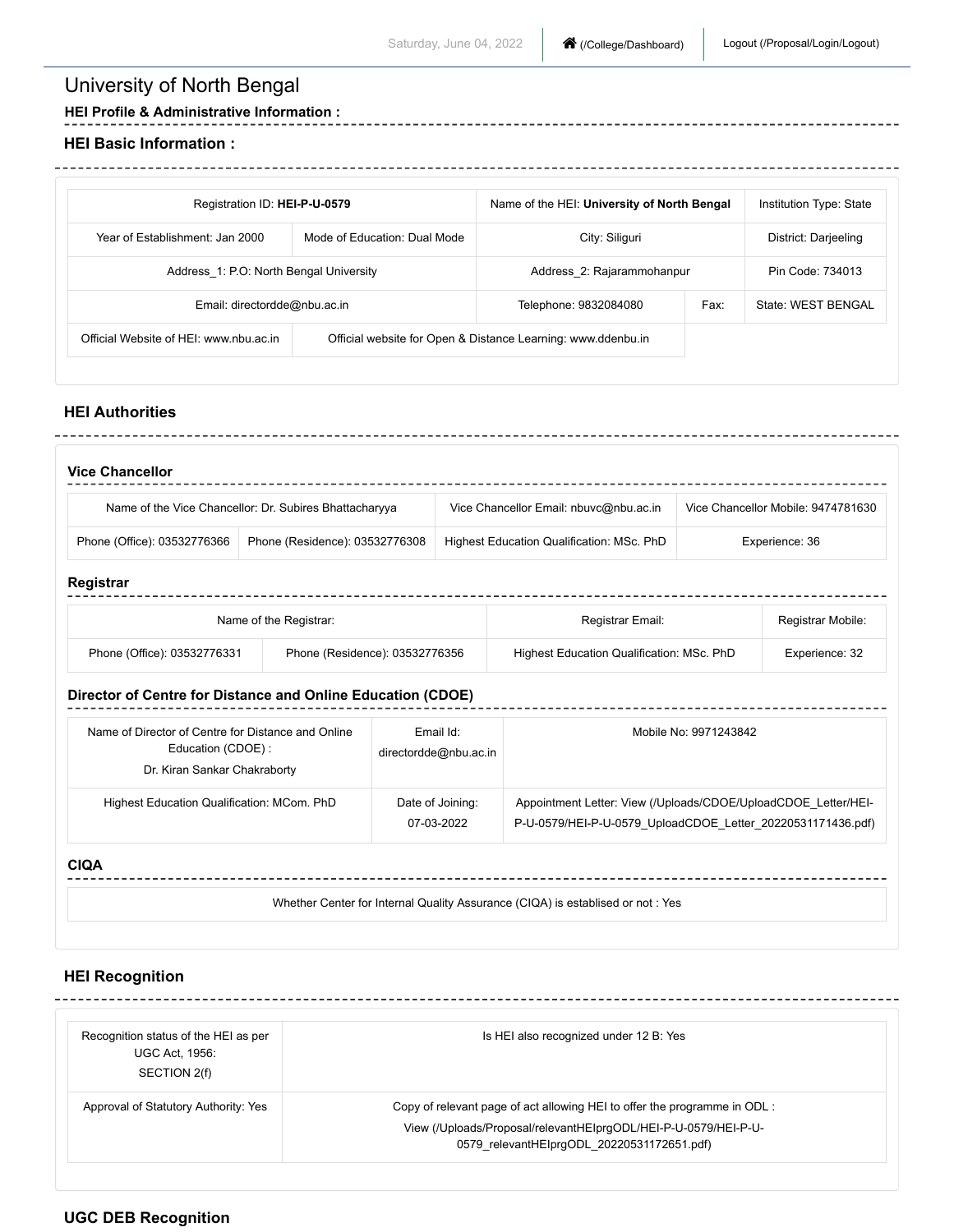|  |  | Are you recognized by UGC, DEB unde UGC(ODL) Regulations, 2017? * |  |
|--|--|-------------------------------------------------------------------|--|

--Select--

Whether HEI is recognized by UGC, DEB under UGC (Online Courses or Programmes) Regulations, 2018? :-

--Select--

 $\sim$  .

#### **IGNOU Recognition** ---------------

Whether HEI was recognised from IGNOU DEC/DEB Prior to UGC (ODL) Regulations, 2017 :-Yes

| From | To   | <b>Document</b>                                                                 |
|------|------|---------------------------------------------------------------------------------|
| 2007 | 2008 | View (/Upload/Proposal/IgnouApproval/HEI-P-U-0579IGNOU Recognition 2007-08.pdf) |
| 2008 | 2009 | View (/Upload/Proposal/IqnouApproval/HEI-P-U-0579IGNOU Recognition 2008-09.pdf) |
| 2009 | 2010 | View (/Upload/Proposal/IgnouApproval/HEI-P-U-0579IGNOU Recognition 2008-09.pdf) |
| 2010 | 2011 | View (/Upload/Proposal/IgnouApproval/HEI-P-U-0579IGNOU Recognition 2010-11.pdf) |
| 2011 | 2012 | View (/Upload/Proposal/IqnouApproval/HEI-P-U-0579IGNOU Recognition 2011-12.pdf) |
| 2012 | 2013 | View (/Upload/Proposal/IgnouApproval/HEI-P-U-0579IGNOU Recognition 2012-13.pdf) |
| 2013 | 2014 | View (/Upload/Proposal/IgnouApproval/HEI-P-U-0579IGNOU Recognition 2012-13.pdf) |
| 2014 | 2015 | View (/Upload/Proposal/IgnouApproval/HEI-P-U-0579IGNOU Recognition 2014-15.pdf) |
| 2015 | 2016 | View (/Upload/Proposal/IgnouApproval/HEI-P-U-0579IGNOU Recognition 2015-16.pdf) |
| 2016 | 2017 | View (/Upload/Proposal/IgnouApproval/HEI-P-U-0579IGNOU Recognition 2016-17.pdf) |

 $\ddot{\phantom{0}}$ 

 $\checkmark$ 

### **NAAC Details** --------

| Whether accredited by NAAC? :-                                        |                                                                                                                               |              |
|-----------------------------------------------------------------------|-------------------------------------------------------------------------------------------------------------------------------|--------------|
| --Select--                                                            |                                                                                                                               | $\checkmark$ |
| Grade: - A                                                            |                                                                                                                               |              |
| Score: - 3.05                                                         |                                                                                                                               |              |
| Validity of NAAC :- 01-12-2021                                        |                                                                                                                               |              |
|                                                                       | Upload NAAC Document:- View (/Uploads/ODL/UploadNAACDocument/HEI-P-U-0579/HEI-P-U-0579 UploadNAACDocument 20220531175639.pdf) |              |
| Year of assessment of NAAC :- 2016                                    |                                                                                                                               |              |
| Whether valid for the academic period January 2021 and onwards :- Yes |                                                                                                                               |              |
|                                                                       |                                                                                                                               |              |
|                                                                       |                                                                                                                               |              |

### **NIRF Ranking**

Year :- 2018

Ranking :- NotApplicable

Upload NIRF Certificate :-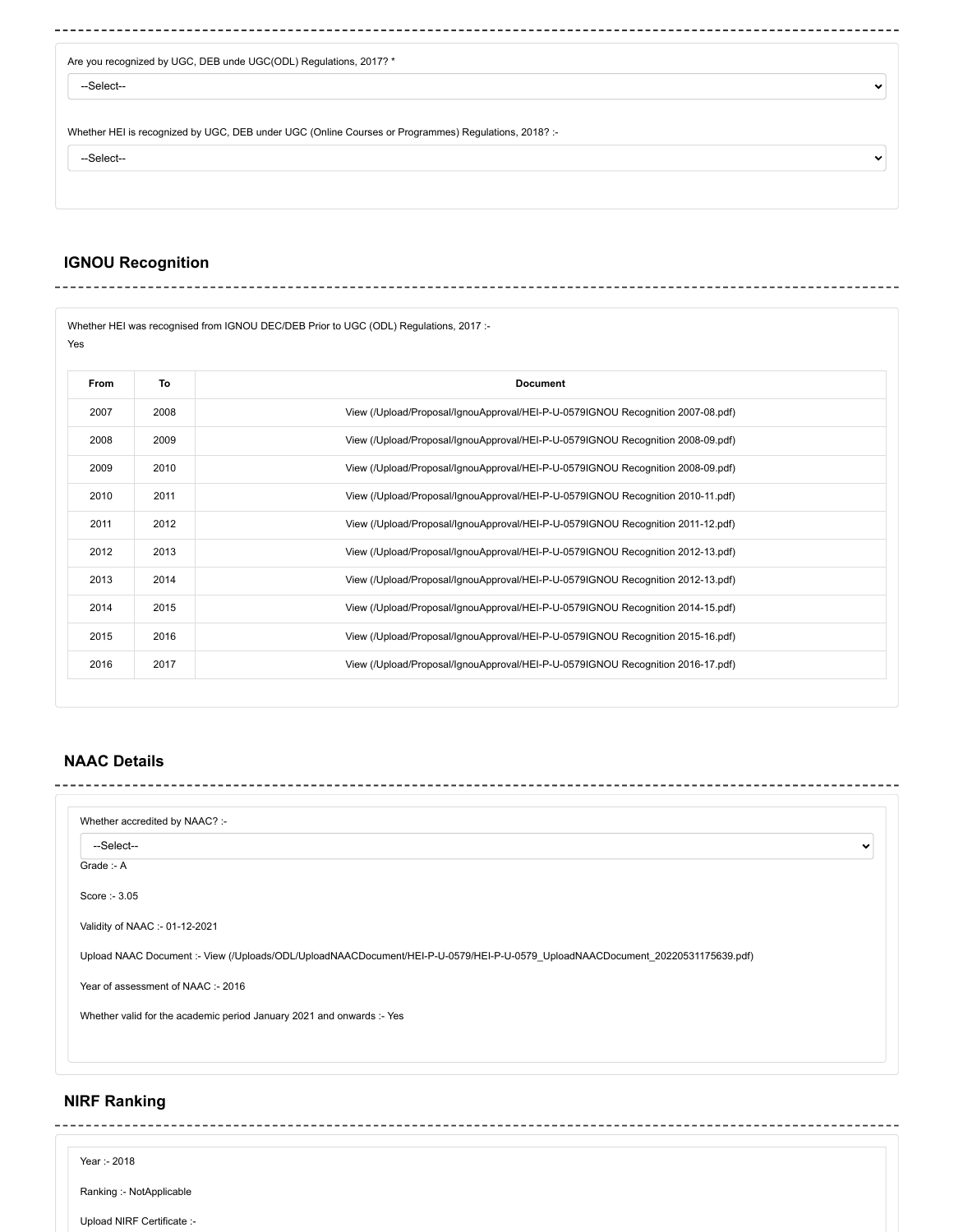| Year :- 2019               |  |
|----------------------------|--|
| Ranking :- NotApplicable   |  |
| Upload NIRF Certificate :- |  |
| Year :- 2020               |  |
| Ranking :- NotApplicable   |  |
| Upload NIRF Certificate :- |  |
|                            |  |

-----------------------

 $\checkmark$ 

 $\ddot{\phantom{0}}$ 

#### **Territorial Jurisdiction** ---------------

## **Information regarding Territorial Jurisdiction (For ODL only)**

Territorial Jurisdiction of HEI as per its Act :-

----------------------------------

--Select--

Copy of Relevant Page to act: Upload :[-View \(/Uploads/Proposal/CopyRelevent/HEI-P-U-0579/HEI-P-U-0579\\_CopyRelevent\\_20220531175959.pdf\)](https://deb.ugc.ac.in/Uploads/Proposal/CopyRelevent/HEI-P-U-0579/HEI-P-U-0579_CopyRelevent_20220531175959.pdf)

Territorial Jurisdiction as per UGC (Open and Distance Learning Programmes and Online Programmes) Regulations, 2020 :-

---------------

--Select--

### **Infrastructure**

Total Build-up area for Open and Distance Learning activity - Minimum 15000 sq.ft. (carpet area):

| <b>Build-up Area Type</b>                                                                                                                    | Minimum Built up area<br>required as per Regulations | <b>Built-Up Area</b><br>available(Carpet Area<br>Sq. ft) | <b>Difference</b> | Compliance<br>or Not |
|----------------------------------------------------------------------------------------------------------------------------------------------|------------------------------------------------------|----------------------------------------------------------|-------------------|----------------------|
| Academic                                                                                                                                     | 7500                                                 | 17825                                                    | 10325             | Yes                  |
| Administrative                                                                                                                               | 1500                                                 | 4402                                                     | 2902              | Yes                  |
| Academic support such as Library, Reading Room, Computer Centre, Information<br>and Communication technology labs, Video and Audio Labs etc. | 4500                                                 | 17427                                                    | 12927             | Yes                  |
| Amenities or other support facilities (Excluding toilets)                                                                                    | 1500                                                 | 7444                                                     | 5944              | Yes                  |
| Total built-up area for ODL activities                                                                                                       | 15000                                                | 47098                                                    | 32098             | Yes                  |

--------------

## **Activity Calendar**

### Academic Year Planner [Programmes under yearly system]:

|                |                                             | Tentative months schedule (specify months) during Year |            |
|----------------|---------------------------------------------|--------------------------------------------------------|------------|
| Srno           | <b>Name of the Activity</b>                 | From (Month)                                           | To (Month) |
|                | Admission                                   | <b>NA</b>                                              | <b>NA</b>  |
| $\overline{c}$ | Assignment Submission (if any)              | <b>NA</b>                                              | <b>NA</b>  |
| 3              | <b>Evaluation of Assignment</b>             | <b>NA</b>                                              | <b>NA</b>  |
| 4              | Examination                                 | <b>NA</b>                                              | <b>NA</b>  |
| 5              | Declaration of Result                       | <b>NA</b>                                              | <b>NA</b>  |
| 6              | Re-registration                             | Tentative months schedule (specify months) during Year |            |
| Şrno           | Name of the Activity<br>Distribution of SLM | From (Month)                                           | To (Month) |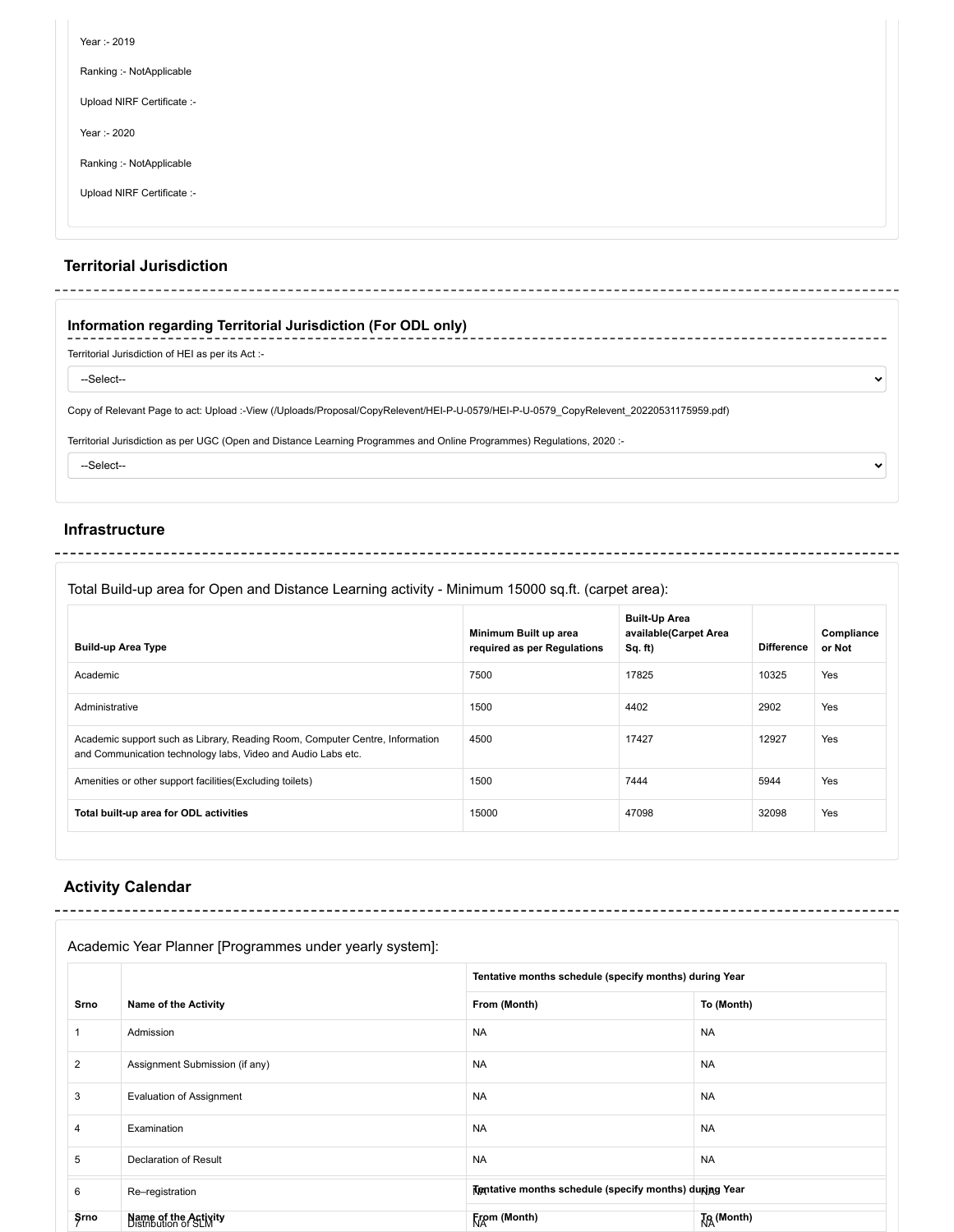|  | ∵nsellina. ∟<br>Propriegle<br>eals.etc.<br>nnt | <b>NA</b> | NA |
|--|------------------------------------------------|-----------|----|

Academic Year Planner [Programmes under Semester System]:

|                |                                                   | Tentative months schedule (specify months) during Year |            |              |            |
|----------------|---------------------------------------------------|--------------------------------------------------------|------------|--------------|------------|
| Srno           | <b>Name of the Activity</b>                       | From (Month)                                           | To (Month) | From (Month) | To (Month) |
| $\mathbf{1}$   | Admission                                         | Jan                                                    | Feb        | Jul          | Aug        |
| $\overline{2}$ | Assignment Submission (if any)                    | Jan                                                    | Mar        | Jul          | Sep        |
| 3              | <b>Evaluation of Assignment</b>                   | May                                                    | May        | Nov          | Nov        |
| 4              | Examination                                       | May                                                    | Jun        | Nov          | Dec        |
| 5              | Declaration of Result                             | Jun                                                    | Jun        | Dec          | Dec        |
| 6              | Re-registration                                   | Jul                                                    | Aug        | Jan          | Feb        |
| $\overline{7}$ | Distribution of SLM                               | Jan                                                    | Feb        | Jul          | Aug        |
| 8              | Contact Programmes(counselling, Practicals, etc.) | Apr                                                    | Apr        | Oct          | Oct        |

### **Payment History** -------

| Sr No | Year    | Session | Category  | No of programme | <b>Fee Amount</b> | <b>Payment Status</b> | <b>Bank Transaction Reference No</b> | PaymentDate |
|-------|---------|---------|-----------|-----------------|-------------------|-----------------------|--------------------------------------|-------------|
|       | 2022-23 | July    | Programme | 8               | 94400.00          | Failed                | <b>NA</b>                            | 31-05-2022  |
| 2     | 2022-23 | July    | Programme | 8               | 94400.00          | Failed                | <b>NA</b>                            | 31-05-2022  |
| 3     | 2022-23 | July    | Programme | 8               | 94400.00          | Failed                | 215121028639                         | 31-05-2022  |
| 4     | 2022-23 | July    | Programme | 8               | 94400.00          | Failed                | 215121031387                         | 31-05-2022  |
| 5     | 2022-23 | July    | Programme | 8               | 94400.00          | Success               | <b>IGANRIPOA0</b>                    | 31-05-2022  |

\_\_\_\_\_\_\_\_\_\_\_\_\_\_\_\_\_\_\_\_\_\_\_\_\_\_\_\_\_\_\_\_\_\_\_

# **Proposed Programmes**

| Sr No:-1                                                           |                                                                                                           |
|--------------------------------------------------------------------|-----------------------------------------------------------------------------------------------------------|
| Name of Programme :- BACHELOR OF COMMERCE (COMMERCE)               |                                                                                                           |
| ODL<br>Programme to be offered in                                  |                                                                                                           |
| Year                                                               | 2022-23                                                                                                   |
| Level                                                              | UG                                                                                                        |
| Academic Session                                                   | July Onwards                                                                                              |
| Entry Qualification (as per the Specification of Degrees,<br>2014) | $10+2$                                                                                                    |
| Duration (as per the Specification of Degrees, 2014)               | 3                                                                                                         |
| Name of the Department                                             | CENTRE FOR DISTANCE AND ONLINE EDUCAITON, UNIVERSITY OF NORTH BENGAL                                      |
| Whether this course offered earlier by the university.             | Yes                                                                                                       |
| Year of Programme Document                                         | 2018                                                                                                      |
| Document of Programme                                              | View (/Uploads/Proposal/HEI-P-U-0579/ProgramDocument/HEI-P-U-<br>0579_ProgramDocument_20220531063504.pdf) |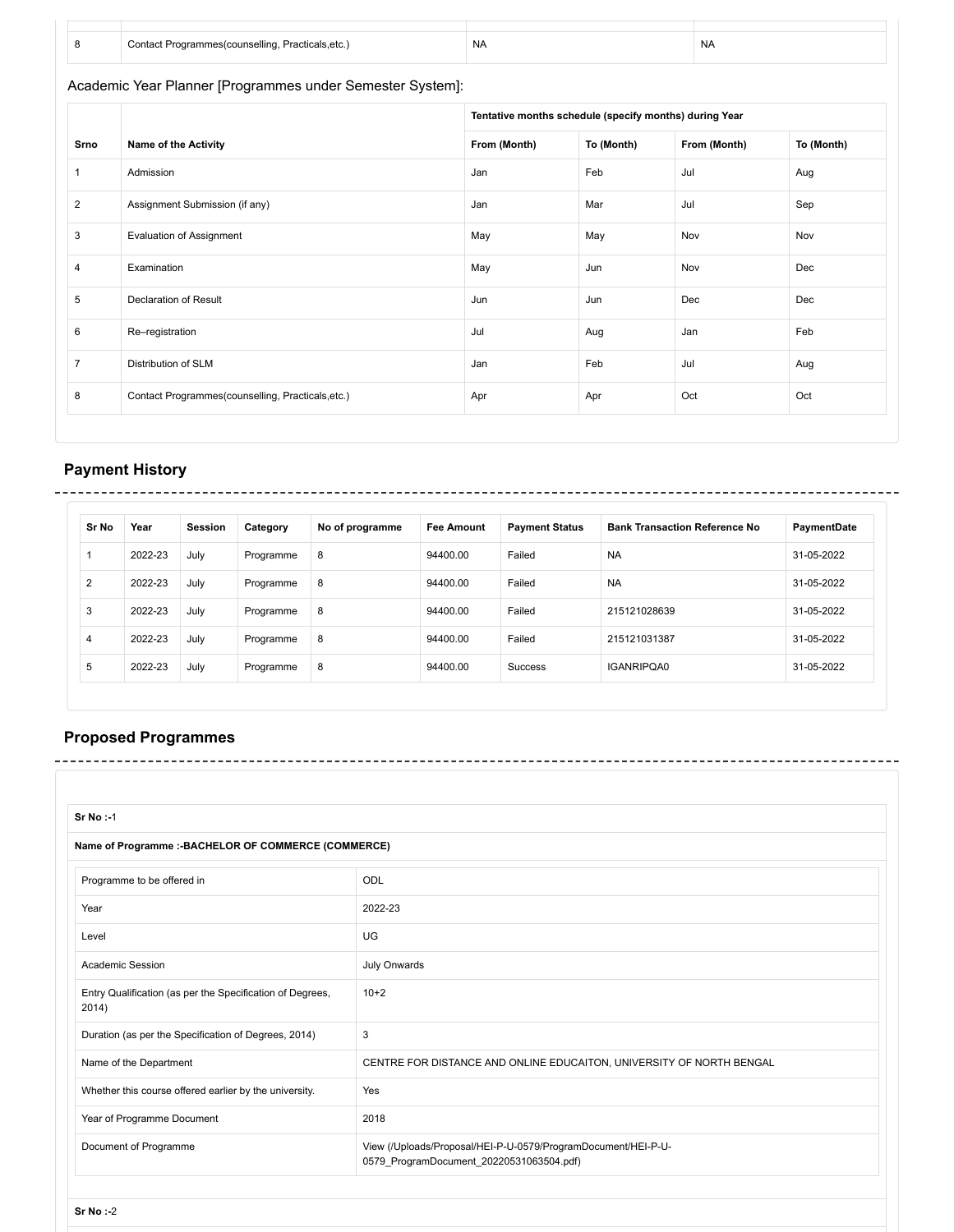#### **Name of Programme :-MASTERS OF ARTS (POLITICAL SCIENCE )**

| Programme to be offered in                                         | ODL                                                                                                       |  |
|--------------------------------------------------------------------|-----------------------------------------------------------------------------------------------------------|--|
| Year                                                               | 2022-23                                                                                                   |  |
| Level                                                              | PG                                                                                                        |  |
| Academic Session                                                   | July Onwards                                                                                              |  |
| Entry Qualification (as per the Specification of Degrees,<br>2014) | Bachelor's                                                                                                |  |
| Duration (as per the Specification of Degrees, 2014)               | 2                                                                                                         |  |
| Name of the Department                                             | CENTRE FOR DISTANCE AND ONLINE EDUCAITON, UNIVERSITY OF NORTH BENGAL                                      |  |
| Whether this course offered earlier by the university.             | Yes                                                                                                       |  |
| Year of Programme Document                                         | 2012                                                                                                      |  |
| Document of Programme                                              | View (/Uploads/Proposal/HEI-P-U-0579/ProgramDocument/HEI-P-U-<br>0579 ProgramDocument 20220531063550.pdf) |  |

#### **Sr No :-**3

| Name of Programme :- MASTERS OF ARTS (PHILOSOPHY)                  |                                                                                                           |  |
|--------------------------------------------------------------------|-----------------------------------------------------------------------------------------------------------|--|
| Programme to be offered in                                         | <b>ODL</b>                                                                                                |  |
| Year                                                               | 2022-23                                                                                                   |  |
| Level                                                              | PG                                                                                                        |  |
| Academic Session                                                   | July Onwards                                                                                              |  |
| Entry Qualification (as per the Specification of Degrees,<br>2014) | Bachelor's                                                                                                |  |
| Duration (as per the Specification of Degrees, 2014)               | 2                                                                                                         |  |
| Name of the Department                                             | CENTRE FOR DISTANCE AND ONLINE EDUCAITON, UNIVERSITY OF NORTH BENGAL                                      |  |
| Whether this course offered earlier by the university.             | Yes                                                                                                       |  |
| Year of Programme Document                                         | 2012                                                                                                      |  |
| Document of Programme                                              | View (/Uploads/Proposal/HEI-P-U-0579/ProgramDocument/HEI-P-U-<br>0579 ProgramDocument 20220531063605.pdf) |  |

#### **Sr No :-**4

### **Name of Programme :-MASTERS OF ARTS (NEPALI )**

| Programme to be offered in                                         | <b>ODL</b>                                                                                                |
|--------------------------------------------------------------------|-----------------------------------------------------------------------------------------------------------|
| Year                                                               | 2022-23                                                                                                   |
| Level                                                              | PG                                                                                                        |
| Academic Session                                                   | July Onwards                                                                                              |
| Entry Qualification (as per the Specification of Degrees,<br>2014) | Bachelor's                                                                                                |
| Duration (as per the Specification of Degrees, 2014)               | 2                                                                                                         |
| Name of the Department                                             | CENTRE FOR DISTANCE AND ONLINE EDUCAITON, UNIVERSITY OF NORTH BENGAL                                      |
| Whether this course offered earlier by the university.             | Yes                                                                                                       |
| Year of Programme Document                                         | 2012                                                                                                      |
| Document of Programme                                              | View (/Uploads/Proposal/HEI-P-U-0579/ProgramDocument/HEI-P-U-<br>0579 ProgramDocument 20220531063626.pdf) |

**Sr No :-**5

**Name of Programme :-MASTERS OF ARTS (MATHEMATICS)**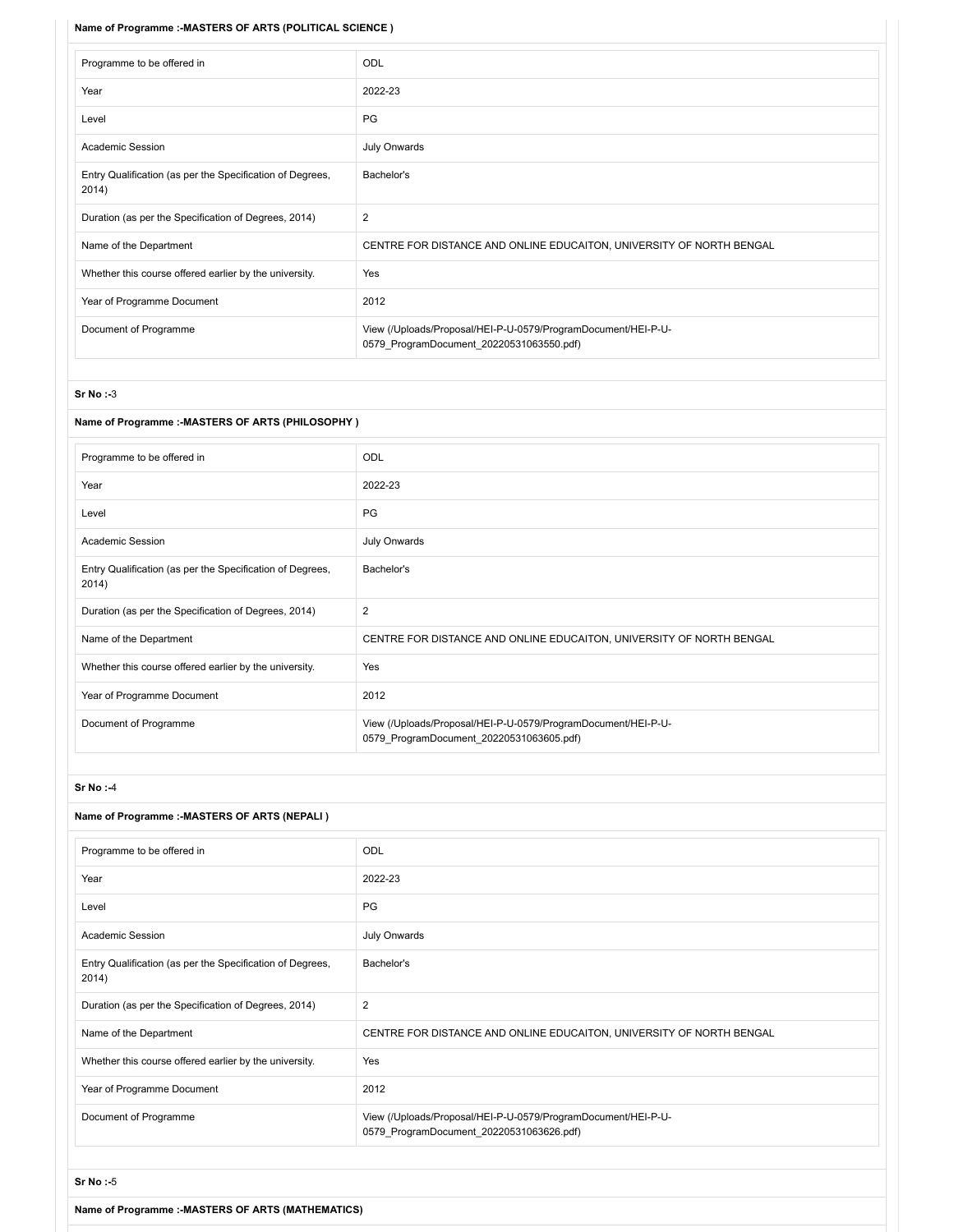| Programme to be offered in                                         | ODL                                                                                                       |
|--------------------------------------------------------------------|-----------------------------------------------------------------------------------------------------------|
| Year                                                               | 2022-23                                                                                                   |
| Level                                                              | PG                                                                                                        |
| <b>Academic Session</b>                                            | July Onwards                                                                                              |
| Entry Qualification (as per the Specification of Degrees,<br>2014) | Bachelor's                                                                                                |
| Duration (as per the Specification of Degrees, 2014)               | $\overline{\mathbf{c}}$                                                                                   |
| Name of the Department                                             | CENTRE FOR DISTANCE AND ONLINE EDUCAITON, UNIVERSITY OF NORTH BENGAL                                      |
| Whether this course offered earlier by the university.             | Yes                                                                                                       |
| Year of Programme Document                                         | 2012                                                                                                      |
| Document of Programme                                              | View (/Uploads/Proposal/HEI-P-U-0579/ProgramDocument/HEI-P-U-<br>0579 ProgramDocument 20220531063644.pdf) |

#### **Sr No :-**6

## **Name of Programme :-MASTERS OF ARTS (HISTORY )**

| Programme to be offered in                                         | <b>ODL</b>                                                                                                |  |
|--------------------------------------------------------------------|-----------------------------------------------------------------------------------------------------------|--|
| Year                                                               | 2022-23                                                                                                   |  |
| Level                                                              | PG                                                                                                        |  |
| Academic Session                                                   | July Onwards                                                                                              |  |
| Entry Qualification (as per the Specification of Degrees,<br>2014) | Bachelor's                                                                                                |  |
| Duration (as per the Specification of Degrees, 2014)               | $\overline{2}$                                                                                            |  |
| Name of the Department                                             | CENTRE FOR DISTANCE AND ONLINE EDUCAITON, UNIVERSITY OF NORTH BENGAL                                      |  |
| Whether this course offered earlier by the university.             | Yes                                                                                                       |  |
| Year of Programme Document                                         | 2012                                                                                                      |  |
| Document of Programme                                              | View (/Uploads/Proposal/HEI-P-U-0579/ProgramDocument/HEI-P-U-<br>0579 ProgramDocument 20220531063703.pdf) |  |

#### **Sr No :-**7

### **Name of Programme :-MASTERS OF ARTS (BENGALI )**

| Programme to be offered in                                         | <b>ODL</b>                                                                                                |  |
|--------------------------------------------------------------------|-----------------------------------------------------------------------------------------------------------|--|
| Year                                                               | 2022-23                                                                                                   |  |
| Level                                                              | PG                                                                                                        |  |
| Academic Session                                                   | July Onwards                                                                                              |  |
| Entry Qualification (as per the Specification of Degrees,<br>2014) | Bachelor's                                                                                                |  |
| Duration (as per the Specification of Degrees, 2014)               | 2                                                                                                         |  |
| Name of the Department                                             | CENTRE FOR DISTANCE AND ONLINE EDUCAITON, UNIVERSITY OF NORTH BENGAL                                      |  |
| Whether this course offered earlier by the university.             | Yes                                                                                                       |  |
| Year of Programme Document                                         | 2012                                                                                                      |  |
| Document of Programme                                              | View (/Uploads/Proposal/HEI-P-U-0579/ProgramDocument/HEI-P-U-<br>0579 ProgramDocument 20220531063719.pdf) |  |

#### **Sr No :-**8

## **Name of Programme :-MASTERS OF ARTS ( ENGLISH )**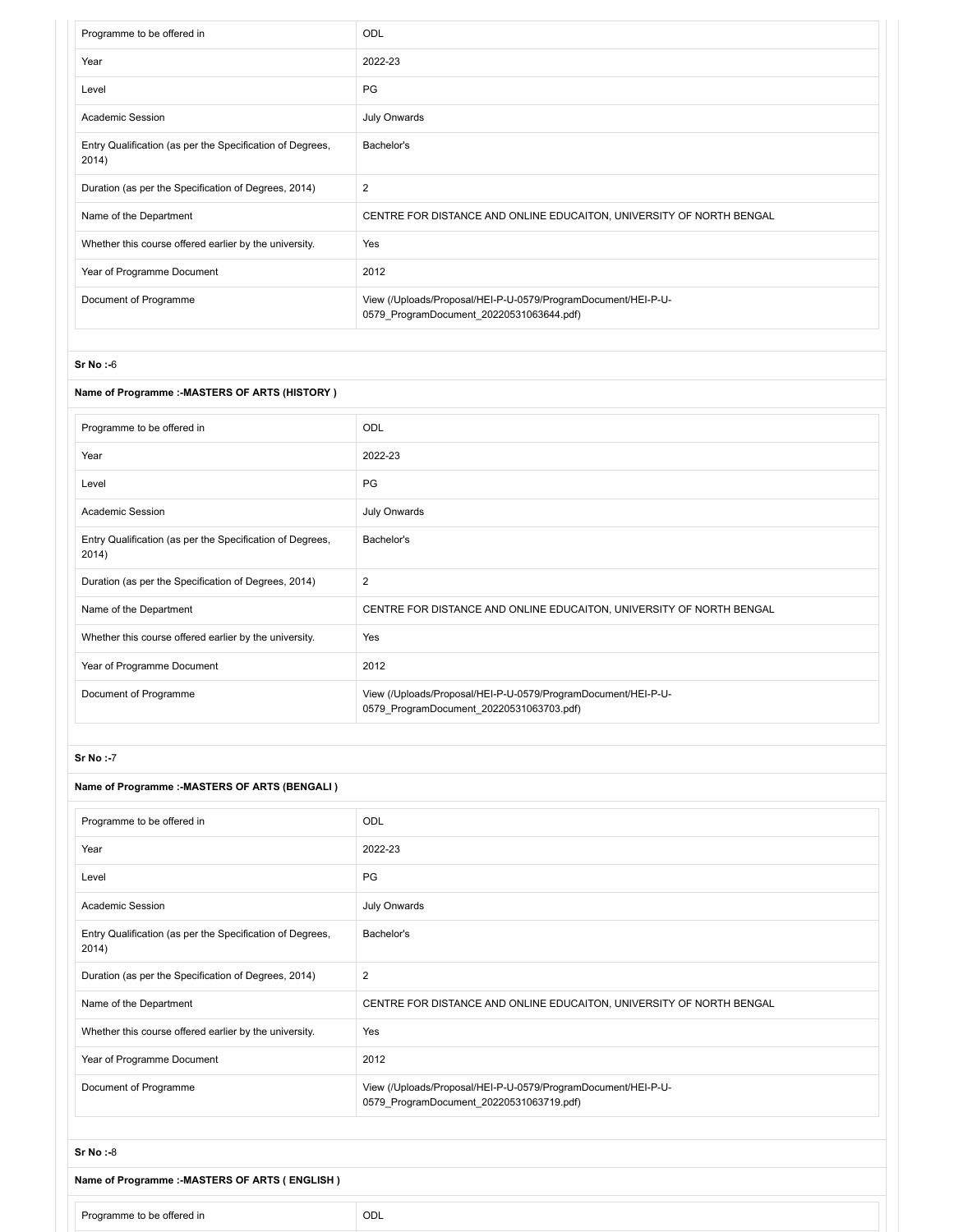| 2022-23                                                                                                   |
|-----------------------------------------------------------------------------------------------------------|
| <b>PG</b>                                                                                                 |
| July Onwards                                                                                              |
| Bachelor's                                                                                                |
| $\overline{\mathbf{c}}$                                                                                   |
| CENTRE FOR DISTANCE AND ONLINE EDUCAITON, UNIVERSITY OF NORTH BENGAL                                      |
| Yes                                                                                                       |
| 2012                                                                                                      |
| View (/Uploads/Proposal/HEI-P-U-0579/ProgramDocument/HEI-P-U-<br>0579 ProgramDocument 20220531063733.pdf) |
|                                                                                                           |
|                                                                                                           |

## **Additional Information**

| Sr No : 1                                                                                  |                                                                                                                 |  |  |  |
|--------------------------------------------------------------------------------------------|-----------------------------------------------------------------------------------------------------------------|--|--|--|
| Name of Programme :- BACHELOR OF COMMERCE (COMMERCE)                                       |                                                                                                                 |  |  |  |
| Year                                                                                       | 2022-23                                                                                                         |  |  |  |
| Academic system followed for proposed programme                                            | Semester                                                                                                        |  |  |  |
| Number of Credits                                                                          | 100                                                                                                             |  |  |  |
| Whether Programme requires Practical or laboratory courses as a curricular<br>requirement  | No                                                                                                              |  |  |  |
| Date of Approval of Statutory Authority (s) (DD-MM-YYYY) of HEI                            | 05-07-2018                                                                                                      |  |  |  |
| Statutory bodies approval upload                                                           | View (/Uploads/Proposal/HEI-P-U-0579/StatutoryAuthority/HEI-P-U-<br>0579_StatutoryAuthority_20220531065837.pdf) |  |  |  |
| Whether Regulatory Authority approval is required                                          | /No                                                                                                             |  |  |  |
| Whether Proposed programme already being offered in Conventional with<br>same nomenclature | Yes                                                                                                             |  |  |  |
| If Yes, number of years since being taught in conventional mode                            | 60                                                                                                              |  |  |  |
| No. of Batch passed                                                                        | 57                                                                                                              |  |  |  |
|                                                                                            |                                                                                                                 |  |  |  |

**Sr No :-** 2

#### **Name of Programme :- MASTERS OF ARTS (POLITICAL SCIENCE )**

| Year                                                                                       | 2022-23                                                                                                         |
|--------------------------------------------------------------------------------------------|-----------------------------------------------------------------------------------------------------------------|
| Academic system followed for proposed programme                                            | Semester                                                                                                        |
| Number of Credits                                                                          | 64                                                                                                              |
| Whether Programme requires Practical or laboratory courses as a curricular<br>requirement  | No                                                                                                              |
| Date of Approval of Statutory Authority (s) (DD-MM-YYYY) of HEI                            | 05-07-2018                                                                                                      |
| Statutory bodies approval upload                                                           | View (/Uploads/Proposal/HEI-P-U-0579/StatutoryAuthority/HEI-P-U-<br>0579 StatutoryAuthority 20220531065722.pdf) |
| Whether Regulatory Authority approval is required                                          | /No                                                                                                             |
| Whether Proposed programme already being offered in Conventional with<br>same nomenclature | Yes                                                                                                             |
| If Yes, number of years since being taught in conventional mode                            | 60                                                                                                              |
| No. of Batch passed                                                                        | 57                                                                                                              |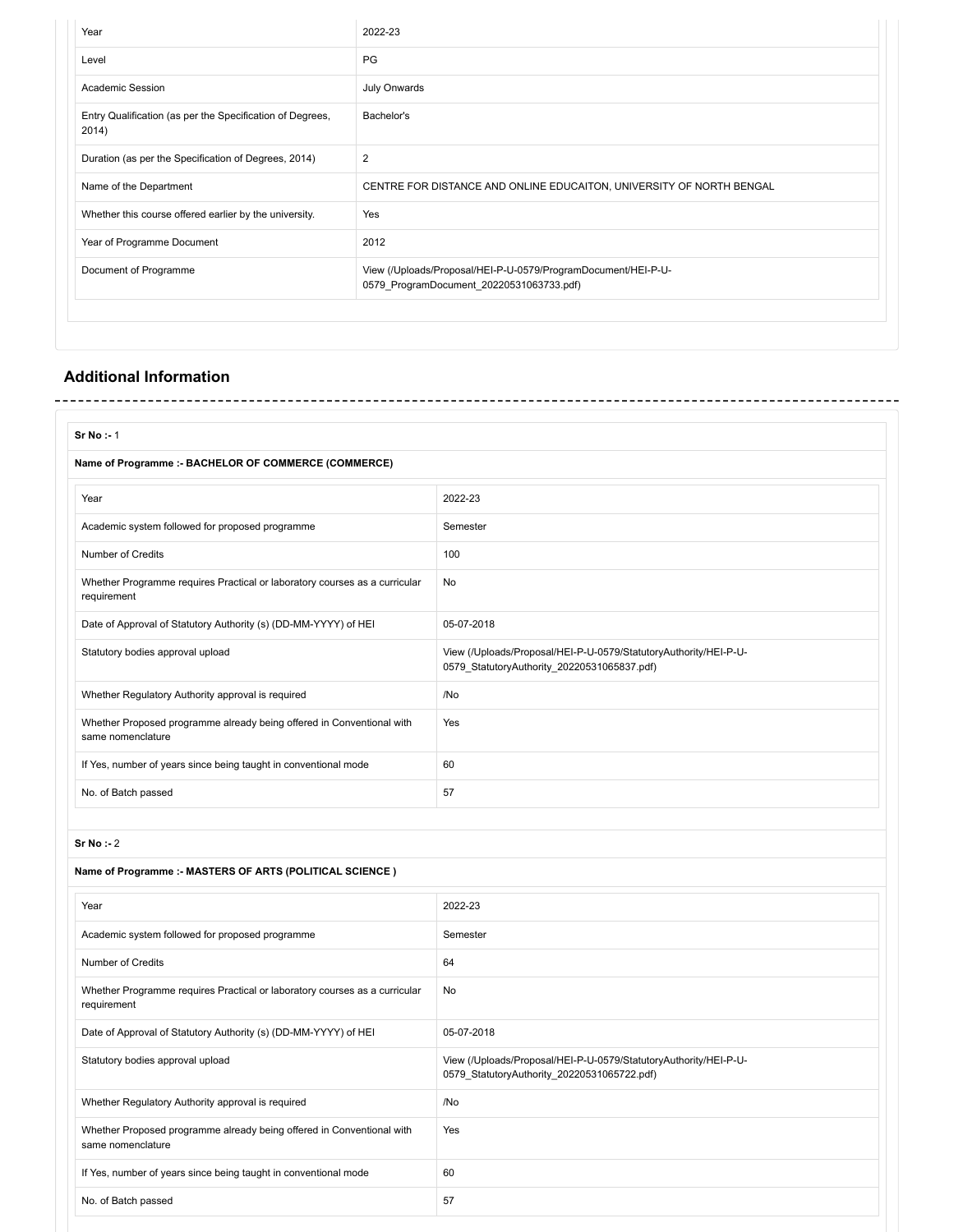#### **Sr No :-** 3

| งเพง .- ง                                                                                  |                                                                                                                 |
|--------------------------------------------------------------------------------------------|-----------------------------------------------------------------------------------------------------------------|
| Name of Programme :- MASTERS OF ARTS (PHILOSOPHY)                                          |                                                                                                                 |
| Year                                                                                       | 2022-23                                                                                                         |
| Academic system followed for proposed programme                                            | Semester                                                                                                        |
| <b>Number of Credits</b>                                                                   | 64                                                                                                              |
| Whether Programme requires Practical or laboratory courses as a curricular<br>requirement  | No                                                                                                              |
| Date of Approval of Statutory Authority (s) (DD-MM-YYYY) of HEI                            | 05-07-2018                                                                                                      |
| Statutory bodies approval upload                                                           | View (/Uploads/Proposal/HEI-P-U-0579/StatutoryAuthority/HEI-P-U-<br>0579 StatutoryAuthority 20220531065639.pdf) |
| Whether Regulatory Authority approval is required                                          | /No                                                                                                             |
| Whether Proposed programme already being offered in Conventional with<br>same nomenclature | Yes                                                                                                             |
| If Yes, number of years since being taught in conventional mode                            | 60                                                                                                              |
| No. of Batch passed                                                                        | 57                                                                                                              |

#### **Sr No :-** 4

#### **Name of Programme :- MASTERS OF ARTS (NEPALI )**

| Year                                                                                       | 2022-23                                                                                                         |
|--------------------------------------------------------------------------------------------|-----------------------------------------------------------------------------------------------------------------|
| Academic system followed for proposed programme                                            | Semester                                                                                                        |
| Number of Credits                                                                          | 64                                                                                                              |
| Whether Programme requires Practical or laboratory courses as a curricular<br>requirement  | No                                                                                                              |
| Date of Approval of Statutory Authority (s) (DD-MM-YYYY) of HEI                            | 05-07-2018                                                                                                      |
| Statutory bodies approval upload                                                           | View (/Uploads/Proposal/HEI-P-U-0579/StatutoryAuthority/HEI-P-U-<br>0579 StatutoryAuthority 20220531065554.pdf) |
| Whether Regulatory Authority approval is required                                          | /No                                                                                                             |
| Whether Proposed programme already being offered in Conventional with<br>same nomenclature | Yes                                                                                                             |
| If Yes, number of years since being taught in conventional mode                            | 60                                                                                                              |
| No. of Batch passed                                                                        | 57                                                                                                              |
|                                                                                            |                                                                                                                 |

## **Sr No :-** 5

#### **Name of Programme :- MASTERS OF ARTS (MATHEMATICS)**

| Year                                                                                       | 2022-23                                                                                                         |
|--------------------------------------------------------------------------------------------|-----------------------------------------------------------------------------------------------------------------|
| Academic system followed for proposed programme                                            | Semester                                                                                                        |
| Number of Credits                                                                          | 64                                                                                                              |
| Whether Programme requires Practical or laboratory courses as a curricular<br>requirement  | No                                                                                                              |
| Date of Approval of Statutory Authority (s) (DD-MM-YYYY) of HEI                            | 05-07-2018                                                                                                      |
| Statutory bodies approval upload                                                           | View (/Uploads/Proposal/HEI-P-U-0579/StatutoryAuthority/HEI-P-U-<br>0579 StatutoryAuthority 20220531065500.pdf) |
| Whether Regulatory Authority approval is required                                          | /No                                                                                                             |
| Whether Proposed programme already being offered in Conventional with<br>same nomenclature | Yes                                                                                                             |
| If Yes, number of years since being taught in conventional mode                            | 60                                                                                                              |
| No. of Batch passed                                                                        | 57                                                                                                              |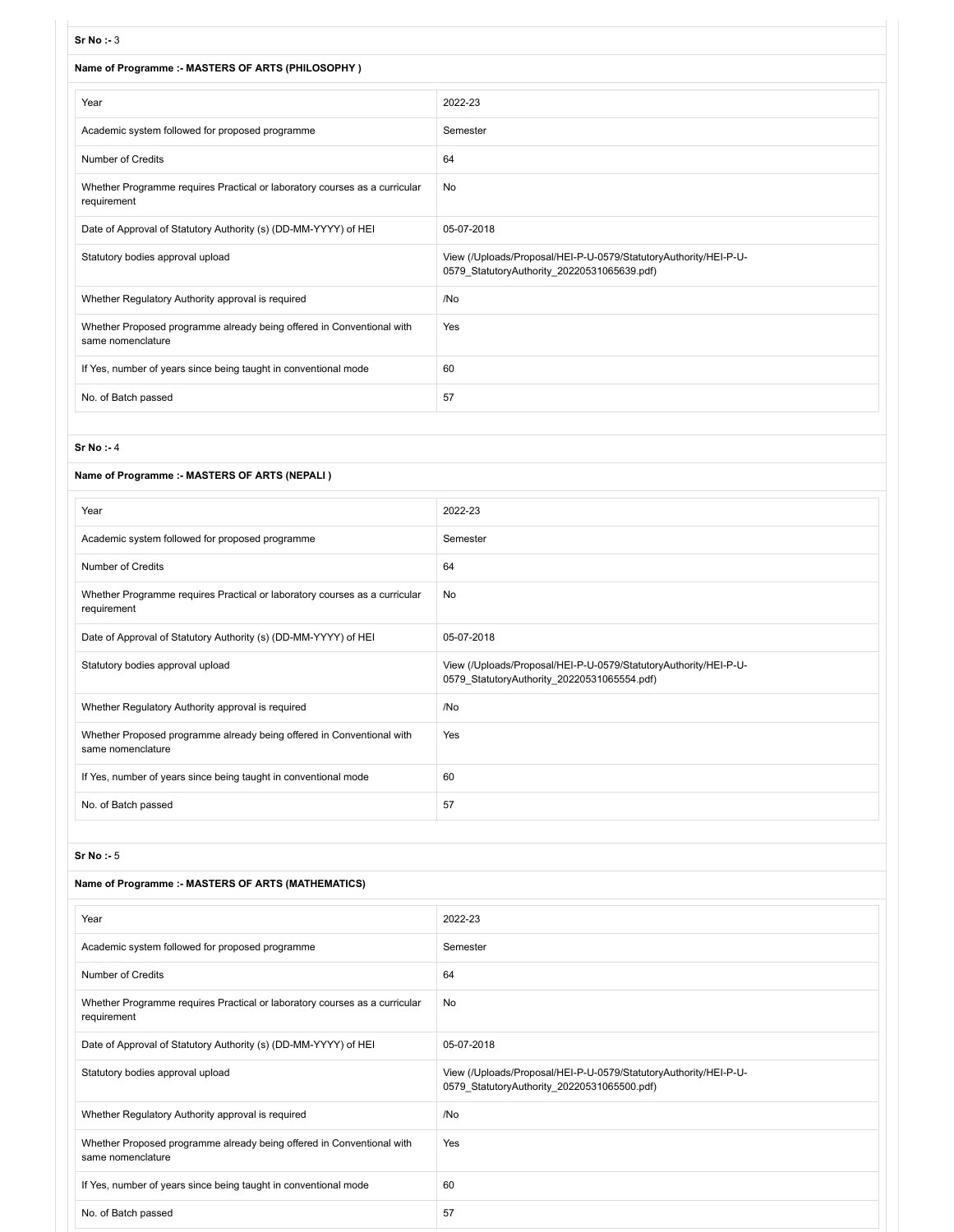#### **Sr No :-** 6

#### **Name of Programme :- MASTERS OF ARTS (HISTORY )**

| Year                                                                                       | 2022-23                                                                                                         |
|--------------------------------------------------------------------------------------------|-----------------------------------------------------------------------------------------------------------------|
| Academic system followed for proposed programme                                            | Semester                                                                                                        |
| Number of Credits                                                                          | 64                                                                                                              |
| Whether Programme requires Practical or laboratory courses as a curricular<br>requirement  | No                                                                                                              |
| Date of Approval of Statutory Authority (s) (DD-MM-YYYY) of HEI                            | 05-07-2018                                                                                                      |
| Statutory bodies approval upload                                                           | View (/Uploads/Proposal/HEI-P-U-0579/StatutoryAuthority/HEI-P-U-<br>0579 StatutoryAuthority 20220531065423.pdf) |
| Whether Regulatory Authority approval is required                                          | /No                                                                                                             |
| Whether Proposed programme already being offered in Conventional with<br>same nomenclature | Yes                                                                                                             |
| If Yes, number of years since being taught in conventional mode                            | 60                                                                                                              |
| No. of Batch passed                                                                        | 57                                                                                                              |

#### **Sr No :-** 7

#### **Name of Programme :- MASTERS OF ARTS (BENGALI )**

| Year                                                                                       | 2022-23                                                                                                         |
|--------------------------------------------------------------------------------------------|-----------------------------------------------------------------------------------------------------------------|
| Academic system followed for proposed programme                                            | Semester                                                                                                        |
| <b>Number of Credits</b>                                                                   | 64                                                                                                              |
| Whether Programme requires Practical or laboratory courses as a curricular<br>requirement  | No                                                                                                              |
| Date of Approval of Statutory Authority (s) (DD-MM-YYYY) of HEI                            | 05-07-2018                                                                                                      |
| Statutory bodies approval upload                                                           | View (/Uploads/Proposal/HEI-P-U-0579/StatutoryAuthority/HEI-P-U-<br>0579 StatutoryAuthority 20220531065339.pdf) |
| Whether Regulatory Authority approval is required                                          | /No                                                                                                             |
| Whether Proposed programme already being offered in Conventional with<br>same nomenclature | Yes                                                                                                             |
| If Yes, number of years since being taught in conventional mode                            | 60                                                                                                              |
| No. of Batch passed                                                                        | 57                                                                                                              |

#### **Sr No :-** 8

#### **Name of Programme :- MASTERS OF ARTS ( ENGLISH )**

| Year                                                                                       | 2022-23                                                                                                         |
|--------------------------------------------------------------------------------------------|-----------------------------------------------------------------------------------------------------------------|
| Academic system followed for proposed programme                                            | Semester                                                                                                        |
| Number of Credits                                                                          | 64                                                                                                              |
| Whether Programme requires Practical or laboratory courses as a curricular<br>requirement  | No                                                                                                              |
| Date of Approval of Statutory Authority (s) (DD-MM-YYYY) of HEI                            | 05-07-2018                                                                                                      |
| Statutory bodies approval upload                                                           | View (/Uploads/Proposal/HEI-P-U-0579/StatutoryAuthority/HEI-P-U-<br>0579 StatutoryAuthority 20220531065233.pdf) |
| Whether Regulatory Authority approval is required                                          | /No                                                                                                             |
| Whether Proposed programme already being offered in Conventional with<br>same nomenclature | Yes                                                                                                             |
| If Yes, number of years since being taught in conventional mode                            | 60                                                                                                              |
| No. of Batch passed                                                                        | 57                                                                                                              |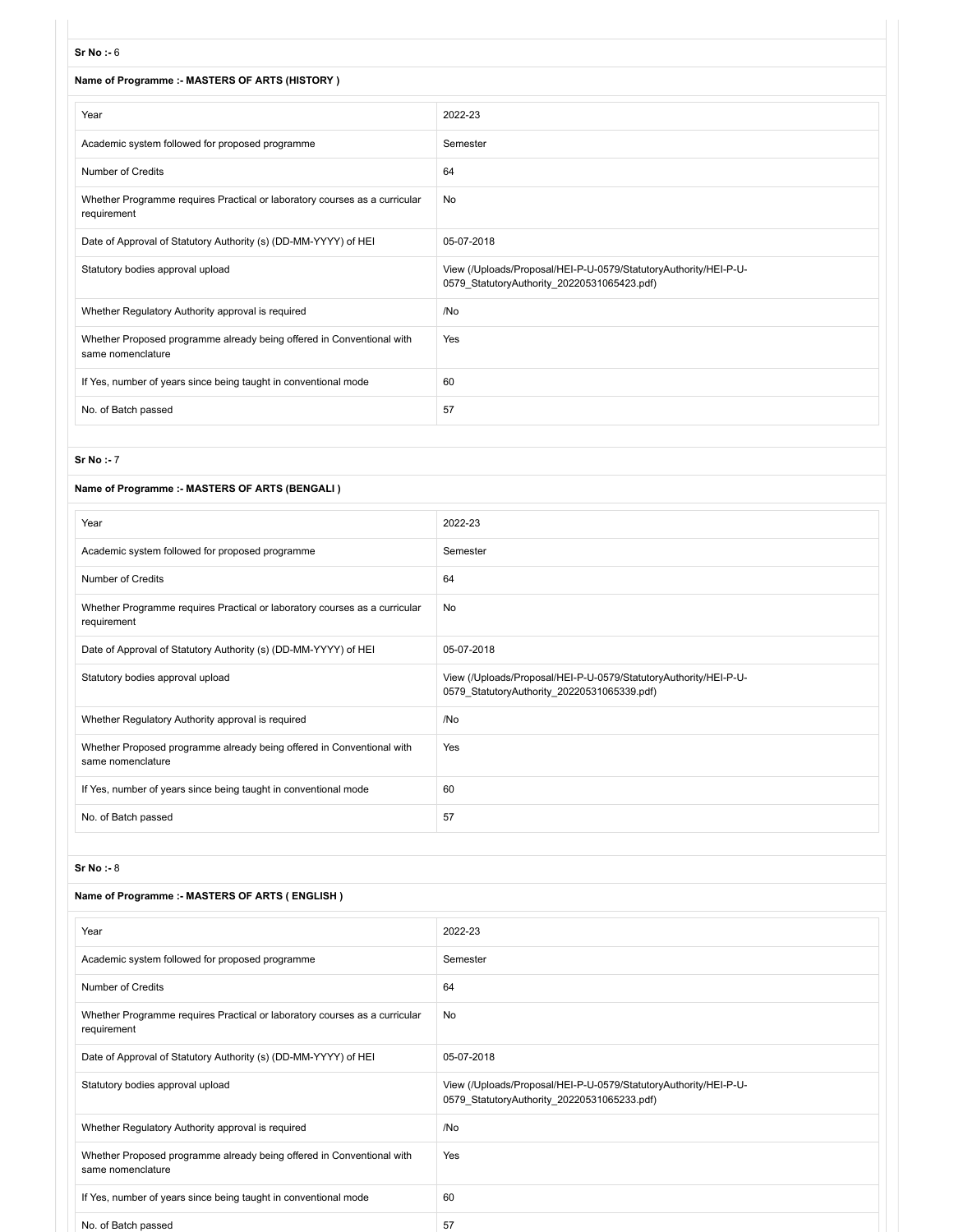## **Programme Compilance**

| Name of Programme :- BACHELOR OF COMMERCE (COMMERCE)                                                                                                                                                                                                                                                                          |               |
|-------------------------------------------------------------------------------------------------------------------------------------------------------------------------------------------------------------------------------------------------------------------------------------------------------------------------------|---------------|
| Year                                                                                                                                                                                                                                                                                                                          | 2022-23       |
| Whether Compliance to following provision for the proposed programme under Both mode is ensured same as for conventional programme                                                                                                                                                                                            |               |
| <b>Entry Level Qualifications</b>                                                                                                                                                                                                                                                                                             | Yes           |
| Curriculum                                                                                                                                                                                                                                                                                                                    | Yes           |
| Teaching-Learning Scheme                                                                                                                                                                                                                                                                                                      | Yes           |
| Pattern of Question Papers For End Semester Examination or Term End Examination                                                                                                                                                                                                                                               | Yes           |
| Pass or Fail Criteria                                                                                                                                                                                                                                                                                                         | Yes           |
| Whether proposed programme are being offered by the constituent colleges or Departments or Centre for Distance and Online Education                                                                                                                                                                                           | Yes           |
| Whether Choice Based Credit System (CBCS) is being followed for conventional mode                                                                                                                                                                                                                                             | Yes           |
| Whether Choice Based Credit System (CBCS) will be followed for Both (ODL & OL)                                                                                                                                                                                                                                                | Yes           |
| Whether total Programme fee includes all components as per UGC Norms                                                                                                                                                                                                                                                          | Yes           |
| Proposed Annual Fee (in Rs)                                                                                                                                                                                                                                                                                                   | 12650         |
| Whether 75% attendance in Personal Contact Programme will be mandatory for the proposed programme under ODL mode. If Yes, specify in hours                                                                                                                                                                                    | No            |
| Whether any component of the Programme is offered as MOOCs                                                                                                                                                                                                                                                                    | No            |
|                                                                                                                                                                                                                                                                                                                               |               |
| Sr No : 2<br>Name of Programme :- MASTERS OF ARTS (POLITICAL SCIENCE)                                                                                                                                                                                                                                                         |               |
| Year                                                                                                                                                                                                                                                                                                                          |               |
|                                                                                                                                                                                                                                                                                                                               |               |
|                                                                                                                                                                                                                                                                                                                               | Yes           |
|                                                                                                                                                                                                                                                                                                                               | Yes           |
|                                                                                                                                                                                                                                                                                                                               | Yes           |
|                                                                                                                                                                                                                                                                                                                               | Yes           |
| Whether Compliance to following provision for the proposed programme under Both mode is ensured same as for conventional programme<br><b>Entry Level Qualifications</b><br>Curriculum<br>Teaching-Learning Scheme<br>Pattern of Question Papers For End Semester Examination or Term End Examination<br>Pass or Fail Criteria | Yes           |
| Whether proposed programme are being offered by the constituent colleges or Departments or Centre for Distance and Online Education                                                                                                                                                                                           | Yes           |
| Whether Choice Based Credit System (CBCS) is being followed for conventional mode                                                                                                                                                                                                                                             | Yes           |
| Whether Choice Based Credit System (CBCS) will be followed for Both(ODL & OL)                                                                                                                                                                                                                                                 | Yes           |
| Whether total Programme fee includes all components as per UGC Norms                                                                                                                                                                                                                                                          | Yes           |
| Proposed Annual Fee (in Rs)                                                                                                                                                                                                                                                                                                   | 14500         |
| Whether 75% attendance in Personal Contact Programme will be mandatory for the proposed programme under ODL mode. If Yes, specify in hours                                                                                                                                                                                    | 2022-23<br>No |

**Name of Programme :- MASTERS OF ARTS (PHILOSOPHY )**

**Whether Compliance to following provision for the proposed programme under Both mode is ensured same as for conventional programme**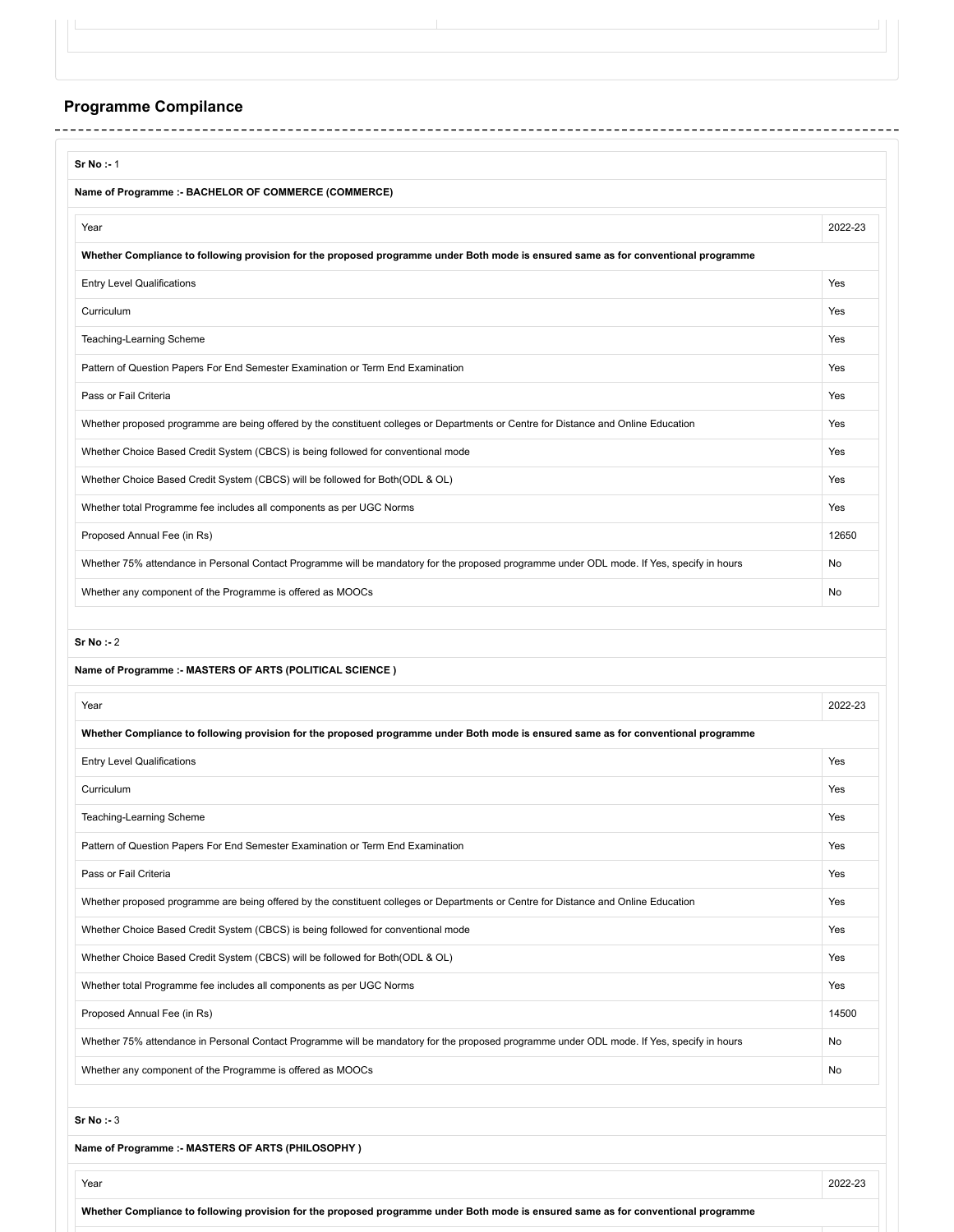| <b>Entry Level Qualifications</b>                                                                                                          | Yes   |
|--------------------------------------------------------------------------------------------------------------------------------------------|-------|
| Curriculum                                                                                                                                 | Yes   |
| Teaching-Learning Scheme                                                                                                                   | Yes   |
| Pattern of Question Papers For End Semester Examination or Term End Examination                                                            | Yes   |
| Pass or Fail Criteria                                                                                                                      | Yes   |
| Whether proposed programme are being offered by the constituent colleges or Departments or Centre for Distance and Online Education        | Yes   |
| Whether Choice Based Credit System (CBCS) is being followed for conventional mode                                                          | Yes   |
| Whether Choice Based Credit System (CBCS) will be followed for Both (ODL & OL)                                                             | Yes   |
| Whether total Programme fee includes all components as per UGC Norms                                                                       | Yes   |
| Proposed Annual Fee (in Rs)                                                                                                                | 14500 |
| Whether 75% attendance in Personal Contact Programme will be mandatory for the proposed programme under ODL mode. If Yes, specify in hours | No    |
| Whether any component of the Programme is offered as MOOCs                                                                                 | No    |

**Sr No :-** 4

**Name of Programme :- MASTERS OF ARTS (NEPALI )**

| Year                                                                                                                                       | 2022-23    |
|--------------------------------------------------------------------------------------------------------------------------------------------|------------|
| Whether Compliance to following provision for the proposed programme under Both mode is ensured same as for conventional programme         |            |
| <b>Entry Level Qualifications</b>                                                                                                          | <b>Yes</b> |
| Curriculum                                                                                                                                 | Yes        |
| Teaching-Learning Scheme                                                                                                                   | Yes        |
| Pattern of Question Papers For End Semester Examination or Term End Examination                                                            | Yes        |
| Pass or Fail Criteria                                                                                                                      | Yes        |
| Whether proposed programme are being offered by the constituent colleges or Departments or Centre for Distance and Online Education        | Yes        |
| Whether Choice Based Credit System (CBCS) is being followed for conventional mode                                                          | Yes        |
| Whether Choice Based Credit System (CBCS) will be followed for Both (ODL & OL)                                                             | Yes        |
| Whether total Programme fee includes all components as per UGC Norms                                                                       | Yes        |
| Proposed Annual Fee (in Rs)                                                                                                                | 14500      |
| Whether 75% attendance in Personal Contact Programme will be mandatory for the proposed programme under ODL mode. If Yes, specify in hours | <b>No</b>  |
| Whether any component of the Programme is offered as MOOCs                                                                                 | No         |

**Sr No :-** 5

| Name of Programme :- MASTERS OF ARTS (MATHEMATICS)                                                                                  |         |
|-------------------------------------------------------------------------------------------------------------------------------------|---------|
| Year                                                                                                                                | 2022-23 |
| Whether Compliance to following provision for the proposed programme under Both mode is ensured same as for conventional programme  |         |
| <b>Entry Level Qualifications</b>                                                                                                   | Yes     |
| Curriculum                                                                                                                          | Yes     |
| Teaching-Learning Scheme                                                                                                            | Yes     |
| Pattern of Question Papers For End Semester Examination or Term End Examination                                                     | Yes     |
| Pass or Fail Criteria                                                                                                               | Yes     |
| Whether proposed programme are being offered by the constituent colleges or Departments or Centre for Distance and Online Education | Yes     |
| Whether Choice Based Credit System (CBCS) is being followed for conventional mode                                                   | Yes     |
| Whether Choice Based Credit System (CBCS) will be followed for Both (ODL & OL)                                                      | Yes     |
| Whether total Programme fee includes all components as per UGC Norms                                                                | Yes     |
|                                                                                                                                     |         |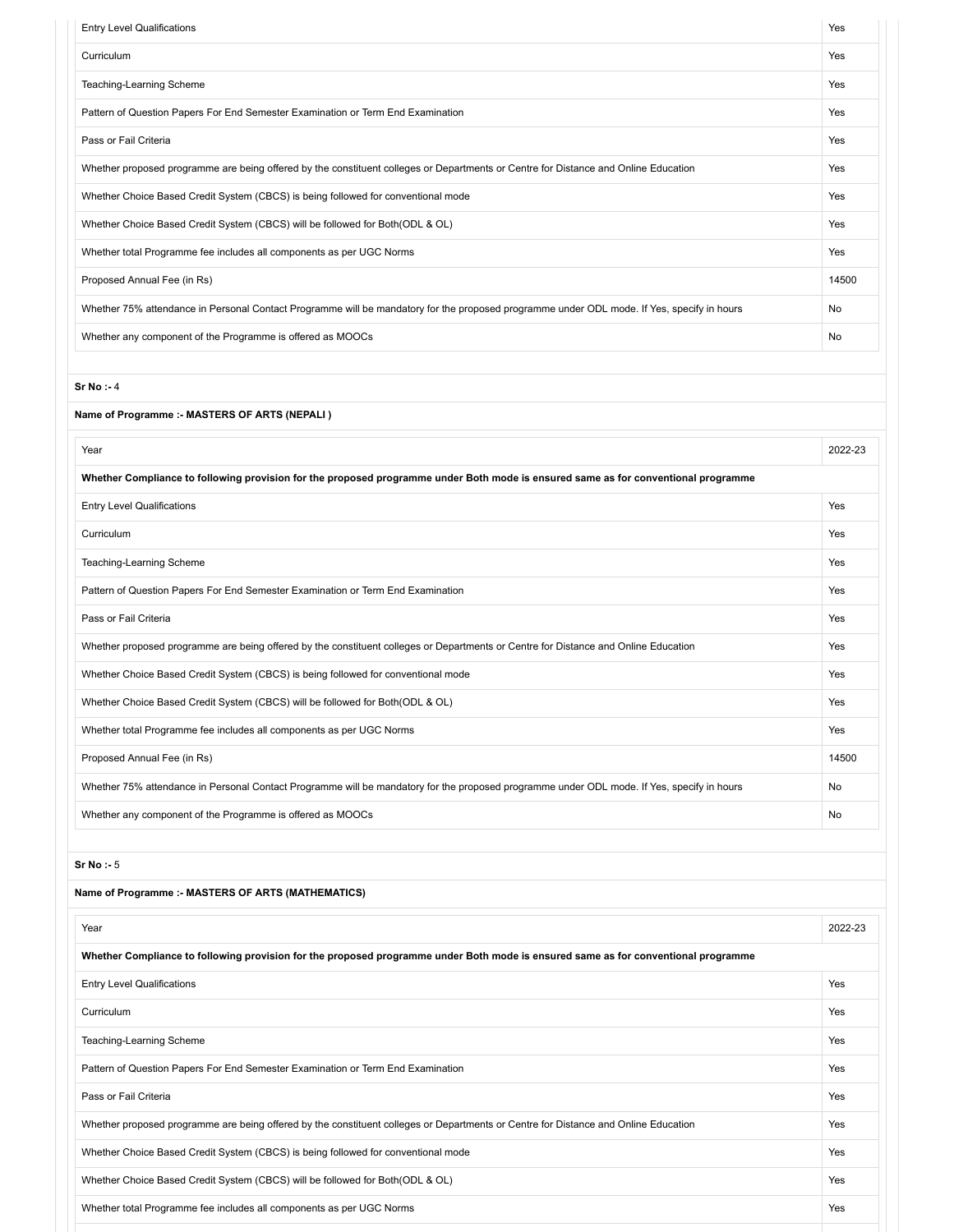| Proposed Annual Fee (in Rs)                                                                                                                | 14500   |
|--------------------------------------------------------------------------------------------------------------------------------------------|---------|
| Whether 75% attendance in Personal Contact Programme will be mandatory for the proposed programme under ODL mode. If Yes, specify in hours | No      |
| Whether any component of the Programme is offered as MOOCs                                                                                 | No      |
| Sr No : 6                                                                                                                                  |         |
| Name of Programme :- MASTERS OF ARTS (HISTORY)                                                                                             |         |
| Year                                                                                                                                       | 2022-23 |
| Whether Compliance to following provision for the proposed programme under Both mode is ensured same as for conventional programme         |         |
| <b>Entry Level Qualifications</b>                                                                                                          | Yes     |
| Curriculum                                                                                                                                 | Yes     |
| Teaching-Learning Scheme                                                                                                                   | Yes     |
| Pattern of Question Papers For End Semester Examination or Term End Examination                                                            | Yes     |
| Pass or Fail Criteria                                                                                                                      | Yes     |
| Whether proposed programme are being offered by the constituent colleges or Departments or Centre for Distance and Online Education        | Yes     |
| Whether Choice Based Credit System (CBCS) is being followed for conventional mode                                                          | Yes     |
| Whether Choice Based Credit System (CBCS) will be followed for Both(ODL & OL)                                                              | Yes     |
| Whether total Programme fee includes all components as per UGC Norms                                                                       | Yes     |
| Proposed Annual Fee (in Rs)                                                                                                                | 14500   |

Whether 75% attendance in Personal Contact Programme will be mandatory for the proposed programme under ODL mode. If Yes, specify in hours No Whether any component of the Programme is offered as MOOCs No will be a state of the Programme is offered as MOOCs No will be a state of the UNC of the UNC of the Programme is offered as MOOCs No will be a state of the UNC

**Sr No :-** 7

| Year                                                                                                                                       | 2022-23   |
|--------------------------------------------------------------------------------------------------------------------------------------------|-----------|
| Whether Compliance to following provision for the proposed programme under Both mode is ensured same as for conventional programme         |           |
| <b>Entry Level Qualifications</b>                                                                                                          | Yes       |
| Curriculum                                                                                                                                 | Yes       |
| Teaching-Learning Scheme                                                                                                                   | Yes       |
| Pattern of Question Papers For End Semester Examination or Term End Examination                                                            | Yes       |
| Pass or Fail Criteria                                                                                                                      | Yes       |
| Whether proposed programme are being offered by the constituent colleges or Departments or Centre for Distance and Online Education        | Yes       |
| Whether Choice Based Credit System (CBCS) is being followed for conventional mode                                                          | Yes       |
| Whether Choice Based Credit System (CBCS) will be followed for Both (ODL & OL)                                                             | Yes       |
| Whether total Programme fee includes all components as per UGC Norms                                                                       | Yes       |
| Proposed Annual Fee (in Rs)                                                                                                                | 14500     |
| Whether 75% attendance in Personal Contact Programme will be mandatory for the proposed programme under ODL mode. If Yes, specify in hours | No        |
| Whether any component of the Programme is offered as MOOCs                                                                                 | <b>No</b> |

**Sr No :-** 8

**Name of Programme :- MASTERS OF ARTS ( ENGLISH )**

|  | Year                                                                                                                               |     |  |  |  |
|--|------------------------------------------------------------------------------------------------------------------------------------|-----|--|--|--|
|  | Whether Compliance to following provision for the proposed programme under Both mode is ensured same as for conventional programme |     |  |  |  |
|  | <b>Entry Level Qualifications</b>                                                                                                  | Yes |  |  |  |
|  |                                                                                                                                    |     |  |  |  |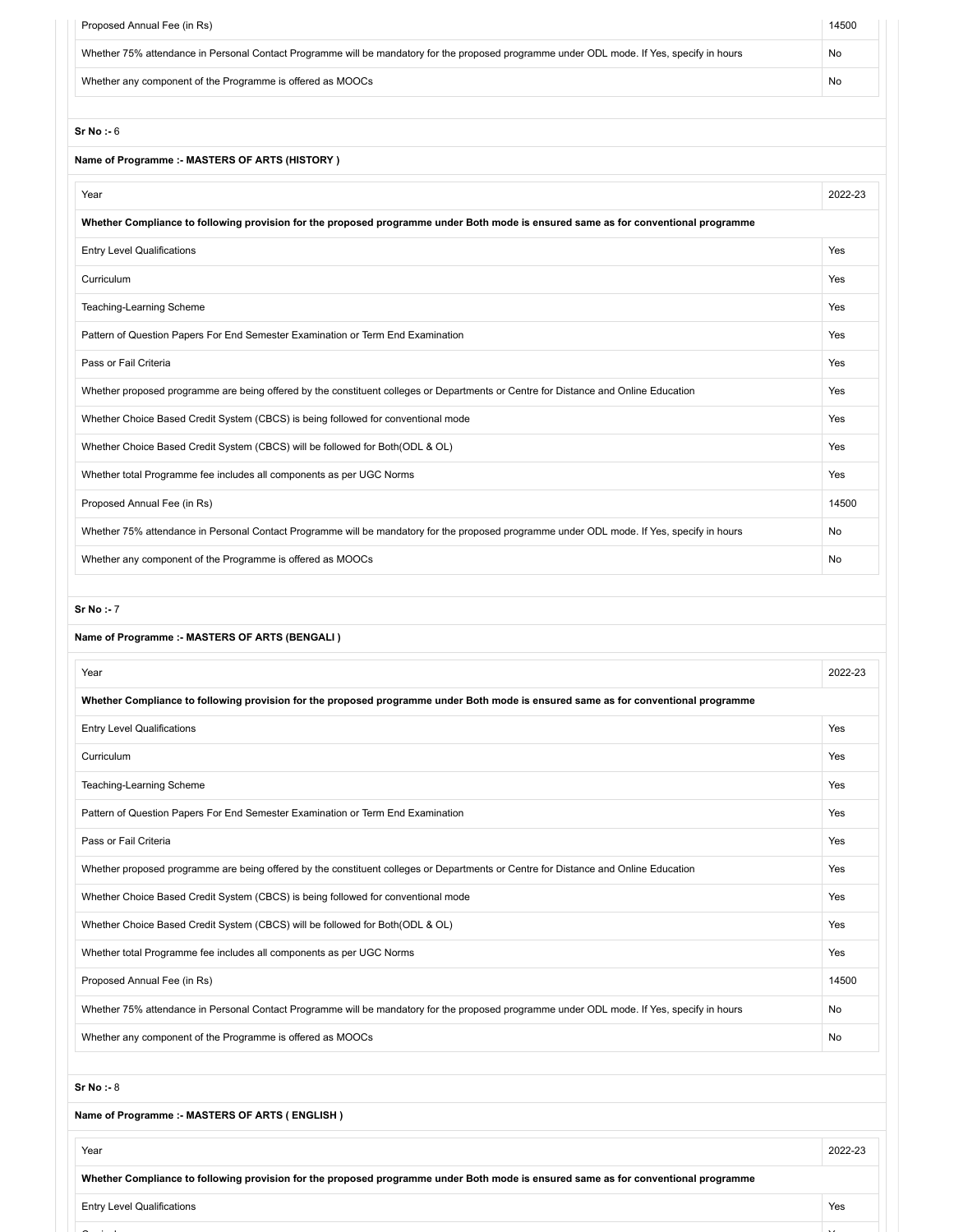| Curriculum                                                                                                                                 | Yes   |
|--------------------------------------------------------------------------------------------------------------------------------------------|-------|
| Teaching-Learning Scheme                                                                                                                   | Yes   |
| Pattern of Question Papers For End Semester Examination or Term End Examination                                                            | Yes   |
| Pass or Fail Criteria                                                                                                                      | Yes   |
| Whether proposed programme are being offered by the constituent colleges or Departments or Centre for Distance and Online Education        | Yes   |
| Whether Choice Based Credit System (CBCS) is being followed for conventional mode                                                          | Yes   |
| Whether Choice Based Credit System (CBCS) will be followed for Both (ODL & OL)                                                             | Yes   |
| Whether total Programme fee includes all components as per UGC Norms                                                                       | Yes   |
| Proposed Annual Fee (in Rs)                                                                                                                | 14500 |
| Whether 75% attendance in Personal Contact Programme will be mandatory for the proposed programme under ODL mode. If Yes, specify in hours | No    |
| Whether any component of the Programme is offered as MOOCs                                                                                 | No    |

### **Mode of Evaluation**

| Sr No : 1                                                                                                                                    |                                 |
|----------------------------------------------------------------------------------------------------------------------------------------------|---------------------------------|
| Name of Programme :- BACHELOR OF COMMERCE (COMMERCE)                                                                                         |                                 |
| Year                                                                                                                                         | 2022-23                         |
| Whether Weightages to continuous assessment and end semester examinations or term end examinations as per clause mentioned in<br>Regulations | Yes                             |
| <b>Examination Scheme</b>                                                                                                                    | Continuous and End-<br>Semester |
| Percentage of Continuous Assessment(%)                                                                                                       | 25                              |
| Percentage of End-Semester(%)                                                                                                                | 75                              |
| Pass or Fail Criteria                                                                                                                        | 34                              |
| Pass/Fail Criteria (% Pass Marks)                                                                                                            | 34                              |
| <b>Mode of Examination</b>                                                                                                                   |                                 |
| Whether examination through Online(For ODL Programs)                                                                                         | <b>No</b>                       |

**Sr No :-** 2

| Name of Programme :- MASTERS OF ARTS (POLITICAL SCIENCE)                                                                                     |                                 |  |  |  |
|----------------------------------------------------------------------------------------------------------------------------------------------|---------------------------------|--|--|--|
| Year                                                                                                                                         | 2022-23                         |  |  |  |
| Whether Weightages to continuous assessment and end semester examinations or term end examinations as per clause mentioned in<br>Regulations | Yes                             |  |  |  |
| <b>Examination Scheme</b>                                                                                                                    | Continuous and End-<br>Semester |  |  |  |
| Percentage of Continuous Assessment(%)                                                                                                       | 25                              |  |  |  |
| Percentage of End-Semester(%)                                                                                                                | 75                              |  |  |  |
| Pass or Fail Criteria                                                                                                                        | 40                              |  |  |  |
| Pass/Fail Criteria (% Pass Marks)                                                                                                            | 40                              |  |  |  |
| <b>Mode of Examination</b>                                                                                                                   |                                 |  |  |  |
| Whether examination through Online(For ODL Programs)                                                                                         | No                              |  |  |  |
|                                                                                                                                              |                                 |  |  |  |
| Sr No : 3                                                                                                                                    |                                 |  |  |  |

**Name of Programme :- MASTERS OF ARTS (PHILOSOPHY )**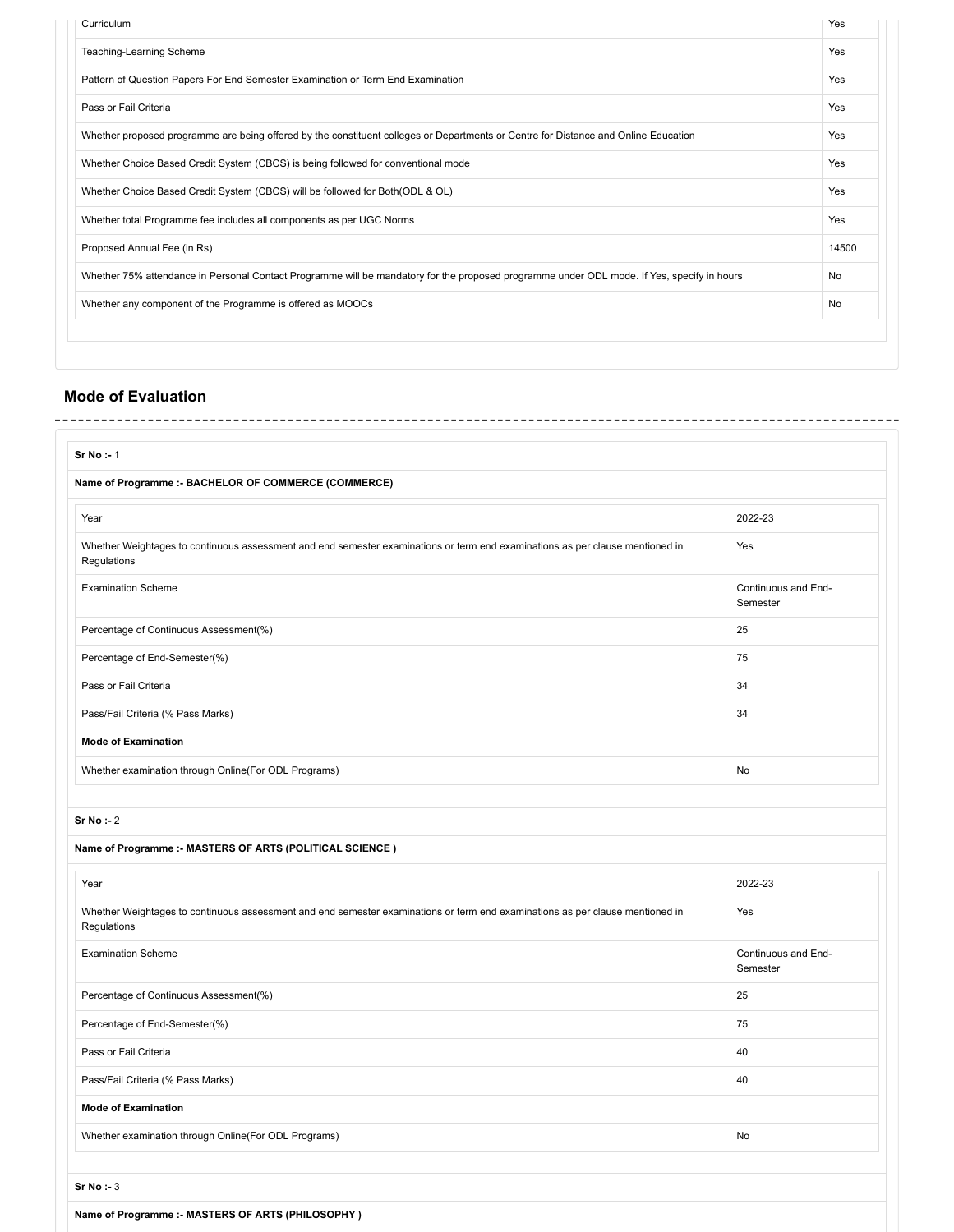| Year                                                                                                                                         | 2022-23                         |
|----------------------------------------------------------------------------------------------------------------------------------------------|---------------------------------|
| Whether Weightages to continuous assessment and end semester examinations or term end examinations as per clause mentioned in<br>Regulations | Yes                             |
| <b>Examination Scheme</b>                                                                                                                    | Continuous and End-<br>Semester |
| Percentage of Continuous Assessment(%)                                                                                                       | 25                              |
| Percentage of End-Semester(%)                                                                                                                | 75                              |
| Pass or Fail Criteria                                                                                                                        | 40                              |
| Pass/Fail Criteria (% Pass Marks)                                                                                                            | 40                              |
| <b>Mode of Examination</b>                                                                                                                   |                                 |
| Whether examination through Online(For ODL Programs)                                                                                         | No                              |
|                                                                                                                                              |                                 |
| Sr No : 4                                                                                                                                    |                                 |

#### **Name of Programme :- MASTERS OF ARTS (NEPALI )**

| Year                                                                                                                                         | 2022-23                         |
|----------------------------------------------------------------------------------------------------------------------------------------------|---------------------------------|
| Whether Weightages to continuous assessment and end semester examinations or term end examinations as per clause mentioned in<br>Regulations | Yes                             |
| <b>Examination Scheme</b>                                                                                                                    | Continuous and End-<br>Semester |
| Percentage of Continuous Assessment(%)                                                                                                       | 25                              |
| Percentage of End-Semester(%)                                                                                                                | 75                              |
| Pass or Fail Criteria                                                                                                                        | 40                              |
| Pass/Fail Criteria (% Pass Marks)                                                                                                            | 40                              |
| <b>Mode of Examination</b>                                                                                                                   |                                 |
| Whether examination through Online(For ODL Programs)                                                                                         | No                              |

#### **Sr No :-** 5

#### **Name of Programme :- MASTERS OF ARTS (MATHEMATICS)**

| Year                                                                                                                                         | 2022-23                         |
|----------------------------------------------------------------------------------------------------------------------------------------------|---------------------------------|
| Whether Weightages to continuous assessment and end semester examinations or term end examinations as per clause mentioned in<br>Regulations | Yes                             |
| <b>Examination Scheme</b>                                                                                                                    | Continuous and End-<br>Semester |
| Percentage of Continuous Assessment(%)                                                                                                       | 25                              |
| Percentage of End-Semester(%)                                                                                                                | 75                              |
| Pass or Fail Criteria                                                                                                                        | 40                              |
| Pass/Fail Criteria (% Pass Marks)                                                                                                            | 40                              |
| <b>Mode of Examination</b>                                                                                                                   |                                 |
| Whether examination through Online(For ODL Programs)                                                                                         | No                              |
|                                                                                                                                              |                                 |
| Sr No : 6                                                                                                                                    |                                 |
| Name of Programme :- MASTERS OF ARTS (HISTORY)                                                                                               |                                 |
| Year                                                                                                                                         | 2022-23                         |
| Whether Weightages to continuous assessment and end semester examinations or term end examinations as per clause mentioned in<br>Regulations | Yes                             |
| <b>Examination Scheme</b>                                                                                                                    | Continuous and End-<br>Semester |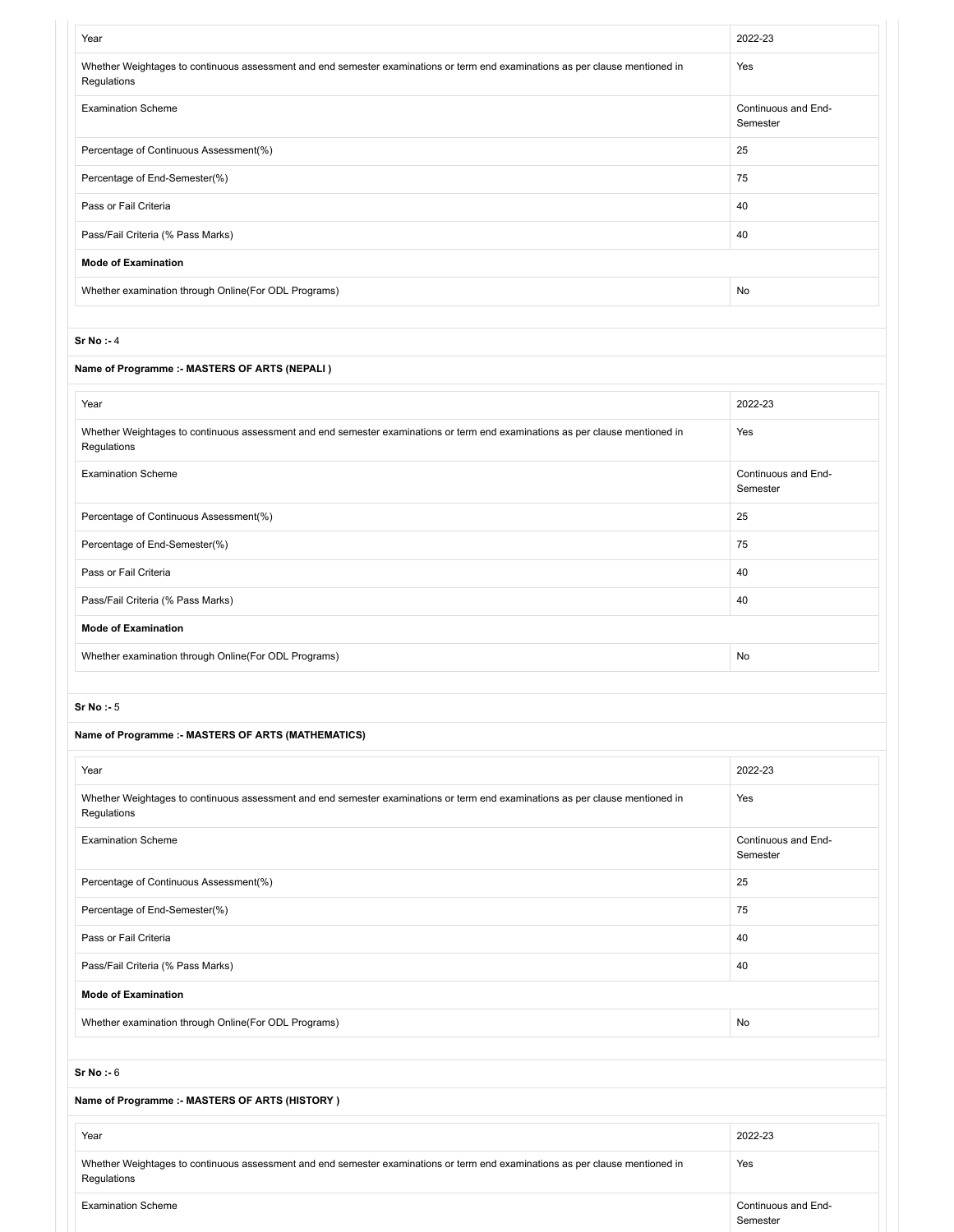| Percentage of Continuous Assessment(%)                                                                                                       | 25                              |
|----------------------------------------------------------------------------------------------------------------------------------------------|---------------------------------|
| Percentage of End-Semester(%)                                                                                                                | 75                              |
| Pass or Fail Criteria                                                                                                                        | 40                              |
| Pass/Fail Criteria (% Pass Marks)                                                                                                            | 40                              |
| <b>Mode of Examination</b>                                                                                                                   |                                 |
| Whether examination through Online(For ODL Programs)                                                                                         | No                              |
|                                                                                                                                              |                                 |
| $Sr No : -7$                                                                                                                                 |                                 |
| Name of Programme :- MASTERS OF ARTS (BENGALI)                                                                                               |                                 |
| Year                                                                                                                                         | 2022-23                         |
| Whether Weightages to continuous assessment and end semester examinations or term end examinations as per clause mentioned in<br>Regulations | Yes                             |
| <b>Examination Scheme</b>                                                                                                                    | Continuous and End-<br>Semester |
| Percentage of Continuous Assessment(%)                                                                                                       | 25                              |
| Percentage of End-Semester(%)                                                                                                                | 75                              |
| Pass or Fail Criteria                                                                                                                        | 40                              |
| Pass/Fail Criteria (% Pass Marks)                                                                                                            | 40                              |
| <b>Mode of Examination</b>                                                                                                                   |                                 |
| Whether examination through Online(For ODL Programs)                                                                                         | No                              |
| Sr No : 8                                                                                                                                    |                                 |
|                                                                                                                                              |                                 |
| Name of Programme :- MASTERS OF ARTS (ENGLISH)                                                                                               |                                 |
| Year                                                                                                                                         | 2022-23                         |
| Whether Weightages to continuous assessment and end semester examinations or term end examinations as per clause mentioned in<br>Regulations | Yes                             |
| <b>Examination Scheme</b>                                                                                                                    | Continuous and End-<br>Semester |
| Percentage of Continuous Assessment(%)                                                                                                       | 25                              |
| Percentage of End-Semester(%)                                                                                                                | 75                              |
| Pass or Fail Criteria                                                                                                                        | 40                              |
| Pass/Fail Criteria (% Pass Marks)                                                                                                            | 40                              |
| <b>Mode of Examination</b>                                                                                                                   |                                 |
| Whether examination through Online(For ODL Programs)                                                                                         | No                              |

# **PPR (Programme Project Report)**

 $=$   $-$ 

| Srno | Name of Progrm                                      | <b>Other Details</b>    |                                                                                                                              |  |
|------|-----------------------------------------------------|-------------------------|------------------------------------------------------------------------------------------------------------------------------|--|
|      | <b>BACHELOR OF</b><br><b>COMMERCE</b><br>(COMMERCE) | Year                    | 2022-23                                                                                                                      |  |
|      |                                                     | Date of Approval of PPR | 03-07-2018                                                                                                                   |  |
|      |                                                     | Upload of PPR           | View (/Uploads/UploadofPPR/HEI-P-U-0579/HEI-P-U-0579 UploadofPPR 20220531193702.pdf)                                         |  |
|      |                                                     | Upload Approval of PPR  | View (/Uploads/AuthorityofApprovingPPRUpload/HEI-P-U-0579/HEI-P-U-<br>0579 AuthorityofApprovingPPRUpload 20220531193702.pdf) |  |
| Srno | Name of Progrm                                      | Other Detail Strome     | B. Com programme is one of the under graduate (U.G.) courses offered by the Directorate of Distance                          |  |

------------------------------------

---------------------------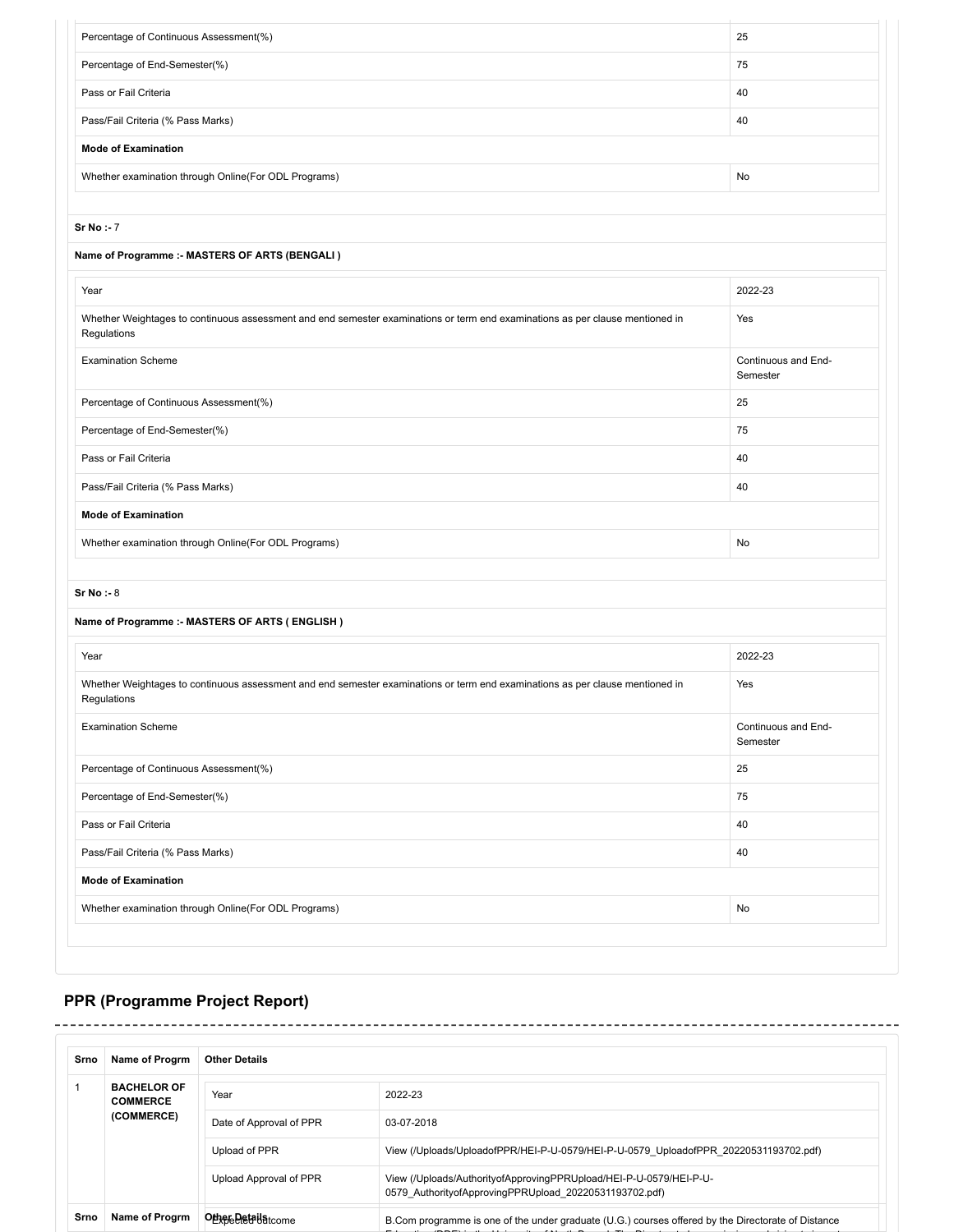|  |                |                                  | Whether Programme Project<br>Report (PPR) prepared for the<br>Programme and approved as per<br>Regulation 13 and Annexure V of<br>UGC (ODL Programmes and<br>Online Programmes) Regulations,<br>2020<br>and Online Programmes) Regulations, 2020:<br>Programme's mission & objectives<br>Relevance of the program with<br>HEI's Mission and Goals<br>Nature of prospective target group<br>of learners<br><b>Instructional Design</b><br>Procedure for admissions,<br>curriculum transaction and<br>evaluation<br>Requirement of the laboratory<br>support and Library Resources |                                                                                                                                                                                                                                                                                                                                                                                                                                                                                                                                                                                                                                                                                                                                                                                                                                                                                                                                                                                                                      | Education (DDE) in the University of North Bengal. The Directorate has a mission and vision to impart<br>knowledge and skills by offering an opportunity to those who for a number of reasons were unable to pursue<br>higher education in regular mode after completing higher secondary (H.S.) education. The Directorate is<br>having advanced infrastructural facilities like computer laboratory, Digital Studio and library facility with huge<br>collection of national and international books.<br>Yes<br>Whether HEI compliance to following provision for the Programme Project Report (PPR) as per Annexure V of UGC (ODL Programmes<br>Yes<br>Yes<br>Yes<br>Yes<br>Yes<br>Yes |  |
|--|----------------|----------------------------------|----------------------------------------------------------------------------------------------------------------------------------------------------------------------------------------------------------------------------------------------------------------------------------------------------------------------------------------------------------------------------------------------------------------------------------------------------------------------------------------------------------------------------------------------------------------------------------|----------------------------------------------------------------------------------------------------------------------------------------------------------------------------------------------------------------------------------------------------------------------------------------------------------------------------------------------------------------------------------------------------------------------------------------------------------------------------------------------------------------------------------------------------------------------------------------------------------------------------------------------------------------------------------------------------------------------------------------------------------------------------------------------------------------------------------------------------------------------------------------------------------------------------------------------------------------------------------------------------------------------|-------------------------------------------------------------------------------------------------------------------------------------------------------------------------------------------------------------------------------------------------------------------------------------------------------------------------------------------------------------------------------------------------------------------------------------------------------------------------------------------------------------------------------------------------------------------------------------------------------------------------------------------------------------------------------------------|--|
|  |                |                                  | Cost estimate of the programme<br>and the provisions<br>Quality assurance mechanism and<br>expected programme outcomes                                                                                                                                                                                                                                                                                                                                                                                                                                                           |                                                                                                                                                                                                                                                                                                                                                                                                                                                                                                                                                                                                                                                                                                                                                                                                                                                                                                                                                                                                                      | Yes<br>Yes                                                                                                                                                                                                                                                                                                                                                                                                                                                                                                                                                                                                                                                                                |  |
|  |                |                                  | Appropriateness of programme to<br>be conducted in Open and<br>Distance Learning mode to acquire<br>specific skills and competence                                                                                                                                                                                                                                                                                                                                                                                                                                               |                                                                                                                                                                                                                                                                                                                                                                                                                                                                                                                                                                                                                                                                                                                                                                                                                                                                                                                                                                                                                      | Yes                                                                                                                                                                                                                                                                                                                                                                                                                                                                                                                                                                                                                                                                                       |  |
|  | $\overline{2}$ | <b>MASTERS OF</b><br><b>ARTS</b> | Year                                                                                                                                                                                                                                                                                                                                                                                                                                                                                                                                                                             | 2022-23                                                                                                                                                                                                                                                                                                                                                                                                                                                                                                                                                                                                                                                                                                                                                                                                                                                                                                                                                                                                              |                                                                                                                                                                                                                                                                                                                                                                                                                                                                                                                                                                                                                                                                                           |  |
|  |                | (POLITICAL<br><b>SCIENCE</b> )   | Date of Approval of<br><b>PPR</b>                                                                                                                                                                                                                                                                                                                                                                                                                                                                                                                                                | 03-07-2018                                                                                                                                                                                                                                                                                                                                                                                                                                                                                                                                                                                                                                                                                                                                                                                                                                                                                                                                                                                                           |                                                                                                                                                                                                                                                                                                                                                                                                                                                                                                                                                                                                                                                                                           |  |
|  |                |                                  | Upload of PPR                                                                                                                                                                                                                                                                                                                                                                                                                                                                                                                                                                    |                                                                                                                                                                                                                                                                                                                                                                                                                                                                                                                                                                                                                                                                                                                                                                                                                                                                                                                                                                                                                      | View (/Uploads/UploadofPPR/HEI-P-U-0579/HEI-P-U-0579 UploadofPPR 20220531193540.pdf)                                                                                                                                                                                                                                                                                                                                                                                                                                                                                                                                                                                                      |  |
|  |                |                                  | Upload Approval of<br><b>PPR</b>                                                                                                                                                                                                                                                                                                                                                                                                                                                                                                                                                 |                                                                                                                                                                                                                                                                                                                                                                                                                                                                                                                                                                                                                                                                                                                                                                                                                                                                                                                                                                                                                      | View (/Uploads/AuthorityofApprovingPPRUpload/HEI-P-U-0579/HEI-P-U-<br>0579_AuthorityofApprovingPPRUpload_20220531193540.pdf)                                                                                                                                                                                                                                                                                                                                                                                                                                                                                                                                                              |  |
|  |                |                                  | Expected outcome                                                                                                                                                                                                                                                                                                                                                                                                                                                                                                                                                                 | To develop comprehensive and interdisciplinary knowledge by emphasizing inter-linkages between various political,<br>economic and social issues and challenges. To generate socially-informed knowledge and cater to the educational<br>upliftment of marginalized communities through papers like Human Rights, Political Ideas in Modern India and Women<br>and Politics in India. To develop theoretically rich and empirically grounded knowledge. To motivate and inform students<br>about the opportunities and future prospects in the field. To develop the overall personality of students and prepare them<br>to compete and succeed in their endeavours. To provide a progressive, healthy and vibrant environment to its students as<br>well as teachers for the purpose of developing a department known for its academic and intellectual pursuit. To inculcate<br>the values of tolerance, progressiveness and fraternity that contributes towards the making of a healthy and prosperous<br>society. |                                                                                                                                                                                                                                                                                                                                                                                                                                                                                                                                                                                                                                                                                           |  |
|  |                |                                  | Whether Programme<br>Project Report (PPR)<br>prepared for the<br>Programme and<br>approved as per<br>Regulation 13 and<br>Annexure V of UGC<br>(ODL Programmes<br>and Online<br>Programmes)<br>Regulations, 2020                                                                                                                                                                                                                                                                                                                                                                 | Yes                                                                                                                                                                                                                                                                                                                                                                                                                                                                                                                                                                                                                                                                                                                                                                                                                                                                                                                                                                                                                  |                                                                                                                                                                                                                                                                                                                                                                                                                                                                                                                                                                                                                                                                                           |  |
|  |                |                                  | and Online Programmes) Regulations, 2020:                                                                                                                                                                                                                                                                                                                                                                                                                                                                                                                                        |                                                                                                                                                                                                                                                                                                                                                                                                                                                                                                                                                                                                                                                                                                                                                                                                                                                                                                                                                                                                                      | Whether HEI compliance to following provision for the Programme Project Report (PPR) as per Annexure V of UGC (ODL Programmes                                                                                                                                                                                                                                                                                                                                                                                                                                                                                                                                                             |  |
|  |                |                                  | Programme's mission<br>& objectives                                                                                                                                                                                                                                                                                                                                                                                                                                                                                                                                              | Yes                                                                                                                                                                                                                                                                                                                                                                                                                                                                                                                                                                                                                                                                                                                                                                                                                                                                                                                                                                                                                  |                                                                                                                                                                                                                                                                                                                                                                                                                                                                                                                                                                                                                                                                                           |  |
|  | Srno           | Name of Progrm                   | <b>Other Details</b><br>Relevance of the                                                                                                                                                                                                                                                                                                                                                                                                                                                                                                                                         | <b>Yes</b>                                                                                                                                                                                                                                                                                                                                                                                                                                                                                                                                                                                                                                                                                                                                                                                                                                                                                                                                                                                                           |                                                                                                                                                                                                                                                                                                                                                                                                                                                                                                                                                                                                                                                                                           |  |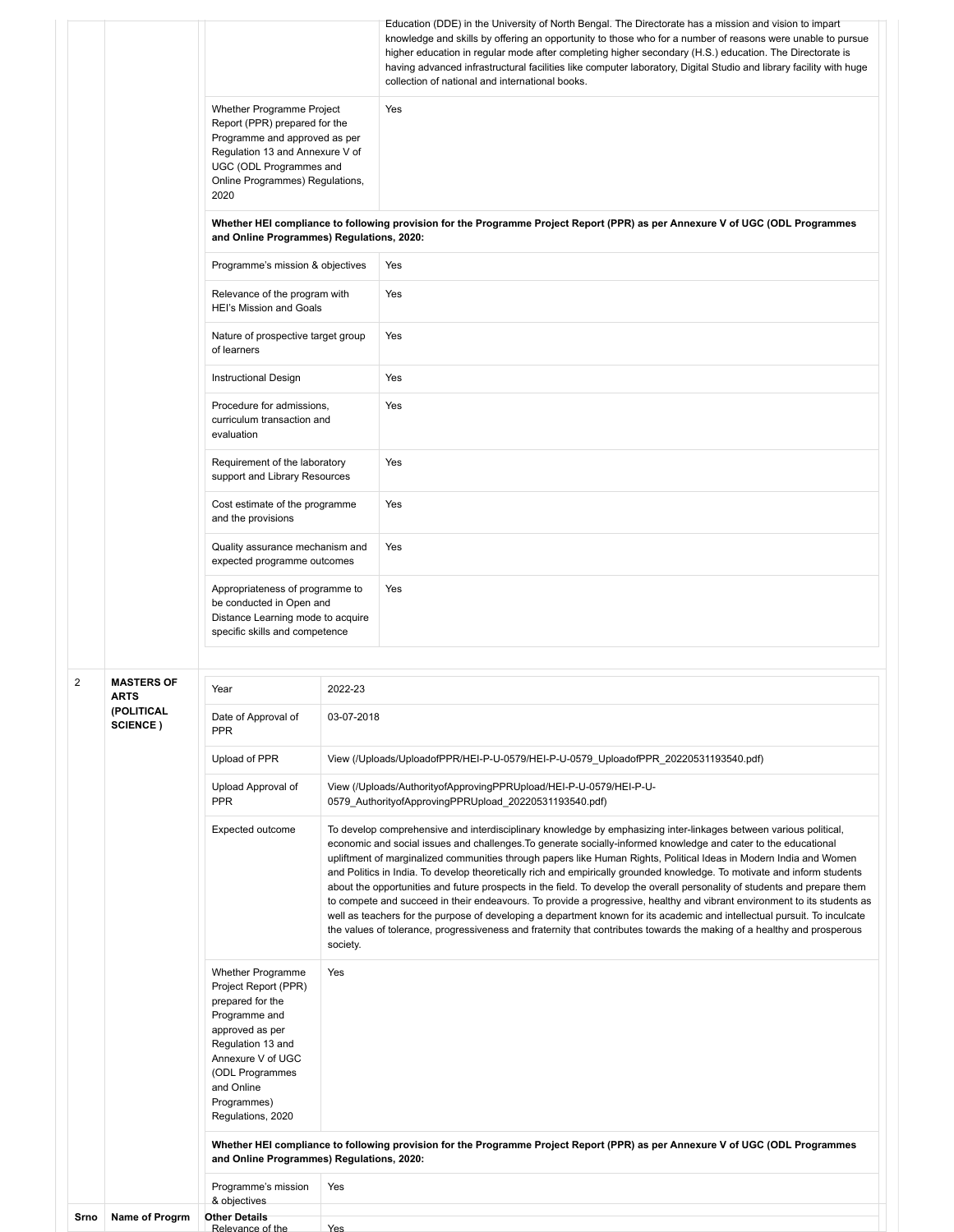|      |                             | program with HEI's<br>Mission and Goals                                                                                                                                                              |     |                                                                                                                                                                                                                                                                                                                                                                                                                                                                                                                                                                                                                                                           |
|------|-----------------------------|------------------------------------------------------------------------------------------------------------------------------------------------------------------------------------------------------|-----|-----------------------------------------------------------------------------------------------------------------------------------------------------------------------------------------------------------------------------------------------------------------------------------------------------------------------------------------------------------------------------------------------------------------------------------------------------------------------------------------------------------------------------------------------------------------------------------------------------------------------------------------------------------|
|      |                             | Nature of prospective<br>target group of<br>learners                                                                                                                                                 | Yes |                                                                                                                                                                                                                                                                                                                                                                                                                                                                                                                                                                                                                                                           |
|      |                             | Instructional Design                                                                                                                                                                                 | Yes |                                                                                                                                                                                                                                                                                                                                                                                                                                                                                                                                                                                                                                                           |
|      |                             | Procedure for<br>admissions,<br>curriculum transaction<br>and evaluation                                                                                                                             | Yes |                                                                                                                                                                                                                                                                                                                                                                                                                                                                                                                                                                                                                                                           |
|      |                             | Requirement of the<br>laboratory support and<br><b>Library Resources</b>                                                                                                                             | Yes |                                                                                                                                                                                                                                                                                                                                                                                                                                                                                                                                                                                                                                                           |
|      |                             | Cost estimate of the<br>programme and the<br>provisions                                                                                                                                              | Yes |                                                                                                                                                                                                                                                                                                                                                                                                                                                                                                                                                                                                                                                           |
|      |                             | Quality assurance<br>mechanism and<br>expected programme<br>outcomes                                                                                                                                 | Yes |                                                                                                                                                                                                                                                                                                                                                                                                                                                                                                                                                                                                                                                           |
|      |                             | Appropriateness of<br>programme to be<br>conducted in Open<br>and Distance Learning<br>mode to acquire<br>specific skills and<br>competence                                                          | Yes |                                                                                                                                                                                                                                                                                                                                                                                                                                                                                                                                                                                                                                                           |
| 3    | <b>MASTERS OF</b>           |                                                                                                                                                                                                      |     |                                                                                                                                                                                                                                                                                                                                                                                                                                                                                                                                                                                                                                                           |
|      | <b>ARTS</b><br>(PHILOSOPHY) | Year                                                                                                                                                                                                 |     | 2022-23                                                                                                                                                                                                                                                                                                                                                                                                                                                                                                                                                                                                                                                   |
|      |                             | Date of Approval of PPR                                                                                                                                                                              |     | 03-07-2018                                                                                                                                                                                                                                                                                                                                                                                                                                                                                                                                                                                                                                                |
|      |                             | Upload of PPR                                                                                                                                                                                        |     | View (/Uploads/UploadofPPR/HEI-P-U-0579/HEI-P-U-0579_UploadofPPR_20220531193403.pdf)                                                                                                                                                                                                                                                                                                                                                                                                                                                                                                                                                                      |
|      |                             | Upload Approval of PPR                                                                                                                                                                               |     | View (/Uploads/AuthorityofApprovingPPRUpload/HEI-P-U-0579/HEI-P-U-<br>0579_AuthorityofApprovingPPRUpload_20220531193403.pdf)                                                                                                                                                                                                                                                                                                                                                                                                                                                                                                                              |
|      |                             | Expected outcome                                                                                                                                                                                     |     | Enhances critical thinking of students. Hones the writing skills of students and they learn the conventions of<br>academic writing. Instills a critical perspective with which students approach the disciplines. Equip the students<br>with skills to analyze problems, formulate a hypothesis, evaluate and validate results and draw reasonable<br>conclusions thereof. Prepare students for pursuing research and imbibe the power of effective communication<br>in both oral and writing. Create awareness to become an enlightened citizen with commitment to deliver one's<br>responsibilities within the scope of bestowed rights and privileges. |
|      |                             | Whether Programme Project<br>Report (PPR) prepared for the<br>Programme and approved as per<br>Regulation 13 and Annexure V of<br>UGC (ODL Programmes and<br>Online Programmes)<br>Regulations, 2020 |     | Yes                                                                                                                                                                                                                                                                                                                                                                                                                                                                                                                                                                                                                                                       |
|      |                             | and Online Programmes) Regulations, 2020:                                                                                                                                                            |     | Whether HEI compliance to following provision for the Programme Project Report (PPR) as per Annexure V of UGC (ODL Programmes                                                                                                                                                                                                                                                                                                                                                                                                                                                                                                                             |
|      |                             | Programme's mission &<br>objectives                                                                                                                                                                  |     | Yes                                                                                                                                                                                                                                                                                                                                                                                                                                                                                                                                                                                                                                                       |
|      |                             | Relevance of the program with<br>HEI's Mission and Goals                                                                                                                                             |     | Yes                                                                                                                                                                                                                                                                                                                                                                                                                                                                                                                                                                                                                                                       |
|      |                             | Nature of prospective target<br>group of learners                                                                                                                                                    |     | Yes                                                                                                                                                                                                                                                                                                                                                                                                                                                                                                                                                                                                                                                       |
|      |                             | Instructional Design                                                                                                                                                                                 |     | Yes                                                                                                                                                                                                                                                                                                                                                                                                                                                                                                                                                                                                                                                       |
|      |                             | Procedure for admissions,<br>curriculum transaction and<br>evaluation                                                                                                                                |     | Yes                                                                                                                                                                                                                                                                                                                                                                                                                                                                                                                                                                                                                                                       |
|      |                             | Requirement of the laboratory<br>support and Library Resources                                                                                                                                       |     | Yes                                                                                                                                                                                                                                                                                                                                                                                                                                                                                                                                                                                                                                                       |
|      |                             | Cost estimate of the programme<br>and the provisions                                                                                                                                                 |     | Yes                                                                                                                                                                                                                                                                                                                                                                                                                                                                                                                                                                                                                                                       |
| Srno | Name of Progrm              | <b>Other Details</b>                                                                                                                                                                                 |     |                                                                                                                                                                                                                                                                                                                                                                                                                                                                                                                                                                                                                                                           |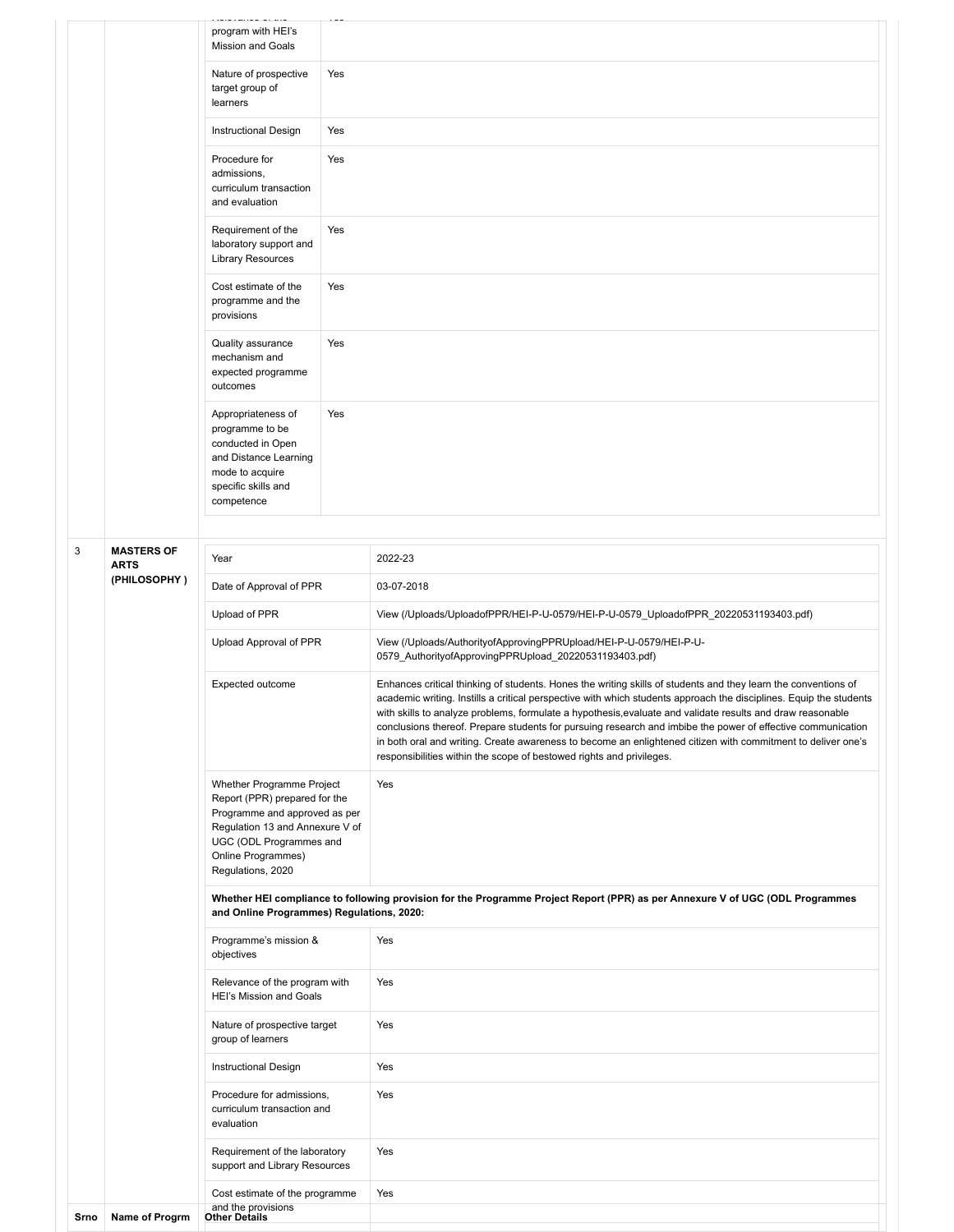|                |                              | Quality assurance mechanism<br>and expected programme<br>outcomes                                                                                                                              | Yes        |                                                                                                                                                                                                                                                                                                                                                                                                                                                                                                                                                                                                                                                                                                                                                                                                                                  |
|----------------|------------------------------|------------------------------------------------------------------------------------------------------------------------------------------------------------------------------------------------|------------|----------------------------------------------------------------------------------------------------------------------------------------------------------------------------------------------------------------------------------------------------------------------------------------------------------------------------------------------------------------------------------------------------------------------------------------------------------------------------------------------------------------------------------------------------------------------------------------------------------------------------------------------------------------------------------------------------------------------------------------------------------------------------------------------------------------------------------|
|                |                              | Appropriateness of programme to<br>be conducted in Open and<br>Distance Learning mode to<br>acquire specific skills and<br>competence                                                          | Yes        |                                                                                                                                                                                                                                                                                                                                                                                                                                                                                                                                                                                                                                                                                                                                                                                                                                  |
| $\overline{4}$ | <b>MASTERS OF</b>            | Year                                                                                                                                                                                           |            | 2022-23                                                                                                                                                                                                                                                                                                                                                                                                                                                                                                                                                                                                                                                                                                                                                                                                                          |
|                | <b>ARTS (NEPALI)</b>         | Date of Approval of PPR                                                                                                                                                                        |            | 03-07-2018                                                                                                                                                                                                                                                                                                                                                                                                                                                                                                                                                                                                                                                                                                                                                                                                                       |
|                |                              | Upload of PPR                                                                                                                                                                                  |            | View (/Uploads/UploadofPPR/HEI-P-U-0579/HEI-P-U-<br>0579_UploadofPPR_20220531192949.pdf)                                                                                                                                                                                                                                                                                                                                                                                                                                                                                                                                                                                                                                                                                                                                         |
|                |                              | Upload Approval of PPR                                                                                                                                                                         |            | View (/Uploads/AuthorityofApprovingPPRUpload/HEI-P-U-0579/HEI-P-U-<br>0579 AuthorityofApprovingPPRUpload 20220531192949.pdf)                                                                                                                                                                                                                                                                                                                                                                                                                                                                                                                                                                                                                                                                                                     |
|                |                              | Expected outcome                                                                                                                                                                               |            | Helps the students learn the evolution of language and the literature. Enhances critical thinking<br>of students. Cultivates language skills of students by introducing them to structures of language<br>through a wide variety of literary works. Introduces different literary periods and trends of each of<br>these periods. Developed the writing skills of students and they learn the conventions of<br>academic writing                                                                                                                                                                                                                                                                                                                                                                                                 |
|                |                              | Whether Programme Project Report (PPR)<br>prepared for the Programme and approved as<br>per Regulation 13 and Annexure V of UGC<br>(ODL Programmes and Online Programmes)<br>Regulations, 2020 |            | Yes                                                                                                                                                                                                                                                                                                                                                                                                                                                                                                                                                                                                                                                                                                                                                                                                                              |
|                |                              | and Online Programmes) Regulations, 2020:                                                                                                                                                      |            | Whether HEI compliance to following provision for the Programme Project Report (PPR) as per Annexure V of UGC (ODL Programmes                                                                                                                                                                                                                                                                                                                                                                                                                                                                                                                                                                                                                                                                                                    |
|                |                              | Programme's mission & objectives                                                                                                                                                               |            | Yes                                                                                                                                                                                                                                                                                                                                                                                                                                                                                                                                                                                                                                                                                                                                                                                                                              |
|                |                              | Relevance of the program with HEI's Mission<br>and Goals                                                                                                                                       |            | Yes                                                                                                                                                                                                                                                                                                                                                                                                                                                                                                                                                                                                                                                                                                                                                                                                                              |
|                |                              | Nature of prospective target group of learners                                                                                                                                                 |            | Yes                                                                                                                                                                                                                                                                                                                                                                                                                                                                                                                                                                                                                                                                                                                                                                                                                              |
|                |                              | <b>Instructional Design</b>                                                                                                                                                                    |            | Yes                                                                                                                                                                                                                                                                                                                                                                                                                                                                                                                                                                                                                                                                                                                                                                                                                              |
|                |                              | Procedure for admissions, curriculum<br>transaction and evaluation                                                                                                                             |            | Yes                                                                                                                                                                                                                                                                                                                                                                                                                                                                                                                                                                                                                                                                                                                                                                                                                              |
|                |                              | Requirement of the laboratory support and<br><b>Library Resources</b>                                                                                                                          |            | Yes                                                                                                                                                                                                                                                                                                                                                                                                                                                                                                                                                                                                                                                                                                                                                                                                                              |
|                |                              | Cost estimate of the programme and the<br>provisions                                                                                                                                           |            | Yes                                                                                                                                                                                                                                                                                                                                                                                                                                                                                                                                                                                                                                                                                                                                                                                                                              |
|                |                              | Quality assurance mechanism and expected<br>programme outcomes                                                                                                                                 |            | Yes                                                                                                                                                                                                                                                                                                                                                                                                                                                                                                                                                                                                                                                                                                                                                                                                                              |
|                |                              | Appropriateness of programme to be<br>conducted in Open and Distance Learning<br>mode to acquire specific skills and competence                                                                |            | Yes                                                                                                                                                                                                                                                                                                                                                                                                                                                                                                                                                                                                                                                                                                                                                                                                                              |
| 5              | <b>MASTERS OF</b>            |                                                                                                                                                                                                |            |                                                                                                                                                                                                                                                                                                                                                                                                                                                                                                                                                                                                                                                                                                                                                                                                                                  |
|                | <b>ARTS</b><br>(MATHEMATICS) | Year                                                                                                                                                                                           | 2022-23    |                                                                                                                                                                                                                                                                                                                                                                                                                                                                                                                                                                                                                                                                                                                                                                                                                                  |
|                |                              | Date of Approval of PPR<br>Upload of PPR                                                                                                                                                       | 03-07-2018 |                                                                                                                                                                                                                                                                                                                                                                                                                                                                                                                                                                                                                                                                                                                                                                                                                                  |
|                |                              | Upload Approval of PPR                                                                                                                                                                         |            | View (/Uploads/UploadofPPR/HEI-P-U-0579/HEI-P-U-0579_UploadofPPR_20220531192751.pdf)<br>View (/Uploads/AuthorityofApprovingPPRUpload/HEI-P-U-0579/HEI-P-U-                                                                                                                                                                                                                                                                                                                                                                                                                                                                                                                                                                                                                                                                       |
|                |                              |                                                                                                                                                                                                |            | 0579_AuthorityofApprovingPPRUpload_20220531192751.pdf)                                                                                                                                                                                                                                                                                                                                                                                                                                                                                                                                                                                                                                                                                                                                                                           |
|                |                              | Expected outcome                                                                                                                                                                               |            | Inculcate critical thinking to carry out scientific investigation objectively without being biased with preconceived<br>notions. Equip the student with skills to analyze problems, formulate a hypothesis, evaluate and validate results, and<br>draw reasonable conclusions thereof. Prepare students for pursuing research or careers in industry in mathematical<br>sciences and allied fields. Imbibe effective scientific and/or technical communication in both oral and writing.<br>Continue to acquire relevant knowledge and skills appropriate to professional activities and demonstrate highest<br>standards of ethical issues in mathematical sciences. Create awareness to become an enlightened citizen with<br>commitment to deliver one's responsibilities within the scope of bestowed rights and privileges. |
|                |                              | Whether Programme<br>Project Report (PPR)<br>prepared for the                                                                                                                                  | Yes        |                                                                                                                                                                                                                                                                                                                                                                                                                                                                                                                                                                                                                                                                                                                                                                                                                                  |
| Srno           | Name of Progrm               | <b>ORFIGHTS and approved</b><br>as per Regulation 13 and                                                                                                                                       |            |                                                                                                                                                                                                                                                                                                                                                                                                                                                                                                                                                                                                                                                                                                                                                                                                                                  |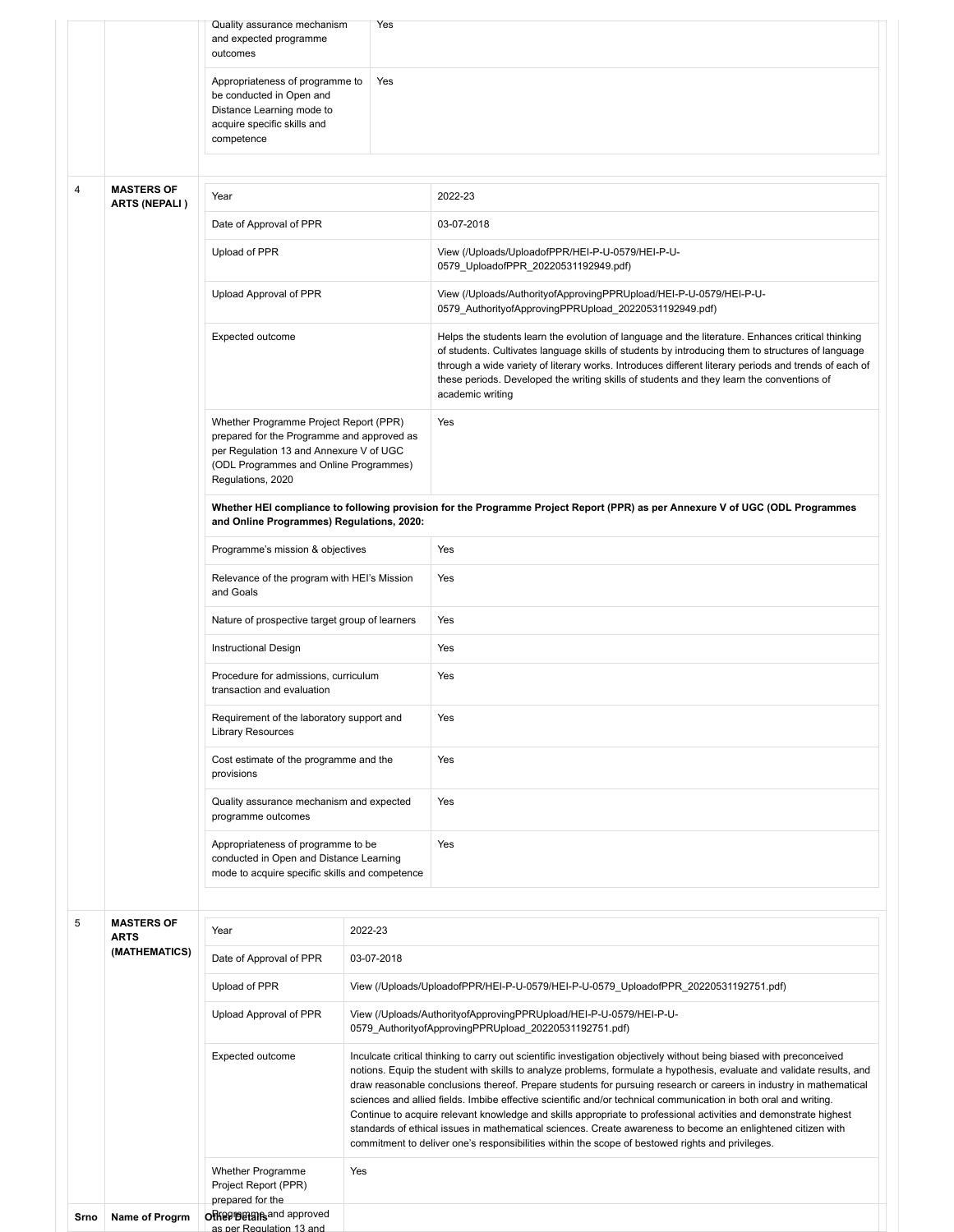|   |                      | uu pur riugununur ru uma<br>Annexure V of UGC (ODL<br>Programmes and Online<br>Programmes) Regulations,<br>2020                                                                                         |                                                                                                                                                                                                                                                                                                                                                                                                                                                                                                                                                                                                                                                                                                            |
|---|----------------------|---------------------------------------------------------------------------------------------------------------------------------------------------------------------------------------------------------|------------------------------------------------------------------------------------------------------------------------------------------------------------------------------------------------------------------------------------------------------------------------------------------------------------------------------------------------------------------------------------------------------------------------------------------------------------------------------------------------------------------------------------------------------------------------------------------------------------------------------------------------------------------------------------------------------------|
|   |                      | and Online Programmes) Regulations, 2020:                                                                                                                                                               | Whether HEI compliance to following provision for the Programme Project Report (PPR) as per Annexure V of UGC (ODL Programmes                                                                                                                                                                                                                                                                                                                                                                                                                                                                                                                                                                              |
|   |                      | Programme's mission &<br>objectives                                                                                                                                                                     | Yes                                                                                                                                                                                                                                                                                                                                                                                                                                                                                                                                                                                                                                                                                                        |
|   |                      | Relevance of the program<br>with HEI's Mission and<br>Goals                                                                                                                                             | Yes                                                                                                                                                                                                                                                                                                                                                                                                                                                                                                                                                                                                                                                                                                        |
|   |                      | Nature of prospective target<br>group of learners                                                                                                                                                       | Yes                                                                                                                                                                                                                                                                                                                                                                                                                                                                                                                                                                                                                                                                                                        |
|   |                      | Instructional Design                                                                                                                                                                                    | Yes                                                                                                                                                                                                                                                                                                                                                                                                                                                                                                                                                                                                                                                                                                        |
|   |                      | Procedure for admissions,<br>curriculum transaction and<br>evaluation                                                                                                                                   | Yes                                                                                                                                                                                                                                                                                                                                                                                                                                                                                                                                                                                                                                                                                                        |
|   |                      | Requirement of the<br>laboratory support and<br><b>Library Resources</b>                                                                                                                                | Yes                                                                                                                                                                                                                                                                                                                                                                                                                                                                                                                                                                                                                                                                                                        |
|   |                      | Cost estimate of the<br>programme and the<br>provisions                                                                                                                                                 | Yes                                                                                                                                                                                                                                                                                                                                                                                                                                                                                                                                                                                                                                                                                                        |
|   |                      | Quality assurance<br>mechanism and expected<br>programme outcomes                                                                                                                                       | Yes                                                                                                                                                                                                                                                                                                                                                                                                                                                                                                                                                                                                                                                                                                        |
|   |                      | Appropriateness of<br>programme to be<br>conducted in Open and<br>Distance Learning mode to<br>acquire specific skills and<br>competence                                                                | Yes                                                                                                                                                                                                                                                                                                                                                                                                                                                                                                                                                                                                                                                                                                        |
| 6 | <b>MASTERS OF</b>    |                                                                                                                                                                                                         |                                                                                                                                                                                                                                                                                                                                                                                                                                                                                                                                                                                                                                                                                                            |
|   | <b>ARTS (HISTORY</b> | Year                                                                                                                                                                                                    | 2022-23                                                                                                                                                                                                                                                                                                                                                                                                                                                                                                                                                                                                                                                                                                    |
|   |                      | Date of Approval of PPR                                                                                                                                                                                 | 03-07-2018                                                                                                                                                                                                                                                                                                                                                                                                                                                                                                                                                                                                                                                                                                 |
|   |                      | Upload of PPR                                                                                                                                                                                           | View (/Uploads/UploadofPPR/HEI-P-U-0579/HEI-P-U-0579_UploadofPPR_20220531192617.pdf)                                                                                                                                                                                                                                                                                                                                                                                                                                                                                                                                                                                                                       |
|   |                      | Upload Approval of PPR                                                                                                                                                                                  | View (/Uploads/AuthorityofApprovingPPRUpload/HEI-P-U-0579/HEI-P-U-<br>0579 AuthorityofApprovingPPRUpload 20220531192617.pdf)                                                                                                                                                                                                                                                                                                                                                                                                                                                                                                                                                                               |
|   |                      | Expected outcome                                                                                                                                                                                        | Helps the students to know the origin of the subject History, the art of writing history or Historiography, various<br>schools of Historiography. Makes students aware of India's pre-historical and proto-historical past. Students are<br>informed about civilizational heritage, origin of various present day customs, their evolutions, past legacies.<br>Describes evolution of Indian society and economy through ages, analyzes various external factors that caused<br>those. Makes students aware of colonial subjugation, need of unity and technological knowledge as well as<br>recent events that shaped the country in modern age and gives a brief introduction to international politics. |
|   |                      | Whether Programme Project<br>Report (PPR) prepared for the<br>Programme and approved as<br>per Regulation 13 and<br>Annexure V of UGC (ODL<br>Programmes and Online<br>Programmes) Regulations,<br>2020 | Yes                                                                                                                                                                                                                                                                                                                                                                                                                                                                                                                                                                                                                                                                                                        |
|   |                      | and Online Programmes) Regulations, 2020:                                                                                                                                                               | Whether HEI compliance to following provision for the Programme Project Report (PPR) as per Annexure V of UGC (ODL Programmes                                                                                                                                                                                                                                                                                                                                                                                                                                                                                                                                                                              |
|   |                      | Programme's mission &<br>objectives                                                                                                                                                                     | Yes                                                                                                                                                                                                                                                                                                                                                                                                                                                                                                                                                                                                                                                                                                        |
|   |                      | Relevance of the program with<br>HEI's Mission and Goals                                                                                                                                                | Yes                                                                                                                                                                                                                                                                                                                                                                                                                                                                                                                                                                                                                                                                                                        |
|   |                      | Nature of prospective target<br>group of learners                                                                                                                                                       | Yes                                                                                                                                                                                                                                                                                                                                                                                                                                                                                                                                                                                                                                                                                                        |
|   |                      |                                                                                                                                                                                                         | Yes                                                                                                                                                                                                                                                                                                                                                                                                                                                                                                                                                                                                                                                                                                        |
|   |                      | Instructional Design                                                                                                                                                                                    |                                                                                                                                                                                                                                                                                                                                                                                                                                                                                                                                                                                                                                                                                                            |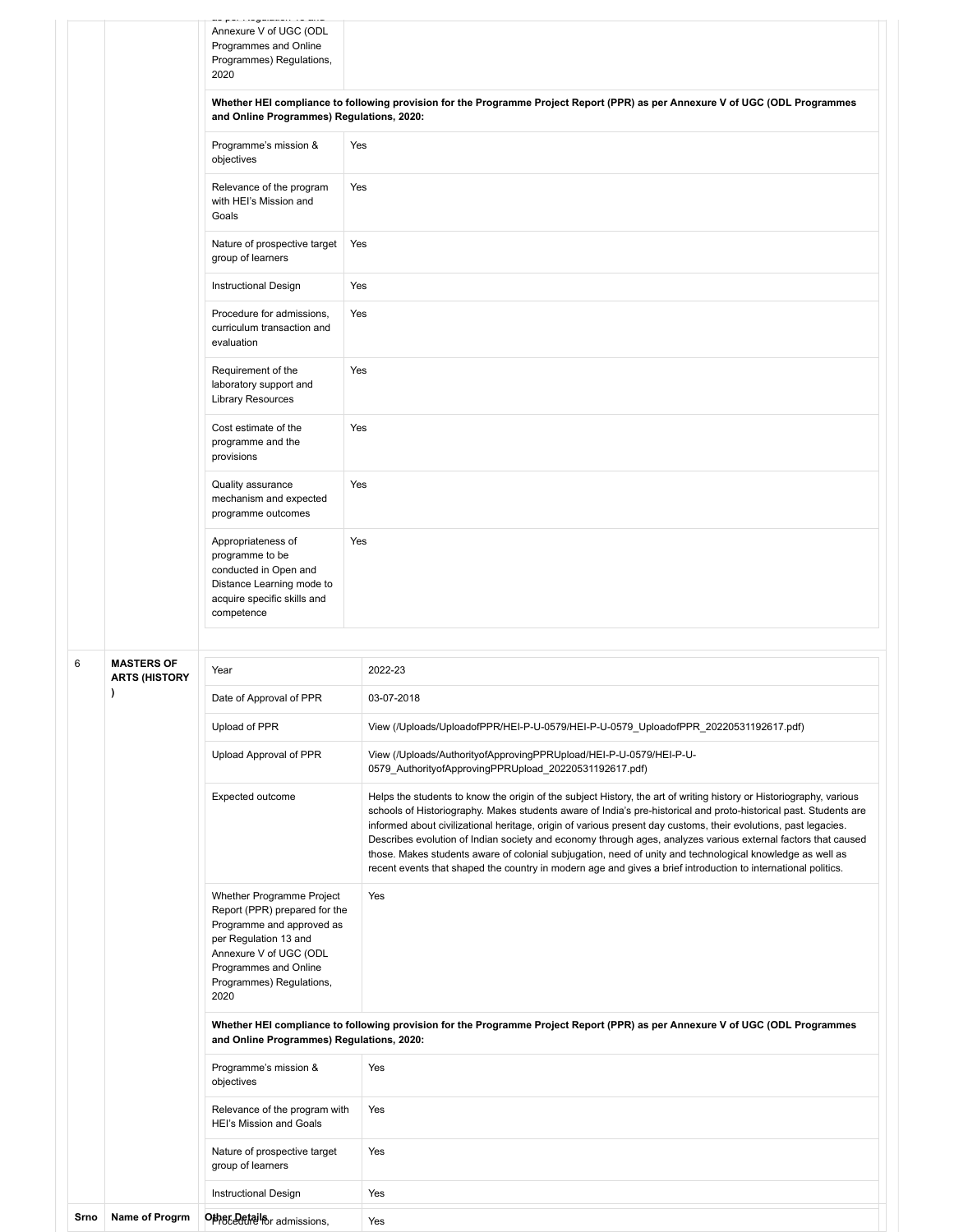|                |                                           | curriculum transaction and<br>evaluation                                                                                                                                                          |     |                                                                                                                                                                                                                                                                                                                                                                                                                                                                                          |
|----------------|-------------------------------------------|---------------------------------------------------------------------------------------------------------------------------------------------------------------------------------------------------|-----|------------------------------------------------------------------------------------------------------------------------------------------------------------------------------------------------------------------------------------------------------------------------------------------------------------------------------------------------------------------------------------------------------------------------------------------------------------------------------------------|
|                |                                           | Requirement of the laboratory                                                                                                                                                                     | Yes |                                                                                                                                                                                                                                                                                                                                                                                                                                                                                          |
|                |                                           | support and Library Resources                                                                                                                                                                     |     |                                                                                                                                                                                                                                                                                                                                                                                                                                                                                          |
|                |                                           | Cost estimate of the<br>programme and the provisions                                                                                                                                              | Yes |                                                                                                                                                                                                                                                                                                                                                                                                                                                                                          |
|                |                                           | Quality assurance mechanism<br>and expected programme                                                                                                                                             | Yes |                                                                                                                                                                                                                                                                                                                                                                                                                                                                                          |
|                |                                           | outcomes                                                                                                                                                                                          |     |                                                                                                                                                                                                                                                                                                                                                                                                                                                                                          |
|                |                                           | Appropriateness of programme<br>to be conducted in Open and<br>Distance Learning mode to<br>acquire specific skills and<br>competence                                                             | Yes |                                                                                                                                                                                                                                                                                                                                                                                                                                                                                          |
|                |                                           |                                                                                                                                                                                                   |     |                                                                                                                                                                                                                                                                                                                                                                                                                                                                                          |
| $\overline{7}$ | <b>MASTERS OF</b><br><b>ARTS (BENGALI</b> | Year                                                                                                                                                                                              |     | 2022-23                                                                                                                                                                                                                                                                                                                                                                                                                                                                                  |
|                |                                           | Date of Approval of PPR                                                                                                                                                                           |     | 03-07-2018                                                                                                                                                                                                                                                                                                                                                                                                                                                                               |
|                |                                           | Upload of PPR                                                                                                                                                                                     |     | View (/Uploads/UploadofPPR/HEI-P-U-0579/HEI-P-U-0579_UploadofPPR_20220531192435.pdf)                                                                                                                                                                                                                                                                                                                                                                                                     |
|                |                                           | Upload Approval of PPR                                                                                                                                                                            |     | View (/Uploads/AuthorityofApprovingPPRUpload/HEI-P-U-0579/HEI-P-U-<br>0579 AuthorityofApprovingPPRUpload 20220531192435.pdf)                                                                                                                                                                                                                                                                                                                                                             |
|                |                                           | Expected outcome                                                                                                                                                                                  |     | Bengali PG Course under Directorate of Distance Education, NBU, is divided in four semesters<br>containing five courses each. Each semester contains with special papers. Details will be provided in<br>the syllabus. This course will bring knowledge of Bengali language, Literature, history, society' politics,<br>religion, literary movements etc. Besides, 19th Century Renaissance, Rabindra Sahitya, Comparative<br>Literature, drama, theatre and stage etc will be acquired. |
|                |                                           | Whether Programme Project Report<br>(PPR) prepared for the Programme and<br>approved as per Regulation 13 and<br>Annexure V of UGC (ODL Programmes<br>and Online Programmes) Regulations,<br>2020 |     | Yes                                                                                                                                                                                                                                                                                                                                                                                                                                                                                      |
|                |                                           | and Online Programmes) Regulations, 2020:                                                                                                                                                         |     | Whether HEI compliance to following provision for the Programme Project Report (PPR) as per Annexure V of UGC (ODL Programmes                                                                                                                                                                                                                                                                                                                                                            |
|                |                                           | Programme's mission & objectives                                                                                                                                                                  |     | Yes                                                                                                                                                                                                                                                                                                                                                                                                                                                                                      |
|                |                                           | Relevance of the program with HEI's<br>Mission and Goals                                                                                                                                          |     | Yes                                                                                                                                                                                                                                                                                                                                                                                                                                                                                      |
|                |                                           | Nature of prospective target group of<br>learners                                                                                                                                                 |     | Yes                                                                                                                                                                                                                                                                                                                                                                                                                                                                                      |
|                |                                           | <b>Instructional Design</b>                                                                                                                                                                       |     | Yes                                                                                                                                                                                                                                                                                                                                                                                                                                                                                      |
|                |                                           | Procedure for admissions, curriculum<br>transaction and evaluation                                                                                                                                |     | Yes                                                                                                                                                                                                                                                                                                                                                                                                                                                                                      |
|                |                                           | Requirement of the laboratory support and<br><b>Library Resources</b>                                                                                                                             |     | Yes                                                                                                                                                                                                                                                                                                                                                                                                                                                                                      |
|                |                                           | Cost estimate of the programme and the<br>provisions                                                                                                                                              |     | Yes                                                                                                                                                                                                                                                                                                                                                                                                                                                                                      |
|                |                                           | Quality assurance mechanism and<br>expected programme outcomes                                                                                                                                    |     | Yes                                                                                                                                                                                                                                                                                                                                                                                                                                                                                      |
|                |                                           | Appropriateness of programme to be<br>conducted in Open and Distance Learning<br>mode to acquire specific skills and<br>competence                                                                |     | Yes                                                                                                                                                                                                                                                                                                                                                                                                                                                                                      |
|                |                                           |                                                                                                                                                                                                   |     |                                                                                                                                                                                                                                                                                                                                                                                                                                                                                          |
| 8              | <b>MASTERS OF</b><br>ARTS (               | Year                                                                                                                                                                                              |     | 2022-23                                                                                                                                                                                                                                                                                                                                                                                                                                                                                  |
|                | ENGLISH)                                  | Date of Approval of PPR                                                                                                                                                                           |     | 03-07-2018                                                                                                                                                                                                                                                                                                                                                                                                                                                                               |
|                |                                           | Upload of PPR                                                                                                                                                                                     |     | View (/Uploads/UploadofPPR/HEI-P-U-0579/HEI-P-U-<br>0579_UploadofPPR_20220531192144.pdf)                                                                                                                                                                                                                                                                                                                                                                                                 |
|                |                                           | Upload Approval of PPR                                                                                                                                                                            |     | View (/Uploads/AuthorityofApprovingPPRUpload/HEI-P-U-0579/HEI-P-U-<br>0579_AuthorityofApprovingPPRUpload_20220531192144.pdf)                                                                                                                                                                                                                                                                                                                                                             |
| Srno           | Name of Progrm                            | <b>Other Details</b><br>Expected outcome                                                                                                                                                          |     | The programme will help the students to learn the evolution of language and the politics behind                                                                                                                                                                                                                                                                                                                                                                                          |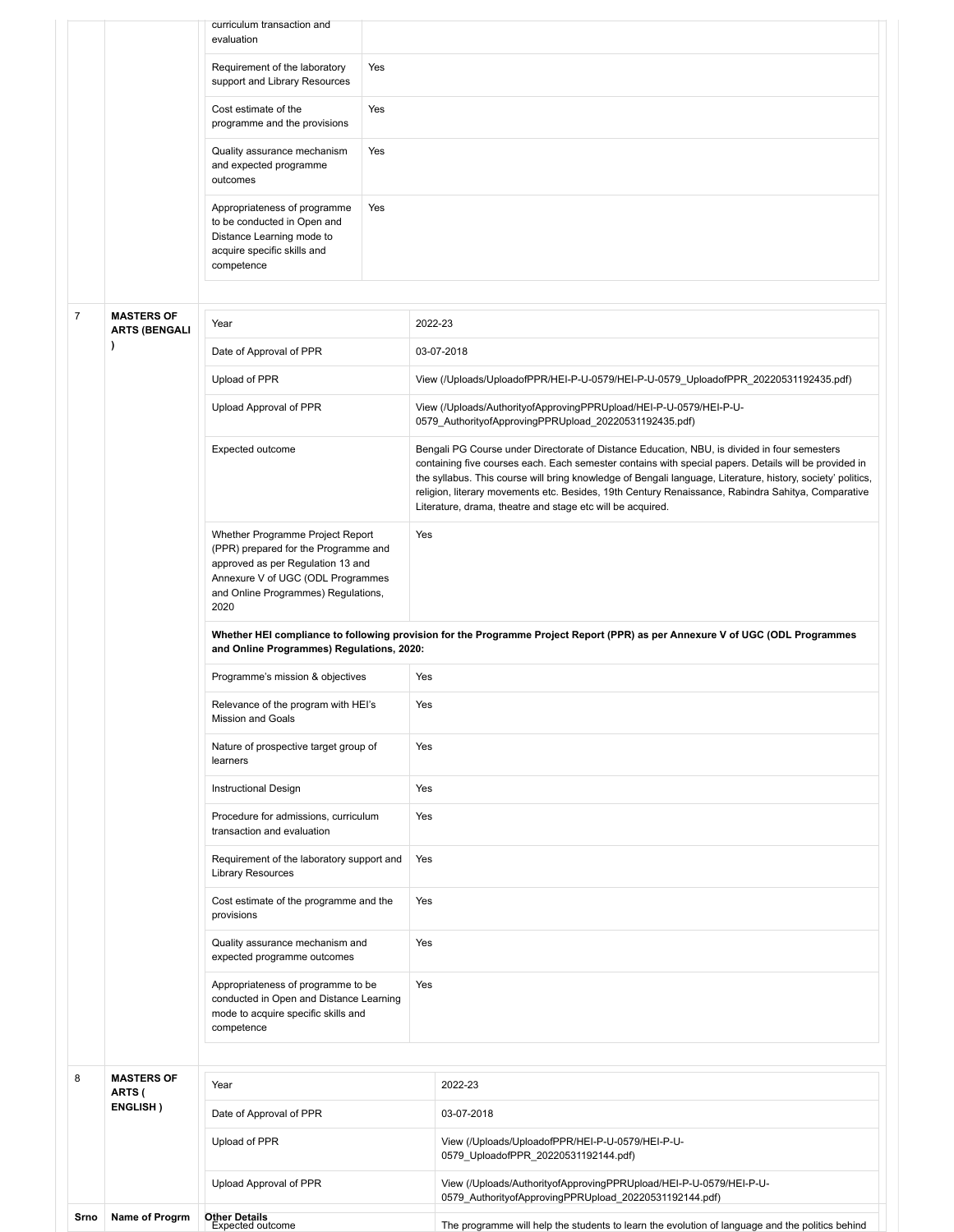|                                                                                                                                                                                                | the production, development and dissemination of literary works across time and space. It will<br>enhance critical thinking capabilities among students. It will cultivate language skills of students<br>by introducing them to structures of language and various forms of expression and literary<br>devices. |
|------------------------------------------------------------------------------------------------------------------------------------------------------------------------------------------------|------------------------------------------------------------------------------------------------------------------------------------------------------------------------------------------------------------------------------------------------------------------------------------------------------------------|
| Whether Programme Project Report (PPR)<br>prepared for the Programme and approved as<br>per Regulation 13 and Annexure V of UGC<br>(ODL Programmes and Online Programmes)<br>Regulations, 2020 | Yes                                                                                                                                                                                                                                                                                                              |
| and Online Programmes) Regulations, 2020:                                                                                                                                                      | Whether HEI compliance to following provision for the Programme Project Report (PPR) as per Annexure V of UGC (ODL Programmes                                                                                                                                                                                    |
| Programme's mission & objectives                                                                                                                                                               | Yes                                                                                                                                                                                                                                                                                                              |
| Relevance of the program with HEI's Mission<br>and Goals                                                                                                                                       | Yes                                                                                                                                                                                                                                                                                                              |
| Nature of prospective target group of learners                                                                                                                                                 | Yes                                                                                                                                                                                                                                                                                                              |
| <b>Instructional Design</b>                                                                                                                                                                    | Yes                                                                                                                                                                                                                                                                                                              |
| Procedure for admissions, curriculum<br>transaction and evaluation                                                                                                                             | Yes                                                                                                                                                                                                                                                                                                              |
| Requirement of the laboratory support and<br><b>Library Resources</b>                                                                                                                          | Yes                                                                                                                                                                                                                                                                                                              |
| Cost estimate of the programme and the<br>provisions                                                                                                                                           | Yes                                                                                                                                                                                                                                                                                                              |
| Quality assurance mechanism and expected<br>programme outcomes                                                                                                                                 | Yes                                                                                                                                                                                                                                                                                                              |
| Appropriateness of programme to be conducted<br>in Open and Distance Learning mode to acquire<br>specific skills and competence                                                                | Yes                                                                                                                                                                                                                                                                                                              |

# **SLM (Self Learning Material)**

| Srno         | Name of Progrm                        | <b>Other Details</b>                                                      |                                                                                                             | Annexure                                                                         | of S                       |
|--------------|---------------------------------------|---------------------------------------------------------------------------|-------------------------------------------------------------------------------------------------------------|----------------------------------------------------------------------------------|----------------------------|
| $\mathbf{1}$ | <b>BACHELOR OF</b><br><b>COMMERCE</b> | Year                                                                      | 2022-23                                                                                                     | <b>Whether HEI</b><br>adheres to                                                 | De<br>of                   |
|              | (COMMERCE)                            | Outline of the<br>Syllabus                                                | http://www.ddenbu.in/ddefiles/syllabus/CBCS%20BCom/U.G.%20COMMERCE%20CBCS%20DDE.pdf                         | the<br>compliance                                                                |                            |
|              |                                       | <b>Whether SLM</b><br>approved by<br><b>Statutory Authority</b><br>of HEI | Yes                                                                                                         | of provisions<br>mentioned in<br><b>Annexure VI</b><br>of UGC (ODL<br>Programmes | Pe<br>of<br>de<br>by<br>Fa |
|              |                                       | Statutory bodies<br>approval upload                                       | View (/Uploads/SelfLearning/HEI-P-U-0579/HEI-P-U-<br>0579 Statutorybodiesapprovalupload 20220531201955.pdf) | and Online<br>Programmes)<br>Regulations,                                        |                            |
|              |                                       | When was it<br>prepared                                                   | 05-07-2018                                                                                                  | 2020:<br>Curriculum                                                              |                            |
|              |                                       | Last Updated                                                              | 05-07-2018                                                                                                  | and<br>Pedagogy:-                                                                |                            |
|              |                                       | Name of the faculty<br>who prepared SLM                                   | Ms. Soumili Bishnu                                                                                          | Yes<br><b>Print Material</b>                                                     |                            |
|              |                                       | Designation                                                               | <b>Assistant Professor</b>                                                                                  | :-Yes                                                                            |                            |
|              |                                       | Department                                                                | CDOE, NBU                                                                                                   | Audio-Video<br>Material :-Yes                                                    |                            |
|              |                                       | Reference of Self<br>Learning Material                                    | Bachelor of Commerce, Semester-1, Financial Accounting-1, Discipline Specific Course (DSC)-1,<br>Block-1    | Online<br>Material:-Yes                                                          |                            |
|              |                                       | <b>Upload Sample</b><br>SLM (Only Content<br>Pages)                       | View (/Uploads/SelfLearning/HEI-P-U-0579/HEI-P-U-0579 SelfLearning 20220531201955.pdf)                      | Computer-<br>based<br>material:-Yes                                              |                            |
|              |                                       | <b>SLM Url</b>                                                            | www.ddenbu.in                                                                                               | Computer                                                                         | Det                        |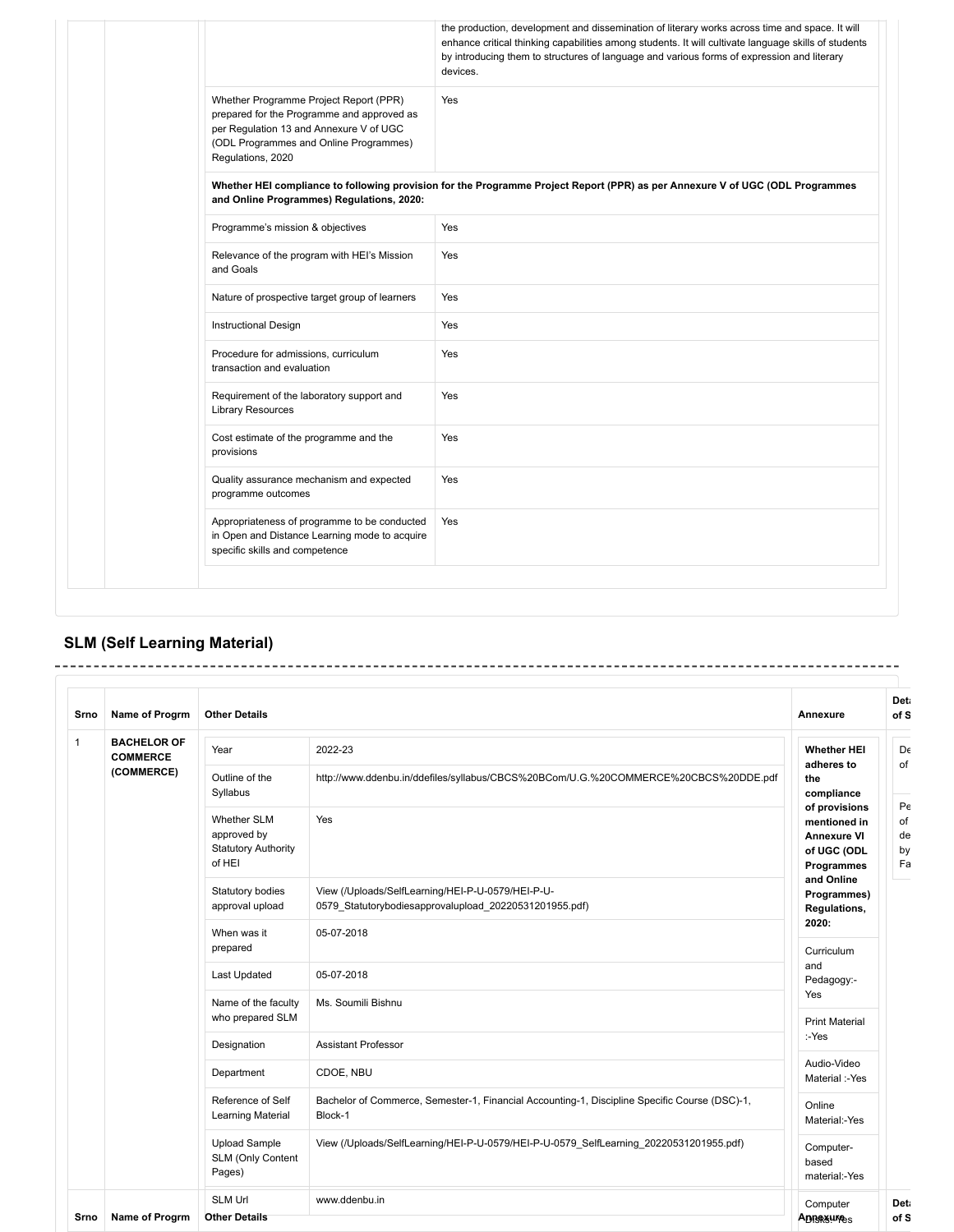|                |                                  |                                                                                                                                         |                                                                                                                                                                                                              | <b>Whether HEI</b><br>adheres to<br>the<br>compliance<br>of provisions<br>mentioned in<br><b>Annexure VII</b><br>of UGC (ODL<br>Programmes<br>and Online<br>Programmes)<br>Regulations,<br>2020:<br>Preparation of<br>Learning<br>Material:-Yes<br>Preparedness<br>of Learning<br>Material :-Yes<br>Preparedness<br>of SLM as per<br><b>Annexure VII</b><br>of UGC(ODL<br>Programmes<br>and Online<br>Programmes)<br>Regulations,<br>2020<br>1 Year:-Yes<br>2 Year:-Yes<br>3 Year:-Yes |
|----------------|----------------------------------|-----------------------------------------------------------------------------------------------------------------------------------------|--------------------------------------------------------------------------------------------------------------------------------------------------------------------------------------------------------------|----------------------------------------------------------------------------------------------------------------------------------------------------------------------------------------------------------------------------------------------------------------------------------------------------------------------------------------------------------------------------------------------------------------------------------------------------------------------------------------|
| $\overline{2}$ | <b>MASTERS OF</b><br><b>ARTS</b> | Year                                                                                                                                    | 2022-23                                                                                                                                                                                                      | <b>Whether HEI</b><br>adheres to                                                                                                                                                                                                                                                                                                                                                                                                                                                       |
|                | (POLITICAL<br>SCIENCE)           | Outline of the<br>Syllabus<br><b>Whether SLM</b><br>approved by<br>Statutory<br>Authority of HEI<br>Statutory bodies<br>approval upload | http://www.ddenbu.in/ddefiles/syllabus/CBCS%20PG/P.G.%20POL%20SCIENCE%20CBCS%20DDE.pdf<br>Yes<br>View (/Uploads/SelfLearning/HEI-P-U-0579/HEI-P-U-<br>0579_Statutorybodiesapprovalupload_20220531201640.pdf) | the<br>compliance<br>of provisions<br>mentioned in<br><b>Annexure VI</b><br>of UGC (ODL<br>Programmes<br>and Online<br>Programmes)<br>Regulations,                                                                                                                                                                                                                                                                                                                                     |
|                |                                  | When was it<br>prepared                                                                                                                 | 05-07-2018                                                                                                                                                                                                   | 2020:<br>Curriculum                                                                                                                                                                                                                                                                                                                                                                                                                                                                    |
|                |                                  | Last Updated                                                                                                                            | 05-07-2018                                                                                                                                                                                                   | and<br>Pedagogy:-                                                                                                                                                                                                                                                                                                                                                                                                                                                                      |
|                |                                  | Name of the<br>faculty who<br>prepared SLM                                                                                              | Dr. Anindya Guha                                                                                                                                                                                             | Yes<br><b>Print Material</b><br>:-Yes                                                                                                                                                                                                                                                                                                                                                                                                                                                  |
|                |                                  | Designation                                                                                                                             | <b>Assistant Professor</b>                                                                                                                                                                                   | Audio-Video                                                                                                                                                                                                                                                                                                                                                                                                                                                                            |
|                |                                  | Department                                                                                                                              | CDOE, NBU                                                                                                                                                                                                    | Material :-Yes<br>Online                                                                                                                                                                                                                                                                                                                                                                                                                                                               |
|                |                                  | Reference of Self<br>Learning Material                                                                                                  | Master of Arts-Political Science, Semester-1, Western Political Thought, Core-101, Block-1                                                                                                                   | Material:-Yes                                                                                                                                                                                                                                                                                                                                                                                                                                                                          |
|                |                                  | <b>Upload Sample</b><br>SLM (Only<br>Content Pages)                                                                                     | View (/Uploads/SelfLearning/HEI-P-U-0579/HEI-P-U-0579_SelfLearning_20220531201640.pdf)                                                                                                                       | Computer-<br>based<br>material:-Yes                                                                                                                                                                                                                                                                                                                                                                                                                                                    |
|                |                                  | SLM Url                                                                                                                                 | www.ddenbu.in                                                                                                                                                                                                | Computer<br>Disks:-Yes                                                                                                                                                                                                                                                                                                                                                                                                                                                                 |
|                |                                  |                                                                                                                                         |                                                                                                                                                                                                              | <b>Whether HEI</b><br>adheres to<br>the<br>compliance<br>of provisions<br>mentioned in<br>Annexure VII                                                                                                                                                                                                                                                                                                                                                                                 |
| Srno           | Name of Progrm                   | <b>Other Details</b>                                                                                                                    |                                                                                                                                                                                                              | Deta<br>of UGC (ODL<br>of S<br><b>Appegrummes</b>                                                                                                                                                                                                                                                                                                                                                                                                                                      |

Pe of de by

**of S**

**d O li**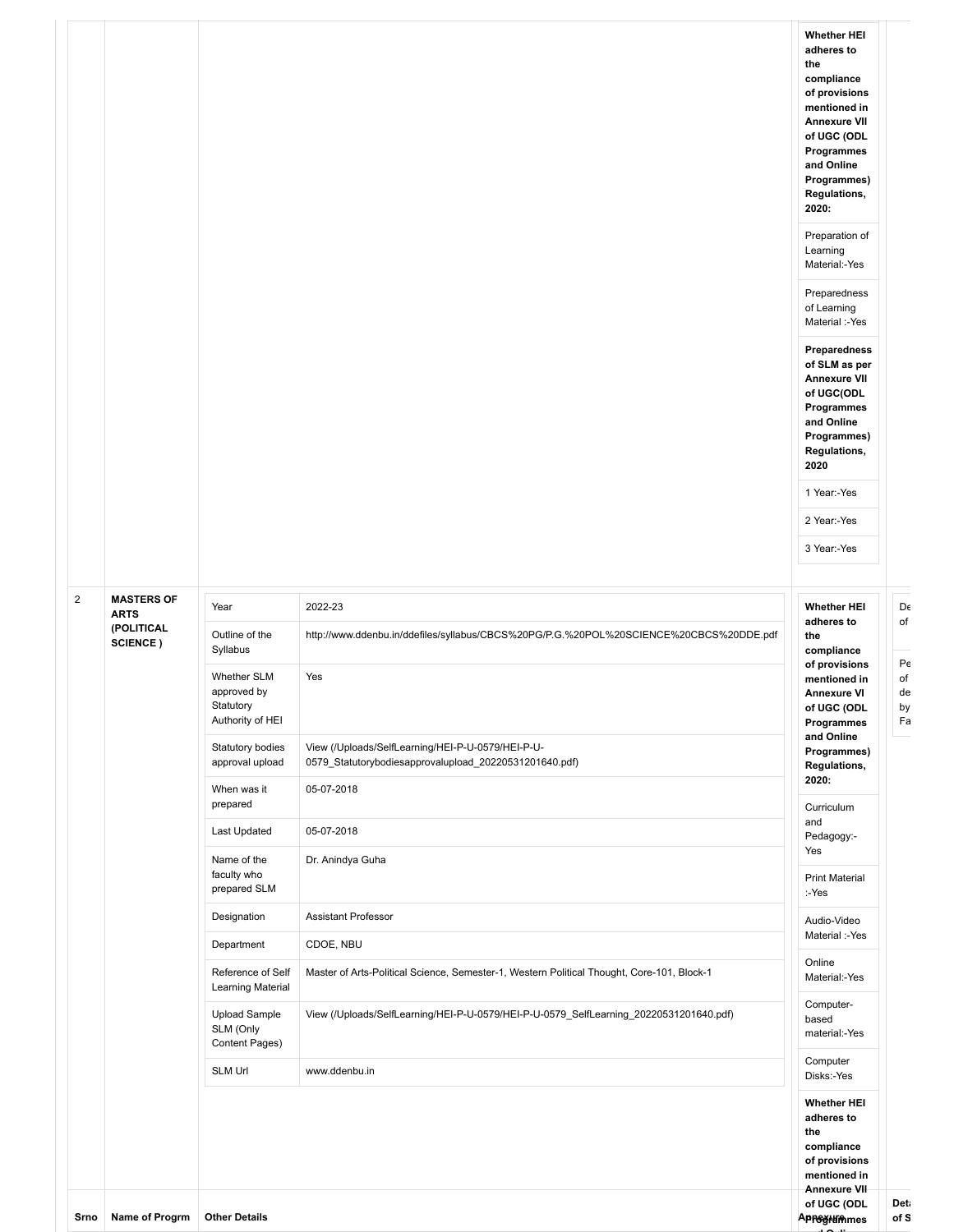|      |                             |                                                          |                                                                                                             | and Online<br>Programmes)<br>Regulations,<br>2020:<br>Preparation of<br>Learning<br>Material:-Yes<br>Preparedness<br>of Learning<br>Material :-Yes<br><b>Preparedness</b><br>of SLM as per<br><b>Annexure VII</b><br>of UGC(ODL<br>Programmes<br>and Online<br>Programmes)<br>Regulations,<br>2020<br>1 Year:-Yes<br>2 Year:-Yes<br>3 Year:-Not<br>Applicable |
|------|-----------------------------|----------------------------------------------------------|-------------------------------------------------------------------------------------------------------------|---------------------------------------------------------------------------------------------------------------------------------------------------------------------------------------------------------------------------------------------------------------------------------------------------------------------------------------------------------------|
| 3    | <b>MASTERS OF</b>           |                                                          |                                                                                                             |                                                                                                                                                                                                                                                                                                                                                               |
|      | <b>ARTS</b><br>(PHILOSOPHY) | Year<br>Outline of the<br>Syllabus                       | 2022-23<br>http://www.ddenbu.in/ddefiles/syllabus/CBCS%20PG/P.G.%20PHILOSOPHY%20CBCS%20DDE.pdf              | <b>Whether HEI</b><br>adheres to<br>the<br>compliance                                                                                                                                                                                                                                                                                                         |
|      |                             | Whether SLM<br>approved by Statutory<br>Authority of HEI | Yes                                                                                                         | of provisions<br>mentioned in<br><b>Annexure VI</b><br>of UGC (ODL                                                                                                                                                                                                                                                                                            |
|      |                             | Statutory bodies<br>approval upload                      | View (/Uploads/SelfLearning/HEI-P-U-0579/HEI-P-U-<br>0579_Statutorybodiesapprovalupload_20220531201347.pdf) | Programmes<br>and Online<br>Programmes)                                                                                                                                                                                                                                                                                                                       |
|      |                             | When was it prepared                                     | 05-07-2018                                                                                                  | Regulations,<br>2020:                                                                                                                                                                                                                                                                                                                                         |
|      |                             | Last Updated                                             | 05-07-2018                                                                                                  | Curriculum                                                                                                                                                                                                                                                                                                                                                    |
|      |                             | Name of the faculty<br>who prepared SLM                  | Dr. Juhi Routh                                                                                              | and<br>Pedagogy:-<br>Yes                                                                                                                                                                                                                                                                                                                                      |
|      |                             | Designation                                              | <b>Assistant Professor</b>                                                                                  | <b>Print Material</b>                                                                                                                                                                                                                                                                                                                                         |
|      |                             | Department                                               | CDOE, NBU                                                                                                   | :-Yes                                                                                                                                                                                                                                                                                                                                                         |
|      |                             | Reference of Self<br>Learning Material                   | Master of Arts-Philosophy, Semester-1, Western Ethics, Core-101, Block-1                                    | Audio-Video<br>Material :-Yes                                                                                                                                                                                                                                                                                                                                 |
|      |                             | Upload Sample SLM<br>(Only Content Pages)                | View (/Uploads/SelfLearning/HEI-P-U-0579/HEI-P-U-0579_SelfLearning_20220531201347.pdf)                      | Online<br>Material:-Yes                                                                                                                                                                                                                                                                                                                                       |
|      |                             | SLM Url                                                  | www.ddenbu.in                                                                                               | Computer-<br>based<br>material:-Yes                                                                                                                                                                                                                                                                                                                           |
|      |                             |                                                          |                                                                                                             | Computer<br>Disks:-Yes                                                                                                                                                                                                                                                                                                                                        |
|      |                             |                                                          |                                                                                                             | <b>Whether HEI</b><br>adheres to<br>the<br>compliance<br>of provisions<br>mentioned in<br><b>Annexure VII</b><br>of UGC (ODL<br>Programmes<br>and Online<br>Programmes)<br>Regulations,<br>2020:<br>Preparation of                                                                                                                                            |
| Srno | Name of Progrm              | <b>Other Details</b>                                     |                                                                                                             | Learning<br>Material:-Yes<br>Annexure                                                                                                                                                                                                                                                                                                                         |

Pe of de by Fa

De of

Preparedness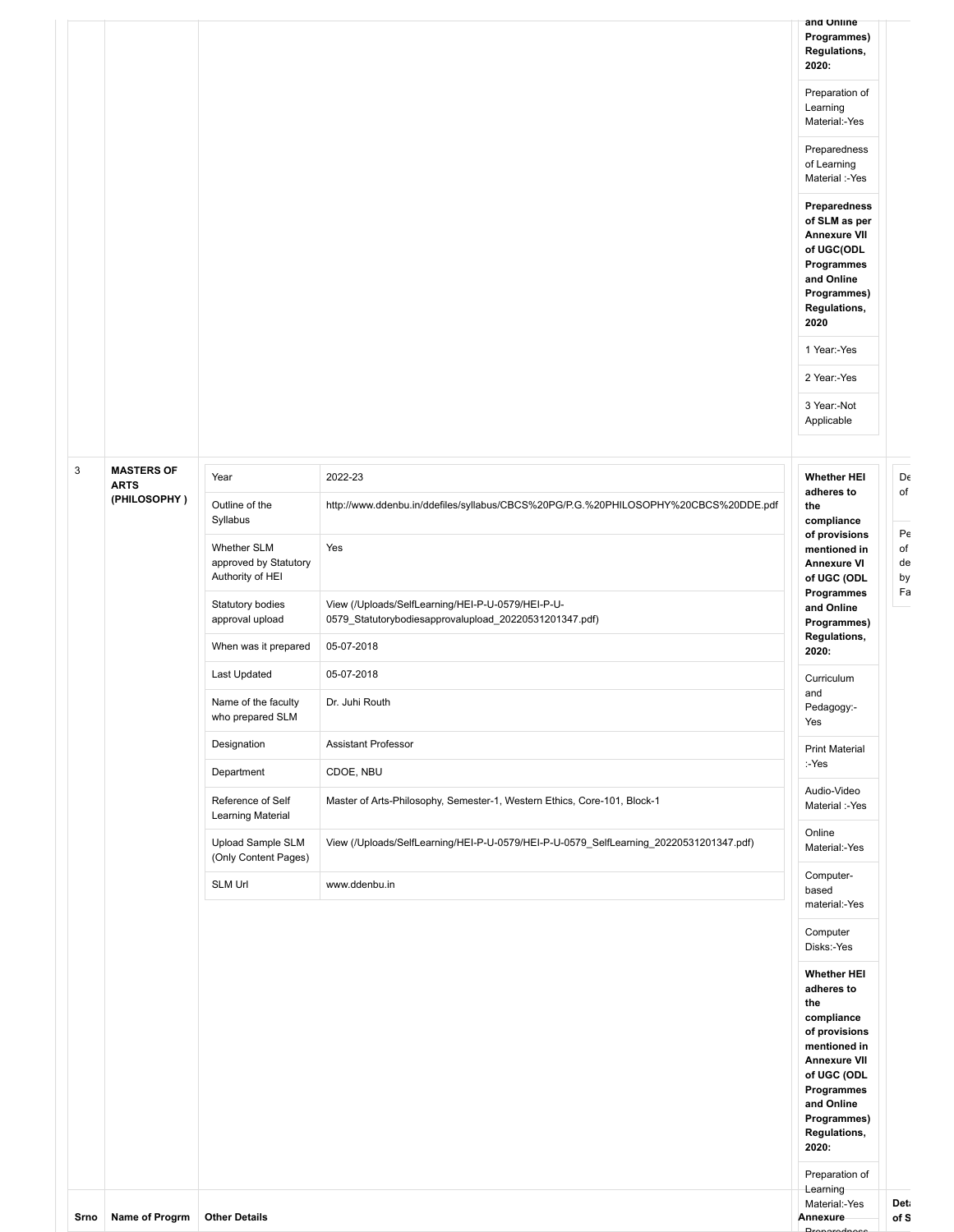based material:-Yes Computer Disks:-Yes **Whether HEI adheres to the compliance of provisions mentioned in Annexure VII of UGC (ODL Programmes and Online Programmes) Regulations, 2020:**

Preparation of Learning Material:-Yes Preparedness of Learning Material :-Yes **Preparedness of SLM as per Annexure VII of UGC(ODL Programmes and Online**

#### 4 **MASTERS OF ARTS (NEPALI )**

| Year                                                  | 2022-23                                                                                                     | <b>Whether HEI</b>                                     |
|-------------------------------------------------------|-------------------------------------------------------------------------------------------------------------|--------------------------------------------------------|
| Outline of the Syllabus                               | http://www.ddenbu.in/ddefiles/syllabus/CBCS%20PG/P.G.%20NEPALI%20CBCS%20DDE.pdf                             | adheres to<br>the                                      |
| Whether SLM approved by<br>Statutory Authority of HEI | Yes                                                                                                         | compliance<br>of provisions<br>mentioned in            |
| Statutory bodies approval<br>upload                   | View (/Uploads/SelfLearning/HEI-P-U-0579/HEI-P-U-<br>0579 Statutorybodiesapprovalupload 20220531201034.pdf) | <b>Annexure VI</b><br>of UGC (ODL<br><b>Programmes</b> |
| When was it prepared                                  | 05-07-2018                                                                                                  | and Online<br>Programmes)                              |
| <b>Last Updated</b>                                   | 05-07-2018                                                                                                  | Regulations,<br>2020:                                  |
| Name of the faculty who<br>prepared SLM               | Bikram Biswakarma                                                                                           | Curriculum<br>and                                      |
| Designation                                           | <b>Assistant Professor</b>                                                                                  | Pedagogy:-<br>Yes                                      |
| Department                                            | CDOE, NBU                                                                                                   | <b>Print Material</b>                                  |
| Reference of Self Learning                            | Master of Arts, Nepali, Semester-1, Nepali, Bhasa Vibhag, NEP (DE)-PG-C-101, Block-1                        | :-Yes                                                  |
| Material                                              |                                                                                                             | Audio-Video                                            |
| Upload Sample SLM (Only<br>Content Pages)             | View (/Uploads/SelfLearning/HEI-P-U-0579/HEI-P-U-<br>0579 SelfLearning 20220531201034.pdf)                  | Material :-Yes<br>Online                               |
| <b>SLM Url</b>                                        | www.ddenbu.in                                                                                               | Material:-Yes                                          |
|                                                       |                                                                                                             | Computer-                                              |

De of Pe of de by

Fa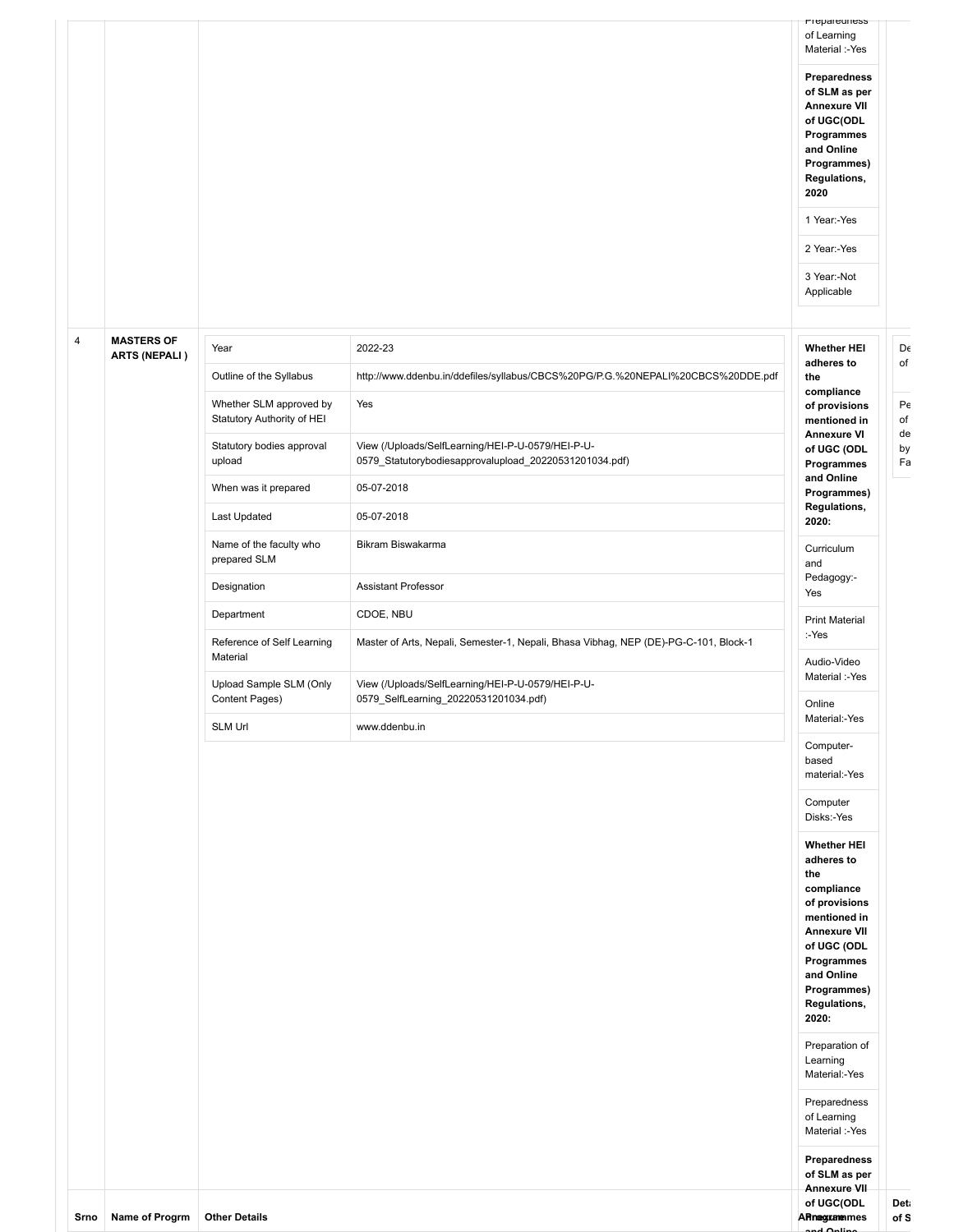| Srno | Name of Progrm                   | <b>Other Details</b>                                                        |                                                                                                             | 2 Year:-Yes<br>Annexure<br>3 Year - Not                                                                                                                                                                                            | Deta<br>of S   |
|------|----------------------------------|-----------------------------------------------------------------------------|-------------------------------------------------------------------------------------------------------------|------------------------------------------------------------------------------------------------------------------------------------------------------------------------------------------------------------------------------------|----------------|
|      |                                  |                                                                             |                                                                                                             | Learning<br>Material:-Yes<br>Preparedness<br>of Learning<br>Material :-Yes<br>Preparedness<br>of SLM as per<br><b>Annexure VII</b><br>of UGC(ODL<br>Programmes<br>and Online<br>Programmes)<br>Regulations,<br>2020<br>1 Year:-Yes |                |
|      |                                  | SLM Url                                                                     | www.ddenbu.in                                                                                               | Programmes)<br>Regulations,<br>2020:<br>Preparation of                                                                                                                                                                             |                |
|      |                                  | Upload<br>Sample<br>SLM (Only<br>Content<br>Pages)                          | View (/Uploads/SelfLearning/HEI-P-U-0579/HEI-P-U-0579_SelfLearning_20220531200422.pdf)                      | mentioned in<br><b>Annexure VII</b><br>of UGC (ODL<br>Programmes<br>and Online                                                                                                                                                     |                |
|      |                                  | Reference<br>of Self<br>Learning<br>Material                                | MSC_Maths_Sem_1_DEMATH1-ELEC4_Differential Geometry_Block_I                                                 | <b>Whether HEI</b><br>adheres to<br>the<br>compliance<br>of provisions                                                                                                                                                             |                |
|      |                                  | Department                                                                  | CDOE, NBU                                                                                                   | Computer<br>Disks:-Yes                                                                                                                                                                                                             |                |
|      |                                  | <b>SLM</b><br>Designation                                                   | <b>Assistant Professor</b>                                                                                  | based<br>material:-Yes                                                                                                                                                                                                             |                |
|      |                                  | Name of<br>the faculty<br>who<br>prepared                                   | Dr. Jayanta Roy                                                                                             | Online<br>Material:-Yes<br>Computer-                                                                                                                                                                                               |                |
|      |                                  | Last<br>Updated                                                             | 05-07-2018                                                                                                  | Audio-Video<br>Material :-Yes                                                                                                                                                                                                      |                |
|      |                                  | When was<br>it prepared                                                     | 05-07-2018                                                                                                  | <b>Print Material</b><br>:-Yes                                                                                                                                                                                                     |                |
|      |                                  | Statutory<br>bodies<br>approval<br>upload                                   | View (/Uploads/SelfLearning/HEI-P-U-0579/HEI-P-U-<br>0579_Statutorybodiesapprovalupload_20220531200422.pdf) | Curriculum<br>and<br>Pedagogy:-<br>Yes                                                                                                                                                                                             |                |
|      |                                  | Whether<br><b>SLM</b><br>approved<br>by<br>Statutory<br>Authority of<br>HEI | Yes                                                                                                         | <b>Annexure VI</b><br>of UGC (ODL<br>Programmes<br>and Online<br>Programmes)<br>Regulations,<br>2020:                                                                                                                              | de<br>by<br>Fa |
|      | (MATHEMATICS)                    | Outline of<br>the<br>Syllabus                                               | http://www.ddenbu.in/ddefiles/syllabus/CBCS%20PG/P.G.%20M.A.%20MATHEMATICS%20CBCS%20DDE.pdf                 | the<br>compliance<br>of provisions<br>mentioned in                                                                                                                                                                                 | Pe<br>of       |
| 5    | <b>MASTERS OF</b><br><b>ARTS</b> | Year                                                                        | 2022-23                                                                                                     | <b>Whether HEI</b><br>adheres to                                                                                                                                                                                                   | De<br>of       |
|      |                                  |                                                                             |                                                                                                             | 3 Year:-Not<br>Applicable                                                                                                                                                                                                          |                |
|      |                                  |                                                                             |                                                                                                             | 2 Year:-Yes                                                                                                                                                                                                                        |                |
|      |                                  |                                                                             |                                                                                                             | 1 Year:-Yes                                                                                                                                                                                                                        |                |
|      |                                  |                                                                             |                                                                                                             | anu Umme<br>Programmes)<br>Regulations,<br>2020                                                                                                                                                                                    |                |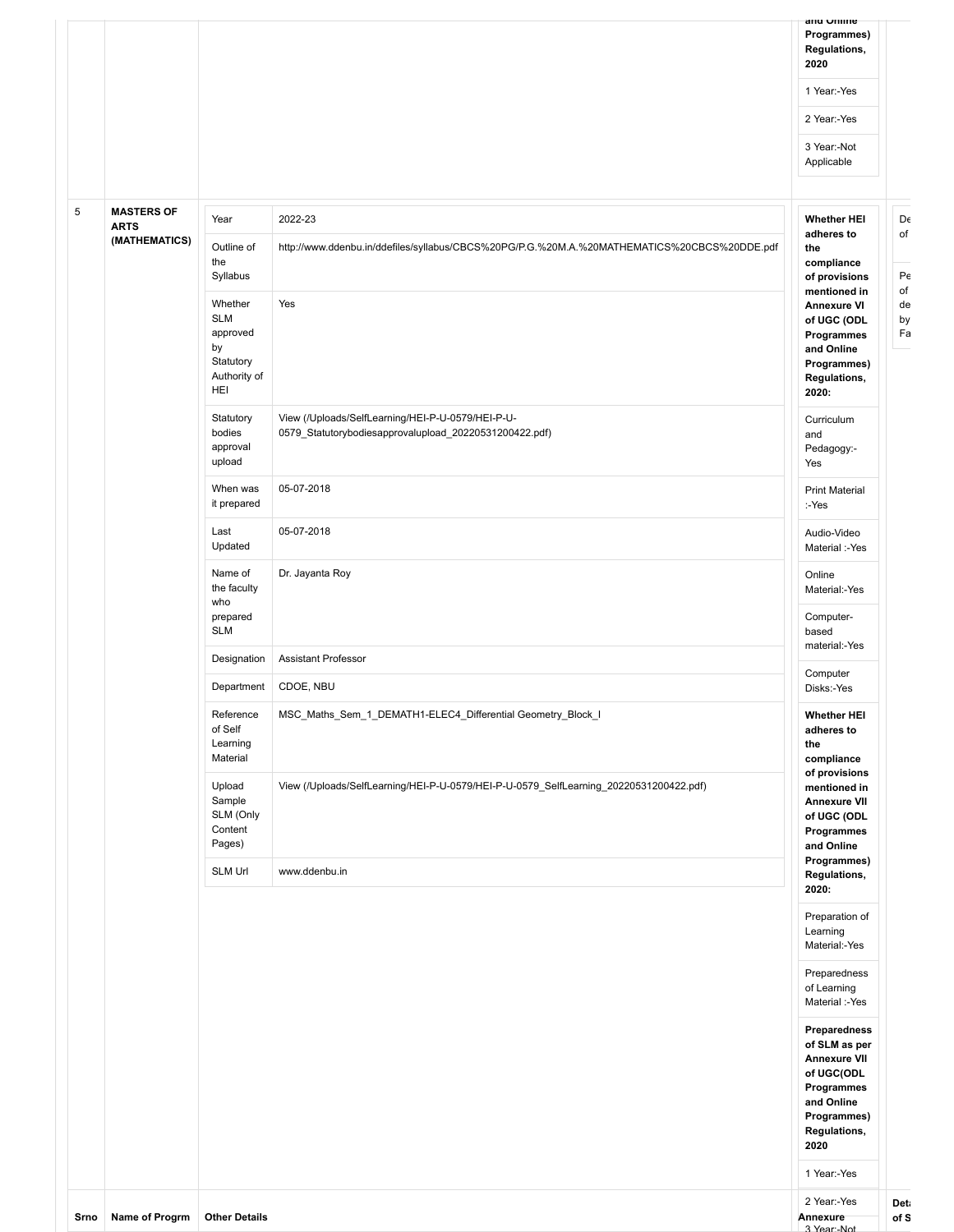|                | J                         | Outline of the Syllabus                               | http://www.ddenbu.in/ddefiles/syllabus/CBCS%20BA/U.G.%20BENGALI%20CBCS%20DDE.pdf       | the                                | <b>Det:</b> |
|----------------|---------------------------|-------------------------------------------------------|----------------------------------------------------------------------------------------|------------------------------------|-------------|
|                | <b>ARTS (BENGALI</b>      |                                                       |                                                                                        | adheres to                         | of          |
| $\overline{7}$ | <b>MASTERS OF</b>         | Year                                                  | 2022-23                                                                                | <b>Whether HEI</b>                 | De          |
|                |                           |                                                       |                                                                                        |                                    |             |
|                |                           |                                                       |                                                                                        | 3 Year:-Not<br>Applicable          |             |
|                |                           |                                                       |                                                                                        | 2 Year:-Yes                        |             |
|                |                           |                                                       |                                                                                        | 1 Year:-Yes                        |             |
|                |                           |                                                       |                                                                                        | Regulations,<br>2020               |             |
|                |                           |                                                       |                                                                                        | Programmes)                        |             |
|                |                           |                                                       |                                                                                        | Programmes<br>and Online           |             |
|                |                           |                                                       |                                                                                        | <b>Annexure VII</b><br>of UGC(ODL  |             |
|                |                           |                                                       |                                                                                        | Preparedness<br>of SLM as per      |             |
|                |                           |                                                       |                                                                                        | Material :-Yes                     |             |
|                |                           |                                                       |                                                                                        | of Learning                        |             |
|                |                           |                                                       |                                                                                        | Preparedness                       |             |
|                |                           |                                                       |                                                                                        | Learning<br>Material:-Yes          |             |
|                |                           |                                                       |                                                                                        | Preparation of                     |             |
|                |                           |                                                       |                                                                                        | Regulations,<br>2020:              |             |
|                |                           |                                                       |                                                                                        | and Online<br>Programmes)          |             |
|                |                           |                                                       |                                                                                        | Programmes                         |             |
|                |                           |                                                       |                                                                                        | <b>Annexure VII</b><br>of UGC (ODL |             |
|                |                           |                                                       |                                                                                        | of provisions<br>mentioned in      |             |
|                |                           |                                                       |                                                                                        | compliance                         |             |
|                |                           |                                                       |                                                                                        | adheres to<br>the                  |             |
|                |                           |                                                       |                                                                                        | <b>Whether HEI</b>                 |             |
|                |                           |                                                       |                                                                                        | Computer<br>Disks:-Yes             |             |
|                |                           |                                                       |                                                                                        | material:-Yes                      |             |
|                |                           |                                                       |                                                                                        | Computer-<br>based                 |             |
|                |                           | <b>SLM Url</b>                                        | www.ddenbu.in                                                                          | Material:-Yes                      |             |
|                |                           | Content Pages)                                        | View (/Uploads/SelfLearning/HEI-P-U-0579/HEI-P-U-0579_SelfLearning_20220531195346.pdf) | Online                             |             |
|                |                           | Material<br>Upload Sample SLM (Only                   |                                                                                        | Audio-Video<br>Material :-Yes      |             |
|                |                           | Reference of Self Learning                            | Master of Arts - History, Semester-1, 20th Century World, Core-101, Block-1            | :-Yes                              |             |
|                |                           | Department                                            | CDOE, NBU                                                                              | <b>Print Material</b>              |             |
|                |                           | Designation                                           | Assistant Professor                                                                    | Pedagogy:-<br>Yes                  |             |
|                |                           | Name of the faculty who<br>prepared SLM               | Monoranjan Sarkar                                                                      | Curriculum<br>and                  |             |
|                |                           | Last Updated                                          | 05-07-2018                                                                             | 2020:                              |             |
|                |                           | When was it prepared                                  |                                                                                        | Programmes)<br>Regulations,        |             |
|                |                           | upload                                                | 0579_Statutorybodiesapprovalupload_20220531195346.pdf)<br>05-07-2018                   | Programmes<br>and Online           |             |
|                |                           | Statutory bodies approval                             | View (/Uploads/SelfLearning/HEI-P-U-0579/HEI-P-U-                                      | <b>Annexure VI</b><br>of UGC (ODL  |             |
|                |                           | Whether SLM approved by<br>Statutory Authority of HEI | Yes                                                                                    | of provisions<br>mentioned in      |             |
|                |                           | Outline of the Syllabus                               | http://www.ddenbu.in/ddefiles/syllabus/CBCS%20BA/U.G.%20HISTORY%20CBCS%20DDE.pdf       | the<br>compliance                  |             |
|                | <b>ARTS (HISTORY</b><br>J | Year                                                  | 2022-23                                                                                | adheres to                         |             |
|                | <b>MASTERS OF</b>         |                                                       |                                                                                        | <b>Whether HEI</b>                 |             |
|                |                           |                                                       |                                                                                        |                                    |             |
|                |                           |                                                       |                                                                                        | Applicable                         |             |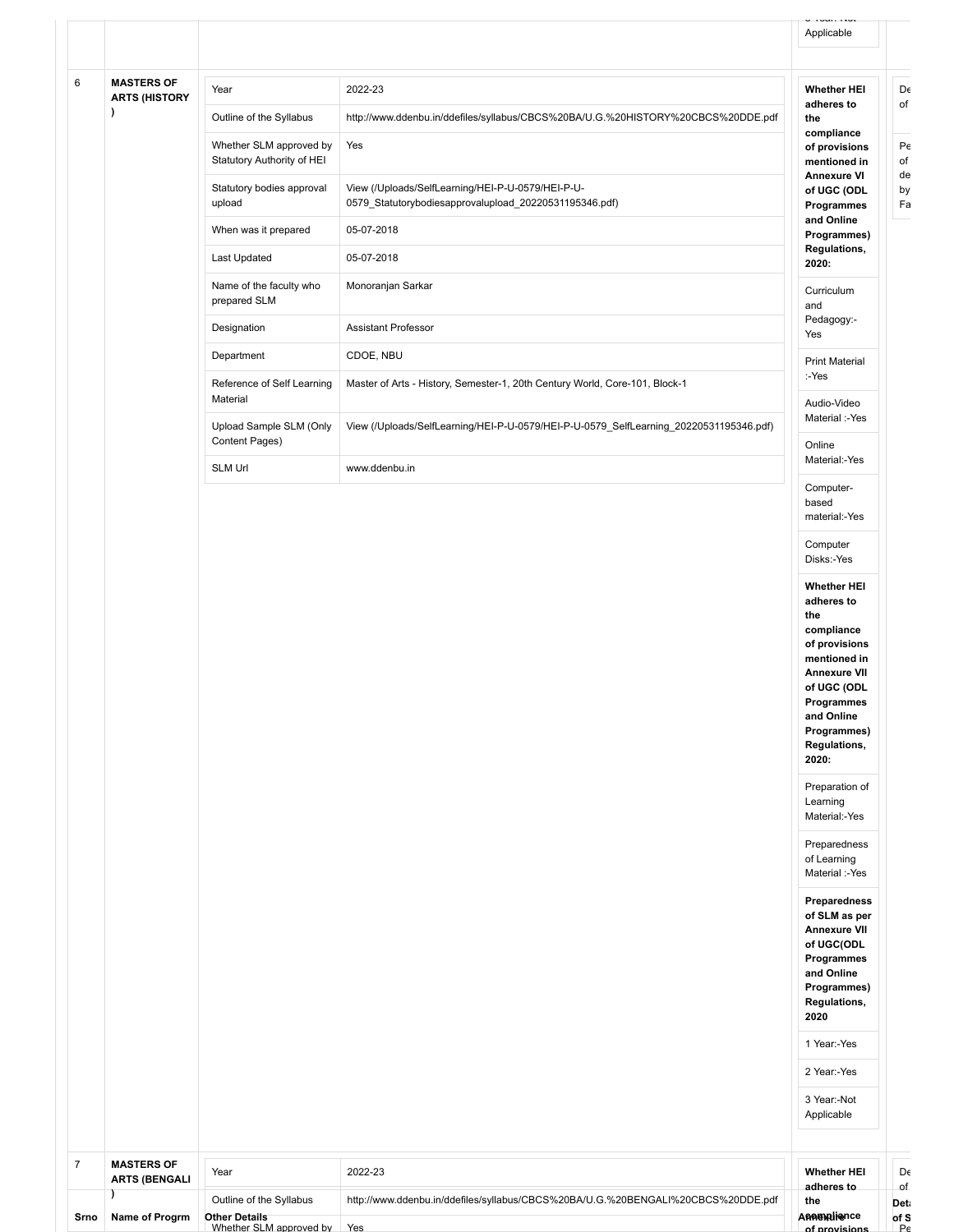|                                         |                                                                                                             | mentioned in                                                                                                                                                                                                       |
|-----------------------------------------|-------------------------------------------------------------------------------------------------------------|--------------------------------------------------------------------------------------------------------------------------------------------------------------------------------------------------------------------|
| Statutory bodies approval<br>upload     | View (/Uploads/SelfLearning/HEI-P-U-0579/HEI-P-U-<br>0579_Statutorybodiesapprovalupload_20220531195057.pdf) | <b>Annexure VI</b><br>of UGC (ODL<br>Programmes                                                                                                                                                                    |
| When was it prepared                    | 05-07-2018                                                                                                  | and Online<br>Programmes)                                                                                                                                                                                          |
| Last Updated                            | 05-07-2018                                                                                                  | Regulations,<br>2020:                                                                                                                                                                                              |
| Name of the faculty who<br>prepared SLM | Dr. Nandita Mondal                                                                                          | Curriculum<br>and                                                                                                                                                                                                  |
| Designation                             | <b>Assistant Professor</b>                                                                                  | Pedagogy:-<br>Yes                                                                                                                                                                                                  |
| Department                              | CDOE, NBU                                                                                                   | <b>Print Material</b>                                                                                                                                                                                              |
| Reference of Self Learning<br>Material  | Bangla Sahiteer Itihas, Core-101, Porjai Ke                                                                 | :-Yes                                                                                                                                                                                                              |
| Upload Sample SLM (Only                 | View (/Uploads/SelfLearning/HEI-P-U-0579/HEI-P-U-0579_SelfLearning_20220531195057.pdf)                      | Audio-Video<br>Material :-Yes                                                                                                                                                                                      |
| Content Pages)<br>SLM Url               | www.ddenbu.in                                                                                               | Online<br>Material:-Yes                                                                                                                                                                                            |
|                                         |                                                                                                             | Computer-<br>based<br>material:-Yes                                                                                                                                                                                |
|                                         |                                                                                                             | Computer<br>Disks:-Yes                                                                                                                                                                                             |
|                                         |                                                                                                             | <b>Whether HEI</b><br>adheres to<br>the<br>compliance<br>of provisions<br>mentioned in<br><b>Annexure VII</b><br>of UGC (ODL<br>Programmes<br>and Online<br>Programmes)<br>Regulations,<br>2020:<br>Preparation of |
|                                         |                                                                                                             | Learning<br>Material:-Yes                                                                                                                                                                                          |
|                                         |                                                                                                             | Preparedness<br>of Learning<br>Material :-Yes                                                                                                                                                                      |
|                                         |                                                                                                             |                                                                                                                                                                                                                    |
|                                         |                                                                                                             | Preparedness<br>of SLM as per<br><b>Annexure VII</b><br>of UGC(ODL<br>Programmes<br>and Online<br>Programmes)<br>Regulations,<br>2020                                                                              |
|                                         |                                                                                                             | 1 Year:-Yes                                                                                                                                                                                                        |
|                                         |                                                                                                             | 2 Year:-Yes                                                                                                                                                                                                        |

| 8    | <b>MASTERS OF</b><br>ARTS ( | Year                                                  | 2022-23                                                                                                     | <b>Whether HEI</b><br>adheres to                   | De<br>of       |
|------|-----------------------------|-------------------------------------------------------|-------------------------------------------------------------------------------------------------------------|----------------------------------------------------|----------------|
|      | <b>ENGLISH</b> )            | Outline of the Syllabus                               | http://www.ddenbu.in/ddefiles/syllabus/CBCS%20BA/U.G.%20ENGLISH%20CBCS%20DDE.pdf                            | the                                                |                |
|      |                             | Whether SLM approved by<br>Statutory Authority of HEI | Yes                                                                                                         | compliance<br>of provisions<br>mentioned in        | Pe<br>of       |
|      |                             | Statutory bodies approval<br>upload                   | View (/Uploads/SelfLearning/HEI-P-U-0579/HEI-P-U-<br>0579 Statutorybodiesapprovalupload 20220531194717.pdf) | <b>Annexure VI</b><br>of UGC (ODL<br>Programmes    | de<br>by<br>Fa |
|      |                             | When was it prepared                                  | 05-07-2018                                                                                                  | and Online<br>Programmes)                          |                |
| Srno | <b>Name of Progrm</b>       | <b>other Updated</b>                                  | 05-07-2018                                                                                                  | Regulations,<br>A <sub>8</sub> 020 <sub>kure</sub> | Deta<br>of S   |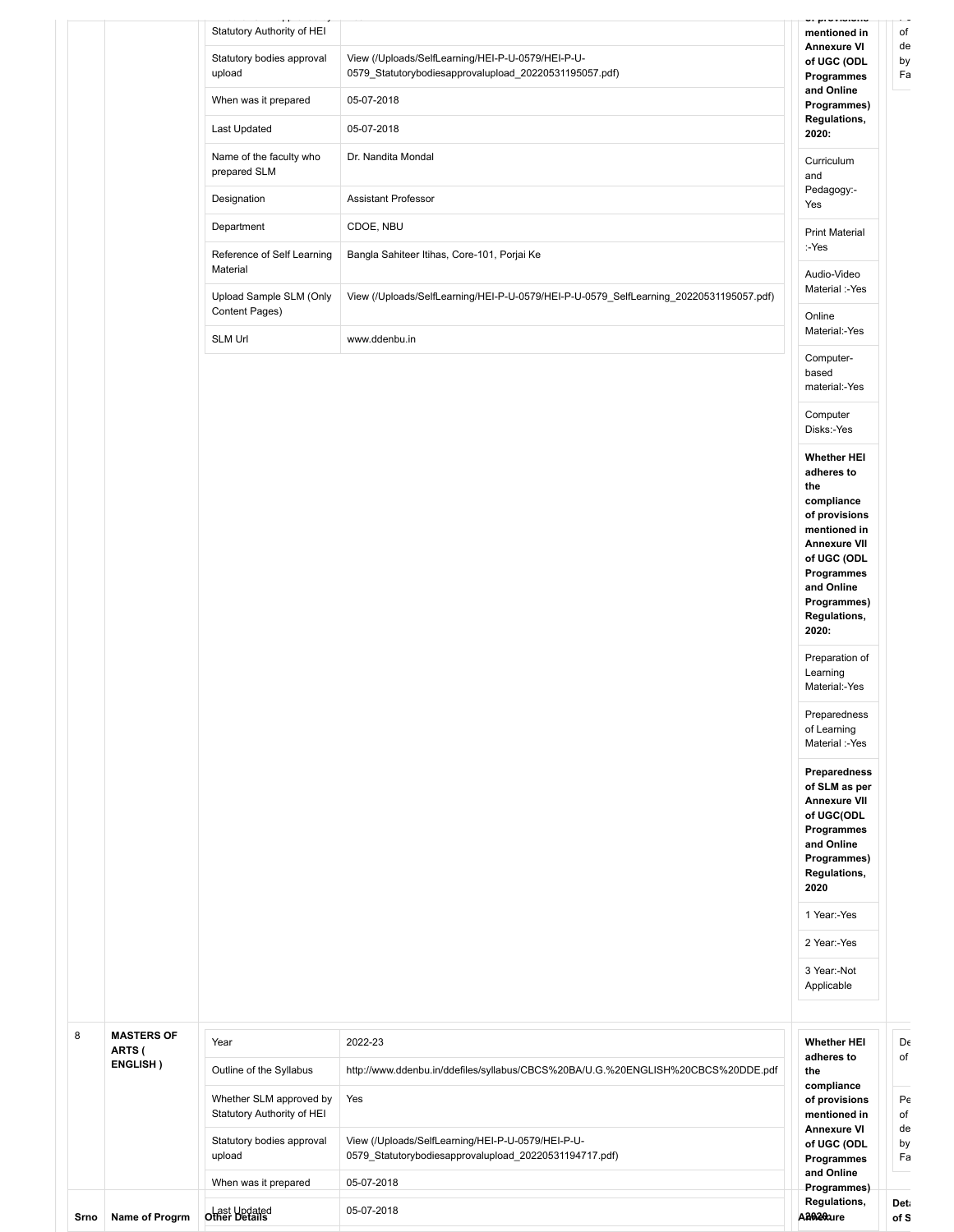|  | Name of the faculty who<br>prepared SLM   | Dr. Priyanka Chatterjee                                                                | Curriculum<br>and                                                                                                                                                                                |
|--|-------------------------------------------|----------------------------------------------------------------------------------------|--------------------------------------------------------------------------------------------------------------------------------------------------------------------------------------------------|
|  | Designation                               | Assistant Professor                                                                    | Pedagogy:-<br>Yes                                                                                                                                                                                |
|  | Department                                | CDOE, NBU                                                                              | <b>Print Material</b>                                                                                                                                                                            |
|  | Reference of Self Learning<br>Material    | Master of Arts English, Semester 1, Renaissance Studies, Core-101, Block-1             | :-Yes<br>Audio-Video                                                                                                                                                                             |
|  | Upload Sample SLM (Only<br>Content Pages) | View (/Uploads/SelfLearning/HEI-P-U-0579/HEI-P-U-0579_SelfLearning_20220531194717.pdf) | Material :-Yes<br>Online                                                                                                                                                                         |
|  | SLM Url                                   | www.ddenbu.in                                                                          | Material:-Yes                                                                                                                                                                                    |
|  |                                           |                                                                                        | Computer-<br>based<br>material:-Yes                                                                                                                                                              |
|  |                                           |                                                                                        | Computer<br>Disks:-Yes                                                                                                                                                                           |
|  |                                           |                                                                                        | <b>Whether HEI</b><br>adheres to<br>the<br>compliance<br>of provisions<br>mentioned in<br><b>Annexure VII</b><br>of UGC (ODL<br>Programmes<br>and Online<br>Programmes)<br>Regulations,<br>2020: |
|  |                                           |                                                                                        | Preparation of<br>Learning<br>Material:-Yes                                                                                                                                                      |
|  |                                           |                                                                                        | Preparedness<br>of Learning<br>Material :-Yes                                                                                                                                                    |
|  |                                           |                                                                                        | Preparedness<br>of SLM as per<br><b>Annexure VII</b><br>of UGC(ODL<br>Programmes<br>and Online<br>Programmes)<br>Regulations,<br>2020                                                            |
|  |                                           |                                                                                        | 1 Year:-Yes                                                                                                                                                                                      |
|  |                                           |                                                                                        | 2 Year:-Yes                                                                                                                                                                                      |
|  |                                           |                                                                                        | 3 Year:-Not<br>Applicable                                                                                                                                                                        |
|  |                                           |                                                                                        |                                                                                                                                                                                                  |

## **Examination Centre**

| Srno | It is<br>certified<br>that all<br>the<br>activities | Name of<br>Centre                                     | <b>Address</b><br>οf<br>Centre /<br>City/ Pin<br>Code/<br><b>State</b>                               | Briefly write on the methods and steps to be adopted for conduct of examination<br>to ensure security, transparency & credibility of examination                                                                                                                                                                                                                                                                                                                                                                                                                                          | Whether<br><b>Examination</b><br>centre<br>fulfills all<br>the<br>requirement<br>mentioned<br>Whether<br>in Annexure<br>Examination<br>centre | A) Proposed<br><b>Examination Centre for</b><br>term end examinatino<br>for ODL programme for<br><b>Upcoming Academic</b><br>Years             |
|------|-----------------------------------------------------|-------------------------------------------------------|------------------------------------------------------------------------------------------------------|-------------------------------------------------------------------------------------------------------------------------------------------------------------------------------------------------------------------------------------------------------------------------------------------------------------------------------------------------------------------------------------------------------------------------------------------------------------------------------------------------------------------------------------------------------------------------------------------|-----------------------------------------------------------------------------------------------------------------------------------------------|------------------------------------------------------------------------------------------------------------------------------------------------|
| Srno | ∛ė§<br>certified<br>that all<br>the<br>activities   | University<br>of North<br>Bengal<br>Name of<br>Centre | <b>Agdress</b><br>et <sub>ampus</sub><br>Sagtre/<br>Sight Pin<br>Gede/<br><b>State</b> <sub>al</sub> | The examinations are conducted separately for theory and practical's to assess the<br>knowledge acquired during the study. There shall be two systems of examinations viz.,<br>internal and external examinations. In the case of theory courses, the internal<br>evaluation shall be conducted as continuous internal assessment via. learner<br>Briefly write on the methods and steps to be adopted for conduct of examination<br>assignments preparation. The internal assignment evaluation comprises 25 marks for<br>te en sure-se quity transparency & credibility of examination. | <b>fulfills all</b><br>the<br>requirement<br>mentioned<br>in Annexure<br>Ш                                                                    | A) Proposed<br>Exam Want be Centre Yes<br>term examinationation<br>for ODE browne for<br>Upcoming Academic<br>Yearsterritorial<br>iurisdiction |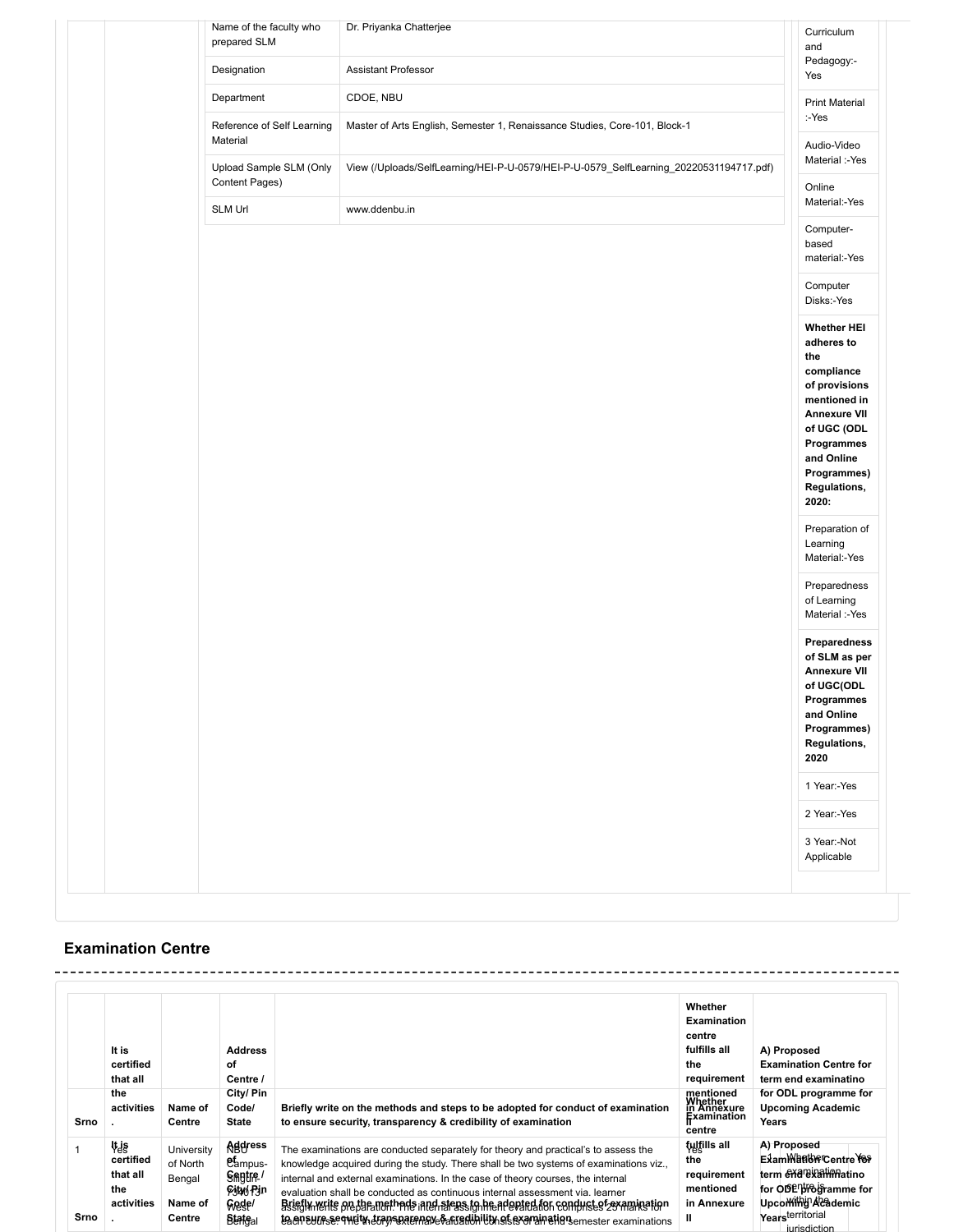| which comprise of 75 marks for each course. The end semester theory examination are<br>of three hours duration to each course at the end of each semester. |   | of the HEI<br>as per<br>Annexure<br>IV of ODL<br>Regulations                                                  |     |
|------------------------------------------------------------------------------------------------------------------------------------------------------------|---|---------------------------------------------------------------------------------------------------------------|-----|
|                                                                                                                                                            | 2 | Whether the<br>examination<br>centre is<br>located as<br>per clause<br>13 (7) of<br>Part IV of<br>Regulations | Yes |
|                                                                                                                                                            | 3 | Provision of<br>CCTV<br>Cameras                                                                               | Yes |
|                                                                                                                                                            | 4 | Provision of<br>Bio-metric<br>attendance                                                                      | No  |
|                                                                                                                                                            | 5 | Provision of<br>Video<br>recording                                                                            | No  |

# **Regional Centre**

| Srno | Name of<br>Regional<br>Centre | <b>Address of</b><br>Regional<br>Centre | City      | Pin<br>Code | <b>State</b>   | Name of the<br>Coordinator/<br>Counselor | <b>Contact Details of</b><br>the Coordinator/<br>Counselor | <b>Email Details of the</b><br>Coordinator/<br>Counselor | <b>Qualification of</b><br>Coordinator/<br>Counselor | No. of LSCs<br>covered under<br><b>Regional Centre</b> |
|------|-------------------------------|-----------------------------------------|-----------|-------------|----------------|------------------------------------------|------------------------------------------------------------|----------------------------------------------------------|------------------------------------------------------|--------------------------------------------------------|
|      | <b>NA</b>                     | <b>NA</b>                               | <b>NA</b> | 734013      | West<br>Bengal | <b>NA</b>                                | 9832084080                                                 | <b>NA</b>                                                | <b>NA</b>                                            | u                                                      |

------

# **Learner Support Centre (LSC) details**

-------------------------------

| Srno           | Name of College<br>& Address              | City        | Pin<br>Code | <b>State</b>   | Whether the<br>College / institute is<br><b>Private or Govt</b> | Name of<br>Affiliating<br>University /<br><b>HEI</b> | Name of Co-<br>ordinator              | Contact<br>Details of Co-<br>ordinator | Qualifications | No. of<br><b>Counsellors</b> |
|----------------|-------------------------------------------|-------------|-------------|----------------|-----------------------------------------------------------------|------------------------------------------------------|---------------------------------------|----------------------------------------|----------------|------------------------------|
| $\mathbf{1}$   | Kurseong College,<br>Darjeeling           | Darjeeling  | 734203      | West<br>Bengal | Government                                                      | University of<br>North Bengal                        | Dr. S. Ball                           | 03543244243                            | PhD            | $\mathbf{1}$                 |
| 2              | Ghoom<br>Jorebunglow,<br>Darjeeling       | Darjeeling  | 734012      | West<br>Bengal | Government                                                      | Universtiy of<br>North Bengal                        | Dr. M. Tamang                         | 03542275130                            | PhD            | $\mathbf{1}$                 |
| 3              | Balurghat College,<br>Balurghat           | Balurghat   | 733101      | West<br>Bengal | Government                                                      | Gour Banga<br>University                             | Dr. P. Kundu                          | 03522271465                            | PhD            | $\mathbf{1}$                 |
| 4              | Gour<br>Mahavidyalaya,<br>Mangalbari      | Malda       | 732147      | West<br>Bengal | Government                                                      | Gour Bnaga<br>University                             | Dr. A. K. Sarkar                      | 03512260547                            | PhD            | $\mathbf{1}$                 |
| 5              | Falakata College,<br>Alipurduar           | Alipurduar  | 735211      | West<br>Bengal | Government                                                      | University of<br>North Bengal                        | Dr. Harendra<br>Nath<br>Bhattacharjee | 03563260307                            | PhD            | $\mathbf{1}$                 |
| 6              | Sahid Khudiram<br>College,<br>Kamakyaguri | Kamakyaguri | 736202      | West<br>Bengal | Government                                                      | University of<br>North Bengal                        | Sri Smriti Kanta<br>Barman            | 03564260419                            | Post-Graduate  | $\mathbf{1}$                 |
| $\overline{7}$ | Islampur College,<br>Islampur             | Islampur    | 733320      | West<br>Bengal | Government                                                      | University of<br>North Bengal                        | Sri Kajal<br>Ranjan Biswas            | 03526255088                            | Post-Graduate  | $\mathbf{1}$                 |

# **Programme Wise Information**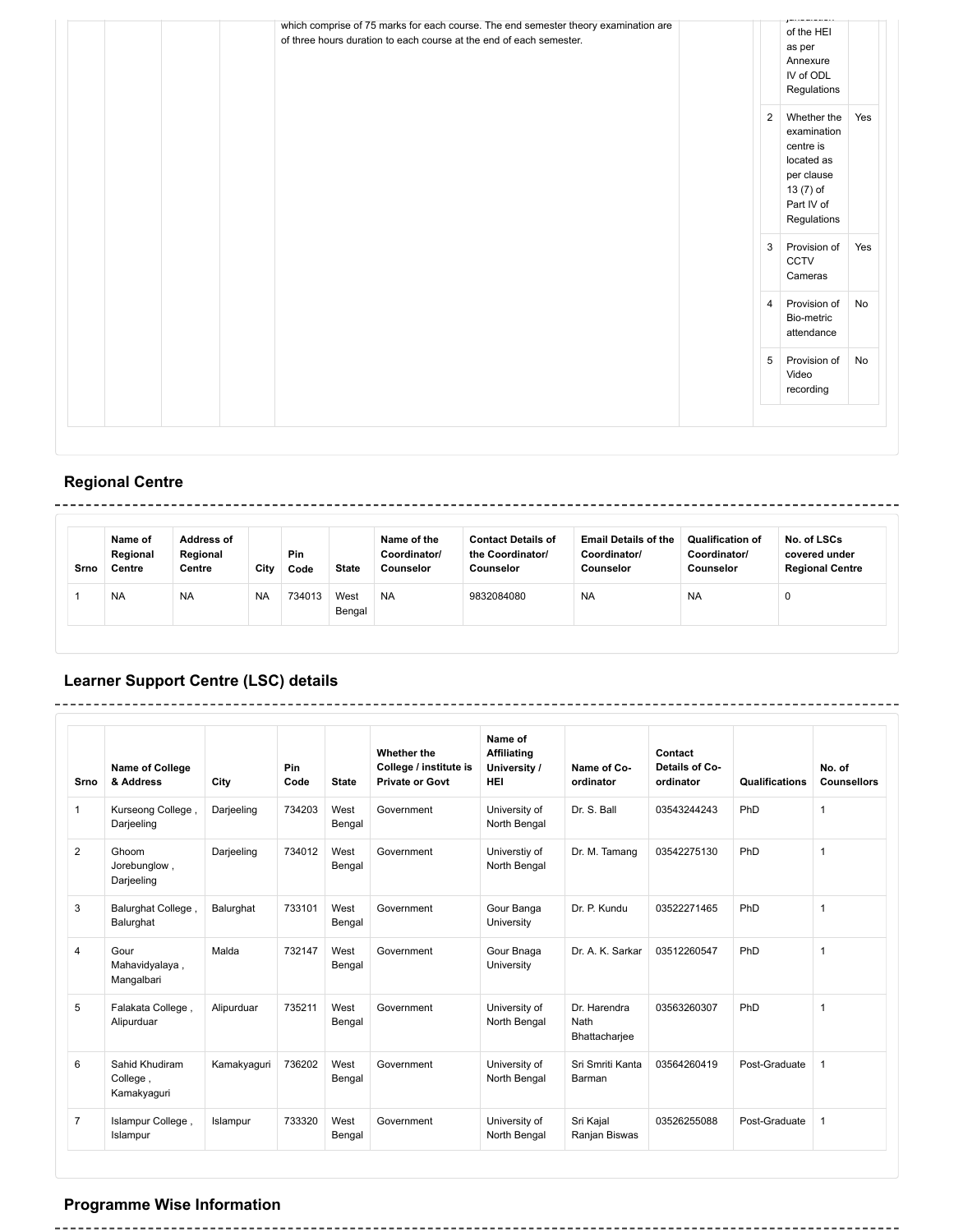| Srno           | Name of<br>College/Institute                                      |                                                                                              |             |                                                                      |      |                                                                       |                    |  |
|----------------|-------------------------------------------------------------------|----------------------------------------------------------------------------------------------|-------------|----------------------------------------------------------------------|------|-----------------------------------------------------------------------|--------------------|--|
| $\mathbf{1}$   | <b>Islampur College</b>                                           | <b>Proposed Programme</b>                                                                    |             | Whether LSC is offering same<br>programme under conventional mode    |      | If Yes, than years since when being<br>taught in conventional mode    | No. of<br>years    |  |
|                |                                                                   | ARTS/HUMANITIES/SOCIAL SCIENCES -<br>MASTERS OF ARTS (MATHEMATICS)                           | Yes         |                                                                      | 2014 |                                                                       | 8                  |  |
|                |                                                                   | ARTS/HUMANITIES/SOCIAL SCIENCES -<br>MASTERS OF ARTS (POLITICAL SCIENCE)                     | Yes         |                                                                      | 2014 |                                                                       | 8                  |  |
| $\overline{c}$ | Sahid Khudiram<br>College                                         | <b>Proposed Programme</b>                                                                    |             | Whether LSC is offering same<br>programme under conventional<br>mode |      | If Yes, than years since when<br>being taught in conventional<br>mode | No.<br>of<br>years |  |
|                |                                                                   | BUSINESS ADMINISTRATION/COMMERCE/<br>MANAGEMENT/FINANCE - BACHELOR OF COMMERCE<br>(COMMERCE) |             | Yes                                                                  |      | 2018                                                                  | $\overline{4}$     |  |
|                |                                                                   | ARTS/HUMANITIES/SOCIAL SCIENCES - MASTERS OF<br>ARTS (HISTORY)                               | Yes         |                                                                      |      | 2014                                                                  | 8                  |  |
|                |                                                                   |                                                                                              |             |                                                                      |      |                                                                       |                    |  |
| 3              | Falakata College<br><b>Proposed Programme</b>                     |                                                                                              |             | Whether LSC is offering same<br>programme under conventional mode    |      | If Yes, than years since when being<br>taught in conventional mode    | No. of<br>years    |  |
|                |                                                                   | ARTS/HUMANITIES/SOCIAL SCIENCES -<br>MASTERS OF ARTS (MATHEMATICS)                           | Yes         |                                                                      | 2014 |                                                                       | 8                  |  |
|                | ARTS/HUMANITIES/SOCIAL SCIENCES -<br>MASTERS OF ARTS (PHILOSOPHY) |                                                                                              | Yes         |                                                                      |      | 2014                                                                  |                    |  |
|                |                                                                   |                                                                                              |             |                                                                      |      |                                                                       |                    |  |
| 4              | Gour<br>Mahavidyalaya                                             | <b>Proposed Programme</b>                                                                    |             | Whether LSC is offering same<br>programme under conventional mode    |      | If Yes, than years since when being<br>taught in conventional mode    | No. of<br>years    |  |
|                |                                                                   | ARTS/HUMANITIES/SOCIAL SCIENCES -<br>MASTERS OF ARTS (ENGLISH)                               | Yes         |                                                                      | 2014 |                                                                       | 8                  |  |
|                |                                                                   | ARTS/HUMANITIES/SOCIAL SCIENCES -<br>MASTERS OF ARTS (BENGALI)                               | Yes<br>2014 |                                                                      |      |                                                                       | 8                  |  |
|                |                                                                   |                                                                                              |             |                                                                      |      |                                                                       |                    |  |
| 5              | Balurghat<br>College                                              | <b>Proposed Programme</b>                                                                    |             | Whether LSC is offering same<br>programme under conventional mode    |      | If Yes, than years since when being<br>taught in conventional mode    | No. of<br>years    |  |
|                |                                                                   | ARTS/HUMANITIES/SOCIAL SCIENCES -<br><b>MASTERS OF ARTS (HISTORY)</b>                        | Yes         |                                                                      |      | 2014                                                                  |                    |  |
|                |                                                                   | ARTS/HUMANITIES/SOCIAL SCIENCES -<br>MASTERS OF ARTS (BENGALI)                               | Yes         |                                                                      | 2014 |                                                                       | 8                  |  |
|                |                                                                   |                                                                                              |             |                                                                      |      |                                                                       |                    |  |
| 6              | Ghoom<br>Jorebunglow                                              | <b>Proposed Programme</b>                                                                    |             | Whether LSC is offering same<br>programme under conventional mode    |      | If Yes, than years since when being<br>taught in conventional mode    | No. of<br>years    |  |
|                |                                                                   | ARTS/HUMANITIES/SOCIAL SCIENCES -<br>MASTERS OF ARTS (NEPALI)                                | Yes         |                                                                      | 2014 |                                                                       | 8                  |  |
|                |                                                                   | ARTS/HUMANITIES/SOCIAL SCIENCES -<br>MASTERS OF ARTS (ENGLISH)                               | Yes         |                                                                      | 2014 |                                                                       | 8                  |  |
|                |                                                                   |                                                                                              |             |                                                                      |      |                                                                       |                    |  |
| $\overline{7}$ | Kurseong<br>College                                               | <b>Proposed Programme</b>                                                                    |             | Whether LSC is offering same<br>programme under conventional mode    |      | If Yes, than years since when being<br>taught in conventional mode    | No. of<br>years    |  |
|                |                                                                   | ARTS/HUMANITIES/SOCIAL SCIENCES -<br>MASTERS OF ARTS (MATHEMATICS)                           | Yes         |                                                                      | 2014 |                                                                       | 8                  |  |
|                |                                                                   | ARTS/HUMANITIES/SOCIAL SCIENCES -<br>MASTERS OF ARTS (HISTORY)                               | Yes         |                                                                      | 2014 |                                                                       | 8                  |  |
|                | Name of                                                           | ARTS/HUMANITIES/SOCIAL SCIENCES -<br>MASTERS OF ARTS (BENGALI)                               | Yes         | Whether LSC is offering same                                         | 2014 | If Yes, than years since when being                                   | 8<br>No. of        |  |
| Srno           | College/Institute                                                 | <b>Proposed Programme</b>                                                                    |             | programme under conventional mode                                    |      | taught in conventional mode                                           | years              |  |

ARTO/HUMANITIES/SOCIAL SCIENCES Xes 2014 80014 80014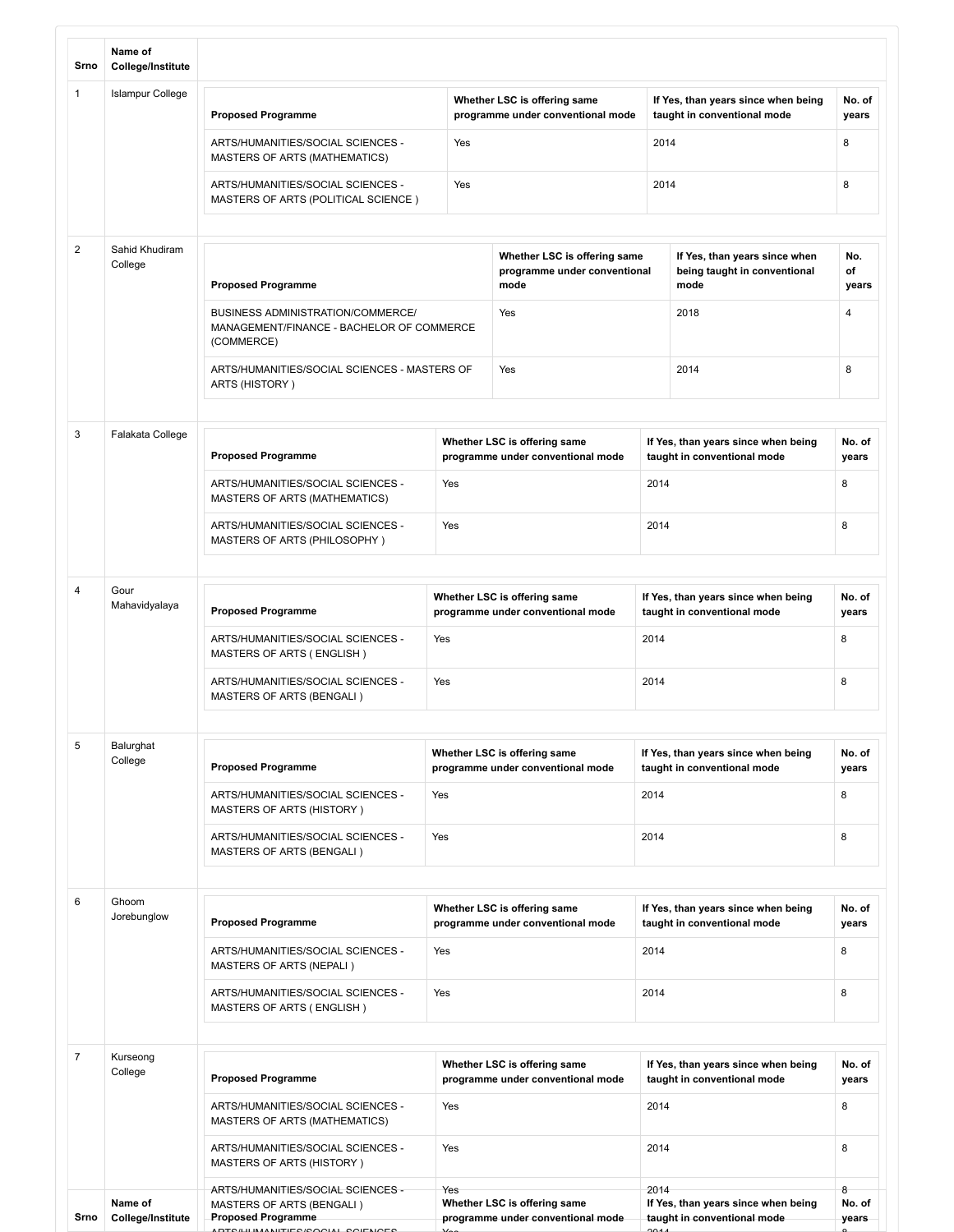|  | ARTS/HUMANITIES/SUUIAL SUIENUES -<br>MASTERS OF ARTS (ENGLISH) | <b>res</b> | 2014 | ठ |
|--|----------------------------------------------------------------|------------|------|---|
|  |                                                                |            |      |   |
|  |                                                                |            |      |   |

## **Human Resources Information**

| <b>Academic Staff for ODL Programmes</b> |                                  |
|------------------------------------------|----------------------------------|
| Type of Staff*                           | No. of Staff Exclusively of ODL* |
| Head / Professor                         |                                  |
| Associate Professor                      | 0                                |
| <b>Assistant Professor</b>               | 16                               |

| <b>Administrative Staff for ODL Programmes</b> |                                        |
|------------------------------------------------|----------------------------------------|
| Type of Staff*                                 | Total No. of Staff Exclusively for ODL |
| Deputy Registrar                               | 1                                      |
| <b>Assistant Registrar</b>                     |                                        |
| Section Officer                                | 0                                      |
| Assistants                                     | 4                                      |
| <b>Computer Operators</b>                      | $\overline{2}$                         |
| Class-IV / Mult Tasking Staff                  | 5                                      |
| Technical / Professional                       | 0                                      |
| DLF and Accountant                             | $\overline{2}$                         |
|                                                |                                        |

# **Faculty Details for ODL**

| Srno                                  | Year                                                                  | Academic<br><b>Session</b>                                                        | <b>Name of Programmes</b>                                             | <b>Faculty</b>       |                                                 |                        |            |            |                           |
|---------------------------------------|-----------------------------------------------------------------------|-----------------------------------------------------------------------------------|-----------------------------------------------------------------------|----------------------|-------------------------------------------------|------------------------|------------|------------|---------------------------|
| $\mathbf{1}$                          | 2022-<br>23                                                           | July                                                                              | ARTS/HUMANITIES/SOCIAL SCIENCES - MASTERS OF<br><b>ARTS (ENGLISH)</b> |                      | Name of faculty                                 | <b>Designation</b>     |            | Email      |                           |
|                                       |                                                                       |                                                                                   |                                                                       |                      | Dr. Priyanka<br>Chatterjee                      | Assistant<br>Professor |            | 9474086831 | pcddenbu@yahoo.com        |
|                                       |                                                                       |                                                                                   |                                                                       |                      | Minakshi Paul                                   | Assistant<br>Professor |            | 9593920769 | mp951204@gmail.com        |
| $\overline{2}$<br>2022-<br>July<br>23 | ARTS/HUMANITIES/SOCIAL SCIENCES - MASTERS OF<br><b>ARTS (BENGALI)</b> | Name of faculty                                                                   |                                                                       |                      | Designation<br>Email                            |                        |            |            |                           |
|                                       |                                                                       |                                                                                   |                                                                       |                      | Dr. Nandita<br>Assistant<br>Mondal<br>Professor |                        | 9748030707 |            | dde.nandita@nbu.ac.in     |
|                                       |                                                                       |                                                                                   |                                                                       | Nabanita<br>Pramanik |                                                 | Assistant<br>Professor |            | 9614571998 | nabanita@nbu.ac.in        |
| 3                                     | 2022-<br>23                                                           | July<br>ARTS/HUMANITIES/SOCIAL SCIENCES - MASTERS OF<br><b>ARTS (MATHEMATICS)</b> |                                                                       |                      | Name of<br>faculty                              | Designation            | Email      |            |                           |
|                                       |                                                                       |                                                                                   |                                                                       | Roy                  | Dr. Jayanta                                     | Assistant<br>Professor | 6295540664 |            | jayanta2017math@nbu.ac.in |
| Srno                                  | Year                                                                  | Academic<br><b>Session</b>                                                        | <b>Name of Programmes</b>                                             | Faculty              | Sarkar                                          | Assistant<br>Professor | 9635120024 |            | simulsarkar0101@gmail.com |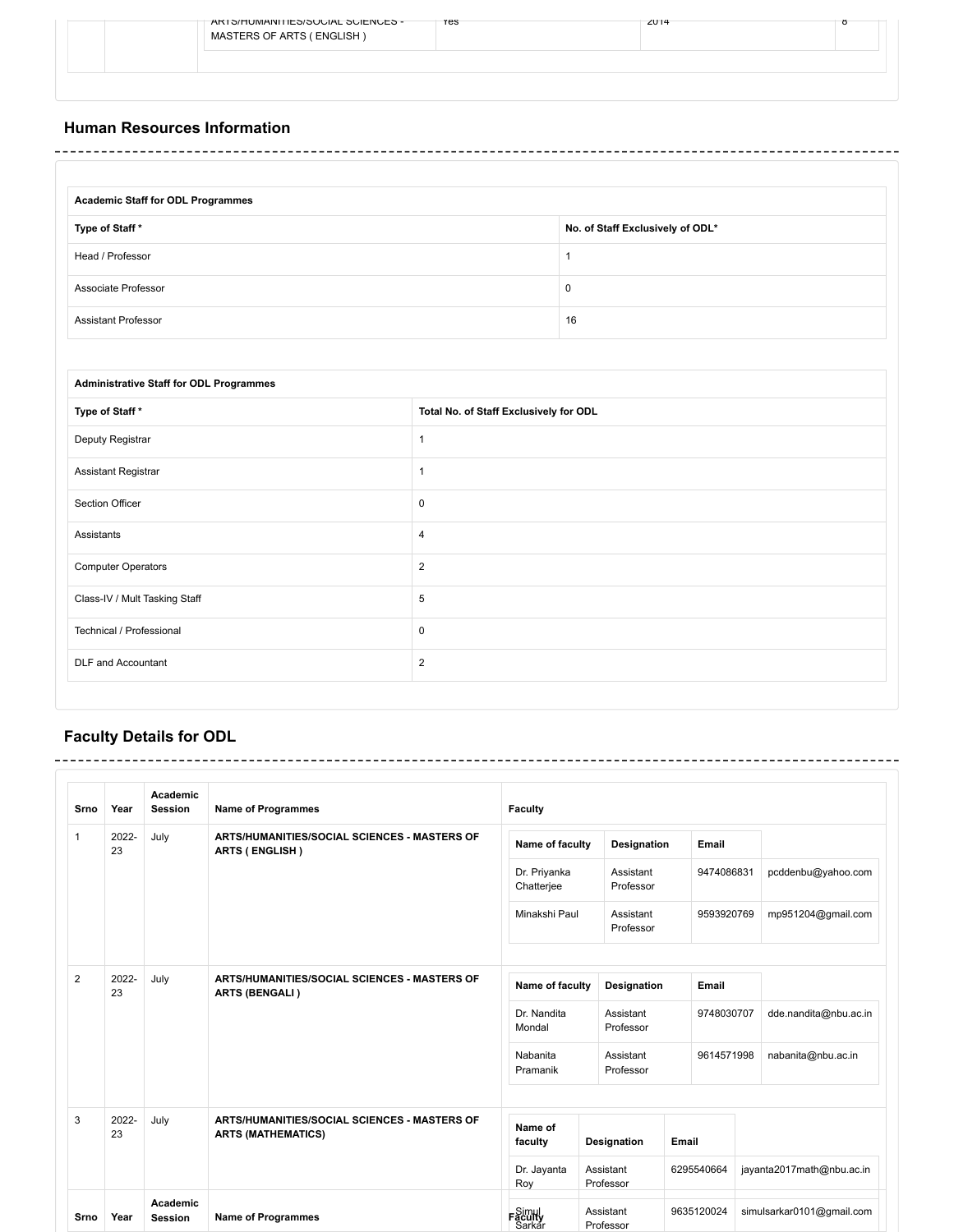| 4              | 2022-<br>23         | July | ARTS/HUMANITIES/SOCIAL SCIENCES - MASTERS OF<br><b>ARTS (NEPALI)</b>                                | Name of<br>faculty                  | Designation                              |            | Email      |                            |                              |  |
|----------------|---------------------|------|-----------------------------------------------------------------------------------------------------|-------------------------------------|------------------------------------------|------------|------------|----------------------------|------------------------------|--|
|                |                     |      |                                                                                                     | <b>Bikram</b><br>Biswakarma         | Assistant<br>Professor                   |            | 9832080613 |                            | bikramdalsing@nbu.ac.in      |  |
|                |                     |      |                                                                                                     | Birendra<br>Chhetri                 | Assistant<br>Professor                   |            | 9742988840 |                            | birendra@nbu.ac.in           |  |
| 5              | 2022-<br>23         | July | ARTS/HUMANITIES/SOCIAL SCIENCES - MASTERS OF<br><b>ARTS (PHILOSOPHY)</b>                            | Name of<br>faculty                  | Designation                              |            | Email      |                            |                              |  |
|                |                     |      |                                                                                                     |                                     | Dr. Juhi Routh<br>Assistant<br>Professor |            | 9851470590 |                            | routhjuhi@gmail.com          |  |
|                |                     |      |                                                                                                     | Reshmee<br>Sarkar                   | Assistant<br>Professor                   |            | 7797692303 |                            | reshmee97@gmail.com          |  |
| 6              | 2022-<br>July<br>23 |      | ARTS/HUMANITIES/SOCIAL SCIENCES - MASTERS OF<br><b>ARTS (HISTORY)</b>                               |                                     | Name of<br>faculty<br>Designation        |            | Email      |                            |                              |  |
|                |                     |      | Assistant<br>Monoranjan<br>Sarkar<br>Professor                                                      |                                     |                                          | 9749595158 |            | monoranjanodl004@nbu.ac.in |                              |  |
|                |                     |      |                                                                                                     | Abhishek<br>Poddar                  | Assistant<br>Professor                   |            | 9434527695 |                            | abhishek@nbu.ac.in           |  |
| $\overline{7}$ | 2022-<br>23         | July | ARTS/HUMANITIES/SOCIAL SCIENCES - MASTERS OF<br><b>ARTS (POLITICAL SCIENCE)</b>                     | Name of<br>faculty                  | Designation                              | Email      |            |                            |                              |  |
|                |                     |      |                                                                                                     | Dr.<br>Anindya<br>Guha              | Assistant<br>Professor                   | 9641401745 |            | anindoguho2011@gmail.com   |                              |  |
|                |                     |      |                                                                                                     | Dr.<br>Bimalendu<br>Nath<br>Bhaumik | Assistant<br>Professor                   |            | 6294513162 |                            | bimalendubhaumik25@gmail.com |  |
| 8              | 2022-<br>23         | July | <b>BUSINESS ADMINISTRATION/COMMERCE/</b><br>MANAGEMENT/FINANCE - BACHELOR OF COMMERCE<br>(COMMERCE) | Name of<br>faculty                  | Designation                              |            | Email      |                            |                              |  |
|                |                     |      |                                                                                                     | Parijat Nath                        | Assistant<br>Professor                   |            | 9748030707 |                            | parijatnath1990@gmail.com    |  |
|                |                     |      |                                                                                                     | Soumili<br>Bishnu                   | Assistant<br>Professor                   |            | 9749808282 |                            | bishnusoumili098@gmail.com   |  |

# **Computerization / Digitization Status**

| Srno           | <b>Activities</b>                | Yes / No |
|----------------|----------------------------------|----------|
|                | Student registration / Admission |          |
| $\overline{2}$ | Administration                   |          |
| 3              | Finance                          |          |
| 4              | Academic activities              |          |
| 5              | <b>Student Support System</b>    |          |
| 6              | <b>Continuous Evaluation</b>     |          |
|                | Online Support                   |          |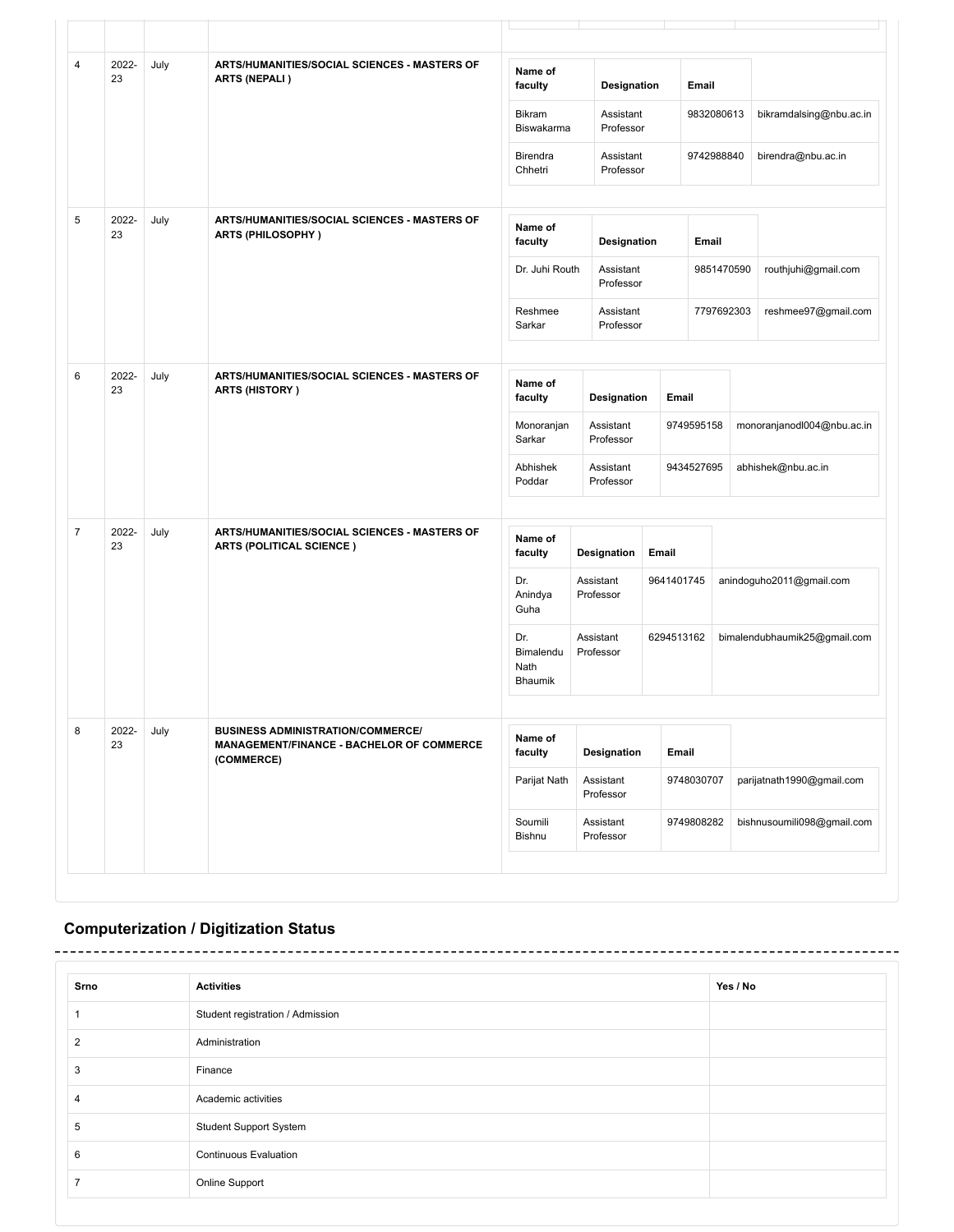## **Status of a Court case(s)**

------------------

| Srno | W.P.No    | <b>Court / Jurisdiction</b> | Status as on date |  |  |  |  |
|------|-----------|-----------------------------|-------------------|--|--|--|--|
|      | <b>NA</b> | <b>NA</b>                   | <b>NA</b>         |  |  |  |  |

### **Help Desk** . . . . . . . . . .

 $\sim$ 

| Help Desk Address:<br>CDOE, Door Siksha Bhawan, Raja Rammohumpur, University of North<br>Bengal | Name of Contact Person:<br>Chirashree Majumder | Designation: Distance Learning Facilitator<br>University      |
|-------------------------------------------------------------------------------------------------|------------------------------------------------|---------------------------------------------------------------|
| Phone No: 9832090785                                                                            | Email: chirashree@rediffmail.com               | Contact hours for Help Desk:<br>10 am to 5 pm on working days |

# **Compliance**

|           | Compliance to specific provisions of UGC (ODL Programmes and Online Programmes) Regulations, 2020                                                                                                                                                                                                                                          |  |  |  |  |
|-----------|--------------------------------------------------------------------------------------------------------------------------------------------------------------------------------------------------------------------------------------------------------------------------------------------------------------------------------------------|--|--|--|--|
|           | The HEI undertakes to ensure all the provisions of the regulation and few specific provisions adherence to the following:                                                                                                                                                                                                                  |  |  |  |  |
|           | Learner Support Centre defined under these regulations will not be the Learner Support Centre for more than two Higher Educational Institutions at a time to offer<br>programmes in Open and Distance Learning mode:-<br>Yes                                                                                                               |  |  |  |  |
|           | Learner Support Centre will not be set up under a franchisee agreement in any case. :- Yes                                                                                                                                                                                                                                                 |  |  |  |  |
|           | Academic and instructional facilities at its Learner Support Centres for Open and Distance Learning mode, and information resources for online delivery of programmes<br>meet all the conditions of UGC (Open and Distance Learning Programmes and Online Programmes) Regulations, 2020 and guidelines issued from time to time. :-<br>Yes |  |  |  |  |
|           | Intake capacity under Open and Distance Learning mode for a programme under science discipline to be offered by HEI shall not be more than three times of the approved<br>intake in conventional mode (in case of Dual Mode). :-<br>Yes                                                                                                    |  |  |  |  |
| <b>NA</b> | Learning enrolment under science discipline will commensurate with the capacity of the Learner Support Centres (for Open and Distance Learning only) to provide lab<br>facilities to the admitted learners (for Open University). :-                                                                                                       |  |  |  |  |
|           | Private University established under a State Act will be eligible to offer programmes under Open and Distance Learning mode through its Head Quarters. :- NA                                                                                                                                                                               |  |  |  |  |
|           | Academic and administrative staff has appointed as per University Grants Commission (Minimum Qualifications for Appointment of Teachers and other Academic Staff in<br>the Universities and Colleges and other Measures for the Maintenance of Standards in Higher Education) Regulation, 2018. :-<br>Yes                                  |  |  |  |  |
|           | Academic Staff mentioned in application are exclusively appointed for the proposed programmes. :- Yes                                                                                                                                                                                                                                      |  |  |  |  |
|           | Examination Centres meet all the guidelines laid under Annexure II of UGC (Open and Distance Learning Programmes and Online Programmes) Regulations, 2020.                                                                                                                                                                                 |  |  |  |  |
|           | Upload Affidavit as per the prescribed format :- View (/Uploads/Proposal/DeclarationAffidavit/HEI-P-U-0579/HEI-P-U-0579_UploadAffidavit_20220531223935.pdf)                                                                                                                                                                                |  |  |  |  |
|           | Upload Undertaking as per the prescribed format :- View (/Uploads/Proposal/DeclarationUndertaking/HEI-P-U-0579/HEI-P-U-<br>0579_UploadUndertaking_20220531223935.pdf)                                                                                                                                                                      |  |  |  |  |